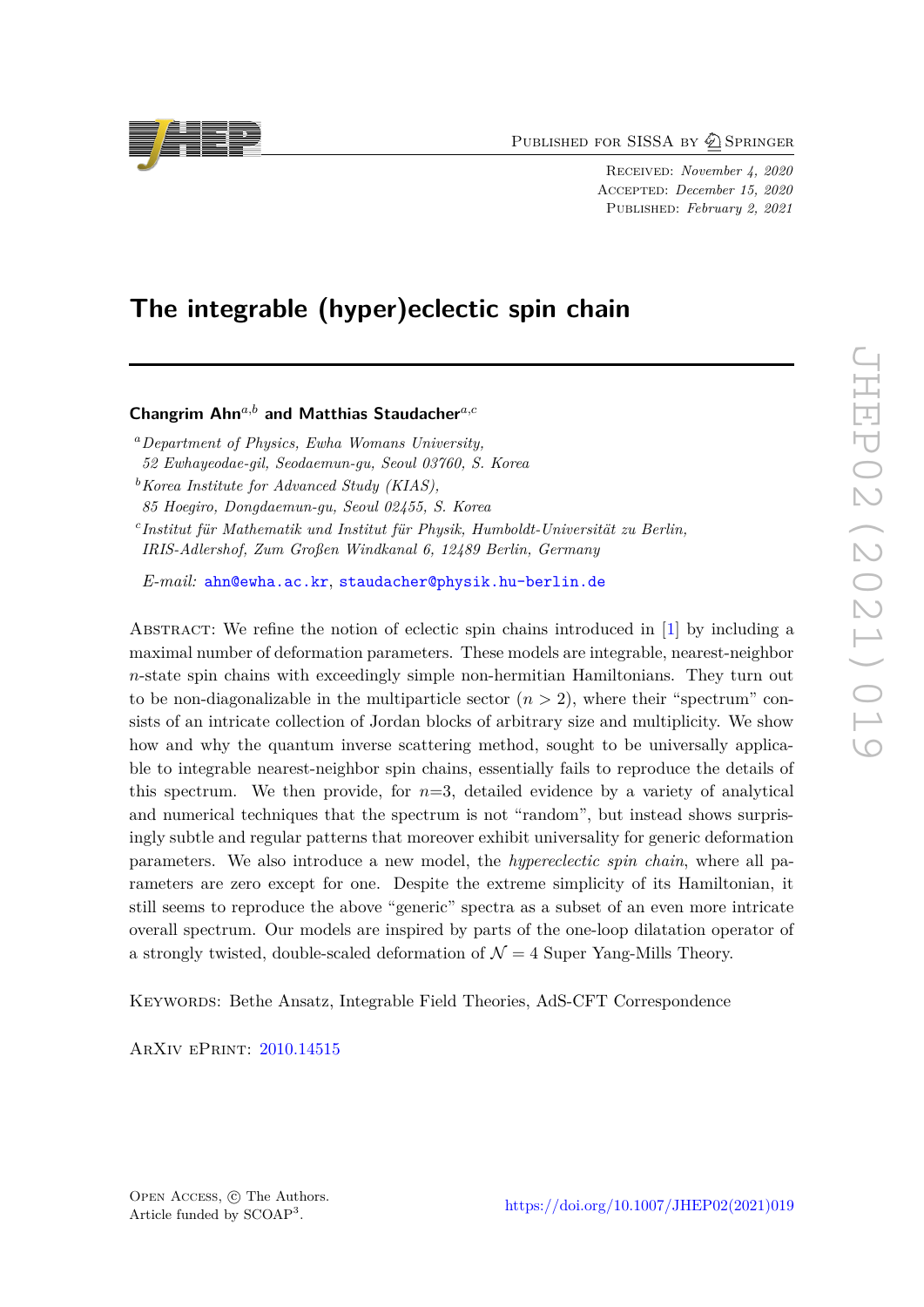# **Contents**

| 1                                 | Introduction and overview                                           |                |  |  |  |
|-----------------------------------|---------------------------------------------------------------------|----------------|--|--|--|
| $\bf{2}$                          | Integrability, origin, non-diagonalizability of the models          | 4              |  |  |  |
|                                   | Quantum integrability of the eclectic spin chain models<br>2.1      | $\overline{4}$ |  |  |  |
|                                   | Interlude: origin and relevance of the models<br>2.2                | 6              |  |  |  |
|                                   | 2.3<br>Non-diagonalizability, Jordan blocks, and failure of the ABA | 9              |  |  |  |
| 3                                 | Collapse of the Bethe states in the strong twisting limit           |                |  |  |  |
|                                   | 3.1<br>Be the ansatz for the eclectic spin chain                    | 12             |  |  |  |
|                                   | 3.1.1 $K = 0$ sector                                                | 14             |  |  |  |
|                                   | 3.1.2 $L = 3K, M = 2K$ sector                                       | 15             |  |  |  |
|                                   | 3.1.3 $M = 2, K = 1$ sector                                         | 16             |  |  |  |
|                                   | 3.1.4 Generic $(L, M, K)$ sector with $L > 3(M - K)$                | 17             |  |  |  |
|                                   | Remaining values for $(L, M, K)$<br>3.1.5                           | 19             |  |  |  |
|                                   | 3.2<br>Collapse of the Bethe states                                 | <b>20</b>      |  |  |  |
|                                   | 4 Jordan normal forms for (hyper)eclectic spin chains               |                |  |  |  |
|                                   | Eclectic spin chain<br>4.1                                          | 26             |  |  |  |
|                                   | 4.2<br>Hypereclectic spin chain                                     | 28             |  |  |  |
| 5                                 | Conclusions and open questions                                      | 32             |  |  |  |
| A Pólya counting of cyclic states |                                                                     |                |  |  |  |

## <span id="page-1-0"></span>**1 Introduction and overview**

The phenomenon of integrability of certain one-dimensional quantum spin chains was discovered in 1931 by Hans Bethe [\[2\]](#page-34-1). He solved what is now known as the periodic XXX Heisenberg spin chain of length *L*, whose Hamiltonian reads

<span id="page-1-2"></span>
$$
\mathbf{H} = \frac{1}{2} \sum_{\ell=1}^{L} (1 + \vec{\sigma}_{\ell} \cdot \vec{\sigma}_{\ell+1}) \quad \text{with} \quad \vec{\sigma}_{\ell+1} = \vec{\sigma}_{1}, \tag{1.1}
$$

where  $\vec{\sigma}_{\ell}$  is essentially the spin operator at site  $\ell$ , expressed in terms of the three Pauli matrices. **H** is a  $2^L \times 2^L$  hermitian matrix acting on the tensor product space

<span id="page-1-1"></span>
$$
\underbrace{\mathbb{C}^2 \otimes \mathbb{C}^2 \otimes \cdots \otimes \mathbb{C}^2}_{L-\text{times}} \ . \tag{1.2}
$$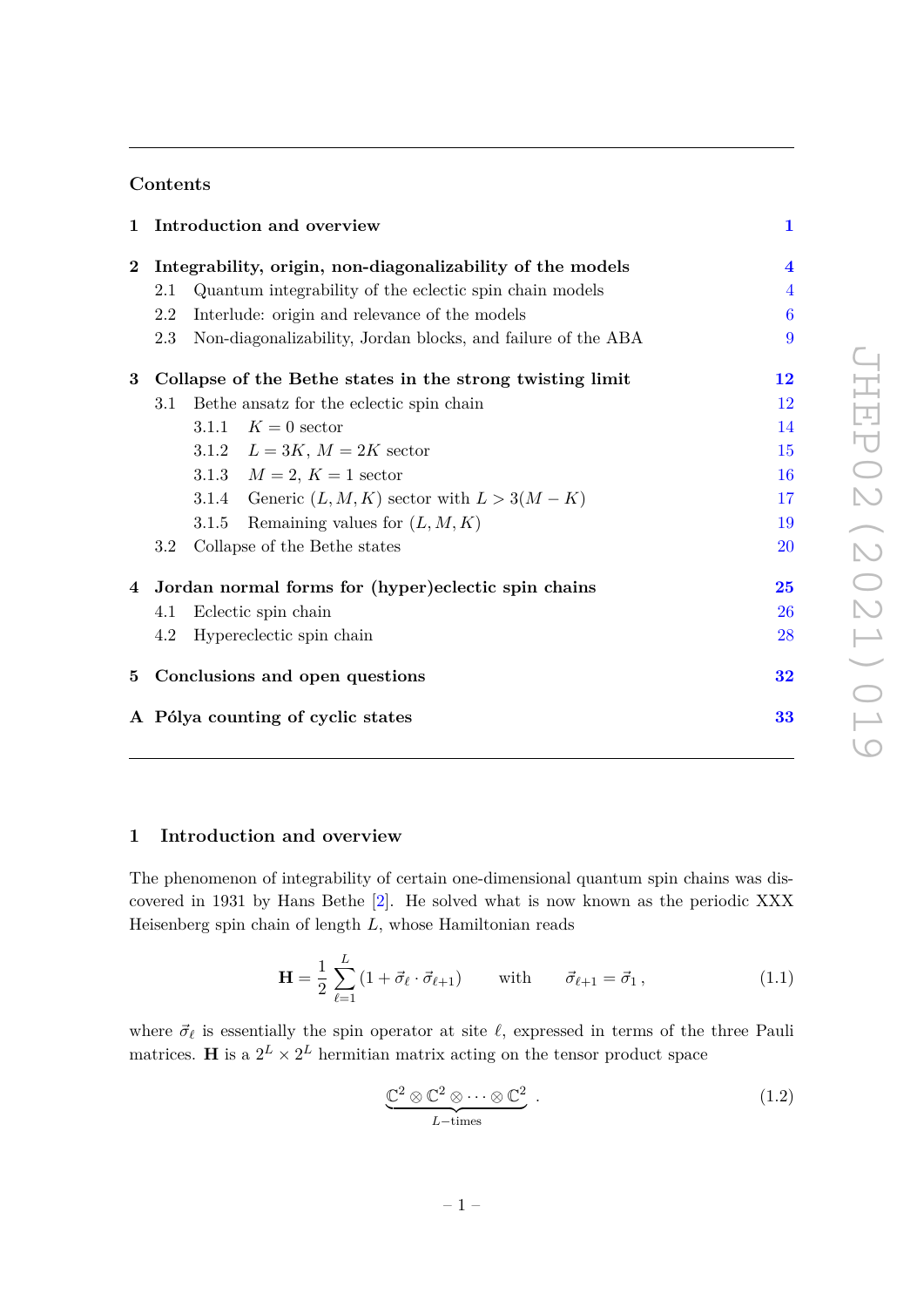If we denote the canonical basis vectors of  $\mathbb{C}^2$  by  $|1\rangle = \binom{1}{0}$  $_{0}^{1}$  and  $|2\rangle = {0 \choose 1}$  $\binom{0}{1}$ , the canonical basis vectors of [\(1.2\)](#page-1-1) are  $|n_1n_2...n_L\rangle$  with  $n_j = 1, 2$ . The Hamiltonian **H** in [\(1.1\)](#page-1-2) acts in a very transparent way on the canonical basis once one expresses it in terms of the nearest-neighbor permutation operator  $\mathbb{P}^{\ell,\ell+1}$  (where  $\mathbb{P}^{L,L+1} := \mathbb{P}^{L,1}$ ):

<span id="page-2-0"></span>
$$
\mathbf{H} = \sum_{\ell=1}^{L} \mathbb{P}^{\ell, \ell+1} \text{ with } \mathbb{P}^{\ell, \ell+1} | \dots n_{\ell-1} n_{\ell} n_{\ell+1} n_{\ell+2} \dots \rangle = | \dots n_{\ell-1} n_{\ell+1} n_{\ell} n_{\ell+2} \dots \rangle. \tag{1.3}
$$

Written in exactly the same form, this Hamiltonian immediately generalizes to the one of an integrable 3-state spin chain with  $n_j = 1, 2, 3$  acting on

<span id="page-2-5"></span>
$$
\underbrace{\mathbb{C}^3 \otimes \mathbb{C}^3 \otimes \cdots \otimes \mathbb{C}^3}_{L-\text{times}} \ . \tag{1.4}
$$

Actually, the general case of an *n*-state model, where the Hamiltonian acts on *L* copies of  $\mathbb{C}^n$ , is also integrable: it takes again the same form  $(1.3)$ , except that now  $n_j = 1, \ldots, n$ . However, in the following we will concentrate on the special case  $n = 3$ , even though many of our findings would generalize to arbitrary  $n \geq 3$ .

It is well-known that the Hamiltonian  $(1.3)$  admits, for arbitrary  $n$ , an integrable deformation termed *twisting*. It depends on up to  $\frac{n(n-1)}{2}$  *twist parameters*. Hence, for  $n = 3$  one introduces three such parameters  $q_1, q_2, q_3$  and replaces  $(1.3)$  with the help of a "twisted permutation operator"  $\tilde{\mathbb{P}}_{(q_1, q_2, q_3)}^{\ell, \ell+1}$  (where still  $\tilde{\mathbb{P}}_{(q_1, q_2, q_3)}^{L, L+1} := \tilde{\mathbb{P}}_{(q_1, q_2, q_3)}^{L, 1}$ ):

<span id="page-2-3"></span>
$$
\tilde{\mathbf{H}}_{(q_1,q_2,q_3)} = \sum_{\ell=1}^{L} \tilde{\mathbb{P}}_{(q_1,q_2,q_3)}^{\ell,\ell+1}, \qquad (1.5)
$$

with

$$
\tilde{\mathbb{P}}_{(q_1,q_2,q_3)}^{\ell,\ell+1}|\ldots n_{\ell-1} n_{\ell} n_{\ell+1} n_{\ell+2} \ldots\rangle = q_{n_{\ell} n_{\ell+1}}|\ldots n_{\ell-1} n_{\ell+1} n_{\ell} n_{\ell+2} \ldots\rangle, \qquad (1.6)
$$

and

<span id="page-2-4"></span>
$$
q_{nm} := \delta_{nm} + \sum_{k=1}^{3} |\epsilon_{nmk}| q_k^{-\epsilon_{nmk}}.
$$
 (1.7)

Explicitly, the twisted permutation operator acts as follows on<sup>[1](#page-2-1)</sup>  $|nm\rangle := | \dots n_{\ell} n_{\ell+1} \dots \rangle$ , where  $n := n_{\ell}, m := n_{\ell+1}:$ 

$$
\tilde{\mathbb{P}} |11\rangle = |11\rangle \qquad \qquad \tilde{\mathbb{P}} |22\rangle = |22\rangle \qquad \qquad \tilde{\mathbb{P}} |33\rangle = |33\rangle \qquad (1.8)
$$
\n
$$
\tilde{\mathbb{P}} |12\rangle = \frac{1}{q_3} |21\rangle \qquad \qquad \tilde{\mathbb{P}} |23\rangle = \frac{1}{q_1} |32\rangle \qquad \qquad \tilde{\mathbb{P}} |31\rangle = \frac{1}{q_2} |13\rangle
$$
\n
$$
\tilde{\mathbb{P}} |21\rangle = q_3 |12\rangle \qquad \qquad \tilde{\mathbb{P}} |32\rangle = q_1 |23\rangle \qquad \qquad \tilde{\mathbb{P}} |13\rangle = q_2 |31\rangle
$$
\n(1.8)

Clearly this Hamiltonian is hermitian if and only if the parameters are complex phases, i.e.  $q_i \in U(1)$ . For general complex parameters  $q_i \in \mathbb{C}$  the Hamiltonian is no longer hermitian, and therefore a priori no longer diagonalizable,<sup>[2](#page-2-2)</sup> but still integrable.

<span id="page-2-1"></span><sup>&</sup>lt;sup>1</sup>Here we write for conciseness of notation simply  $\tilde{\mathbb{P}}$  instead of  $\tilde{\mathbb{P}}_{(q_1,q_2,q_3)}^{\ell,\ell+1}$ . We also supress the labelling of the remaining  $L - 2$  sites, on which  $\tilde{\mathbb{P}}_{(q_1,q_2,q_3)}^{\ell,\ell+1}$  acts trivially as the identity.

<span id="page-2-2"></span><sup>&</sup>lt;sup>2</sup>Numerical studies for small spin chain lengths *L* indicate that for generic parameters  $q_j \in \mathbb{C}$  the Hamiltonian [\(1.5\)](#page-2-3) is nevertheless diagonalizable, albeit with complex energy eigenvalues. However, for a given  $L$ , one may finetune the complex parameters  $q_i$  such that the Hamiltonian becomes partially nondiagonalizable (C. Ahn, M. Staudacher, unpublished).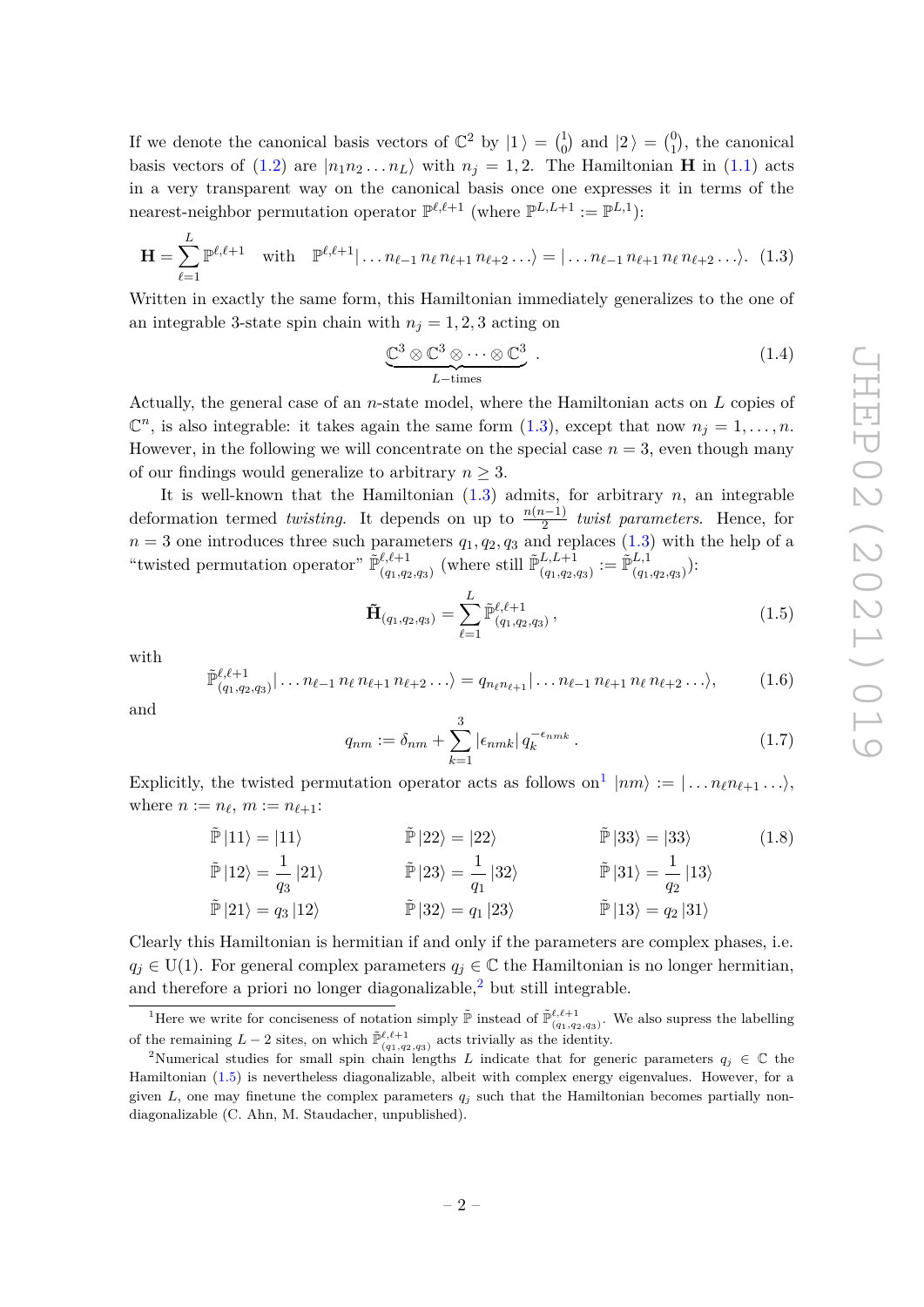It is now possible to take a total of  $2^3 = \text{eight strong twisting limits of } (1.5)$  $2^3 = \text{eight strong twisting limits of } (1.5)$  by setting

<span id="page-3-4"></span>
$$
q_j := \varepsilon^{\mp 1} \, \xi_j^{\pm} \,, \quad j = 1, 2, 3 \,, \tag{1.9}
$$

multiplying Hamiltonian and twisted permutation operators by  $\varepsilon$ , and taking  $\varepsilon$  to zero:

<span id="page-3-5"></span>
$$
\hat{\mathbf{H}}_{(\xi_1^{\pm},\xi_2^{\pm},\xi_3^{\pm})} = \sum_{\ell=1}^{L} \hat{\mathbb{P}}_{(\xi_1^{\pm},\xi_2^{\pm},\xi_3^{\pm})}^{\ell,\ell+1} = \lim_{\varepsilon \to 0} \varepsilon \, \tilde{\mathbf{H}}_{(\varepsilon^{\mp 1}\xi_1^{\pm},\varepsilon^{\mp 1}\xi_2^{\pm},\varepsilon^{\mp 1}\xi_3^{\pm})} = \sum_{\ell=1}^{L} \lim_{\varepsilon \to 0} \varepsilon \, \tilde{\mathbb{P}}_{(\varepsilon^{\mp 1}\xi_1^{\pm},\varepsilon^{\mp 1}\xi_2^{\pm},\varepsilon^{\mp 1}\xi_3^{\pm})}.
$$
\n(1.10)

For  $(+, +, +)$ , this leads to (with the same abbreviations as in  $(1.8)$ )

 $\hat{\mathbb{P}} |11\rangle = 0$   $\hat{\mathbb{P}} |22\rangle = 0$   $\hat{\mathbb{P}} |33\rangle = 0$  (1.11)  $\hat{\mathbb{P}} |12\rangle = 0$   $\hat{\mathbb{P}} |23\rangle = 0$   $\hat{\mathbb{P}} |31\rangle = 0$  $\hat{\mathbb{P}}\ket{21} = \xi_3^+$  $|12\rangle$   $\hat{\mathbb{P}} |32\rangle = \xi_1^+$  $|23\rangle$   $\hat{\mathbb{P}} |13\rangle = \xi_2^+ |31\rangle$ ,

while for  $(-,-,-)$  we get

$$
\hat{\mathbb{P}} |11\rangle = 0 \qquad \hat{\mathbb{P}} |22\rangle = 0 \qquad \hat{\mathbb{P}} |33\rangle = 0 \qquad (1.12)
$$
  
\n
$$
\hat{\mathbb{P}} |12\rangle = \frac{1}{\xi_3} |21\rangle \qquad \hat{\mathbb{P}} |23\rangle = \frac{1}{\xi_1} |32\rangle \qquad \hat{\mathbb{P}} |31\rangle = \frac{1}{\xi_2} |13\rangle
$$
  
\n
$$
\hat{\mathbb{P}} |21\rangle = 0 \qquad \hat{\mathbb{P}} |32\rangle = 0 \qquad \hat{\mathbb{P}} |13\rangle = 0.
$$

In fact, the second case  $(-,-,-)$  is equivalent to the first case  $(+,+,+)$ : after setting  $\xi_j^- = (\xi_j^+)^{-1}$  and parity-reversing<sup>[3](#page-3-0)</sup> the spin chain (i.e. replacing  $|n_1 \dots n_L\rangle$  by  $|n_L \dots n_1\rangle$ ) we map the second Hamiltonian to the first. These two cases are a refinement of the notion of *eclectic spin chain* introduced in [\[1\]](#page-34-0), cf. section 2.3 of that paper.

The other six cases (+*,* +*,* −), (+*,* −*,* +), (−*,* +*,* +), (+*,* −*,* −), (−*,* +*,* −), (−*,* −*,* +) are different from the eclectic case. However, they are once again equivalent to each other: one checks that they are related by the six possible permutations of the three states 1*,* 2*,* 3 (a mere relabelling) followed by a suitable redefinition of the twist parameters  $\xi_j^{\pm}$ . They all correspond to a refinement of the integrable spin chain model introduced as "broken  $\mathfrak{su}(3)$ sector" in section 5.1 of [\[1\]](#page-34-0). This model is quite different from the eclectic model and will be investigated separately.<sup>[4](#page-3-1)</sup>

The eclectic three-state spin chain Hamiltonian studied in this paper will then be, after simplifying the above notation by defining  $\xi_j := \xi_j^+$ ,

<span id="page-3-3"></span><span id="page-3-2"></span>
$$
\hat{\mathbf{H}}_{(\xi_1,\xi_2,\xi_3)} = \sum_{\ell=1}^{L} \hat{\mathbb{P}}_{(\xi_1,\xi_2,\xi_3)}^{\ell,\ell+1}, \qquad (1.13)
$$

where

$$
\hat{\mathbb{P}} |11\rangle = 0 \qquad \hat{\mathbb{P}} |22\rangle = 0 \qquad \hat{\mathbb{P}} |33\rangle = 0 \qquad (1.14)
$$
  
\n
$$
\hat{\mathbb{P}} |12\rangle = 0 \qquad \hat{\mathbb{P}} |23\rangle = 0 \qquad \hat{\mathbb{P}} |31\rangle = 0
$$
  
\n
$$
\hat{\mathbb{P}} |21\rangle = \xi_3 |12\rangle \qquad \hat{\mathbb{P}} |32\rangle = \xi_1 |23\rangle \qquad \hat{\mathbb{P}} |13\rangle = \xi_2 |31\rangle.
$$

<span id="page-3-0"></span><sup>3</sup>This clearly exchanges the notion of "right" and "left": a pure convention.

<span id="page-3-1"></span><sup>4</sup>C. Ahn, M. Staudacher, work in progress.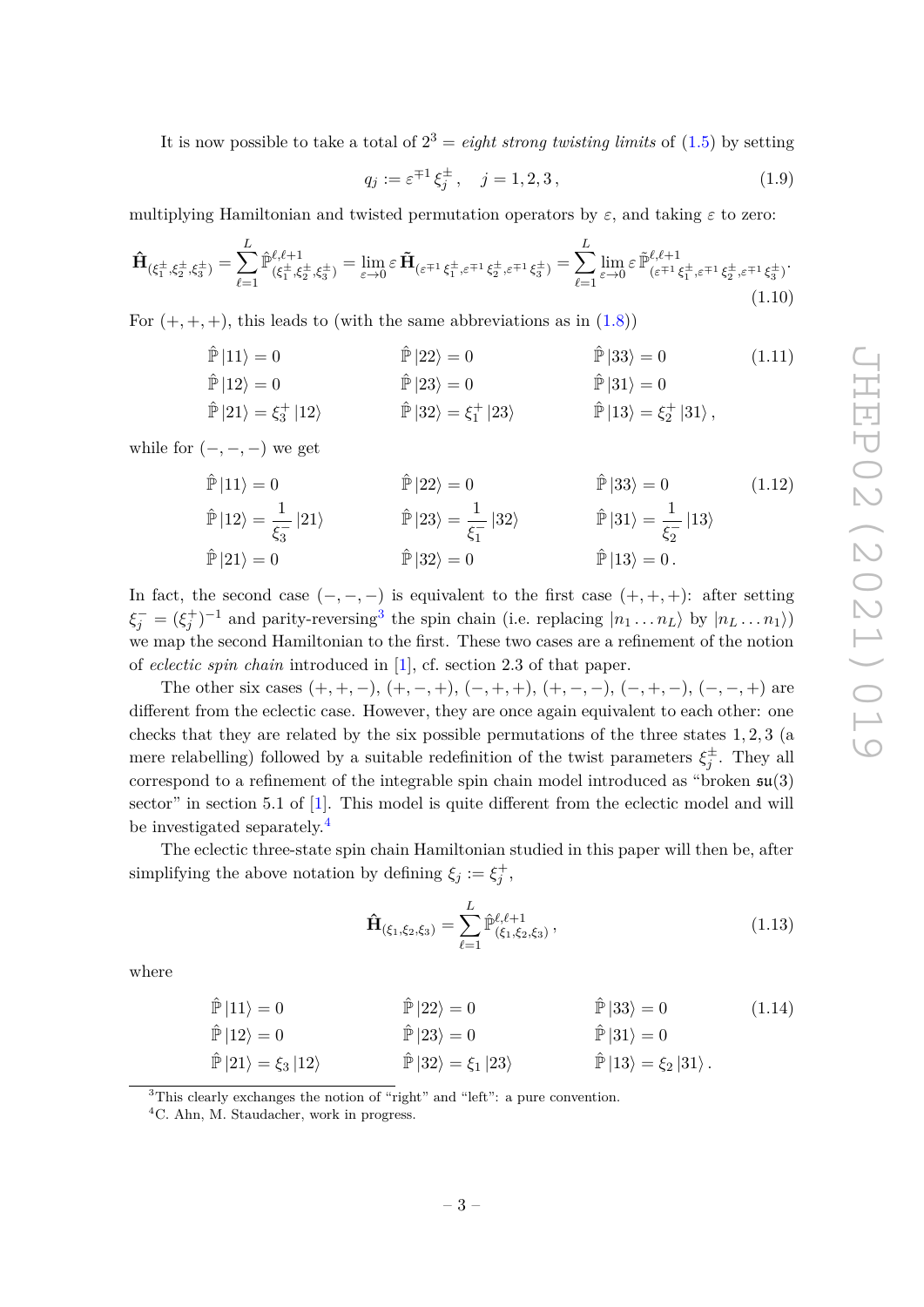This leads to a novel family of, on first sight, exceedingly simple looking spin chain models with non-hermitian Hamiltonians. We will discuss their relevance and inspiration from a certain double-scaling limit of strongly twisted planar  $\mathcal{N}=4$  Super-Yang-Mills theory (SYM) [\[3](#page-34-2)[–11\]](#page-35-0) in section [2.2.](#page-6-0) We will also verify the integrability of these models for arbitrary complex parameters  $\xi_j$  in [2.1.](#page-4-1) However, except for trivial sectors, where the states are made up from only two of the three excitations, these Hamiltonians are *nilpotent* on any state containing all three excitations [\[1\]](#page-34-0). They are therefore totally non-diagonalizable. The most one can do is to bring them into *Jordan normal form* (JNF). However, as we will outline in section [2.3](#page-9-0) and then demonstrate in more detail in section [3,](#page-12-0) the quantum inverse scattering method mostly fails,  $5$  at least in its traditional form, to be helpful for this enterprise. This is vexing, in particular since we shall find, through some case-by-case numerical studies in section [4](#page-25-0) up to moderately large lengths *L*, that the sizes and multiplicities of the appearing Jordan block show intriguingly regular patterns. We shall also find evidence for a certain *universality* of the "spectrum" of Jordan blocks: its dependence on complex parameters  $\xi_i$  is relatively weak, in a sense to be explained, as long as these are suitably "generic".

A non-generic situation arises e.g. when some of the parameters  $\xi_i$  are zero (which is allowed!). The most extreme case is that two of them are zero, say  $\xi_1 = \xi_2 = 0$ . We may then set without loss of generality  $\xi_3 = 1$  to obtain (again with  $\mathfrak{P}^{L,L+1} = \mathfrak{P}^{L,1}$ )

<span id="page-4-4"></span><span id="page-4-3"></span>
$$
\mathfrak{H} = \sum_{\ell=1}^{L} \mathfrak{P}^{\ell, \ell+1} , \qquad (1.15)
$$

where

$$
\mathfrak{P}|11\rangle = 0 \qquad \qquad \mathfrak{P}|22\rangle = 0 \qquad \qquad \mathfrak{P}|33\rangle = 0 \qquad (1.16)
$$
  

$$
\mathfrak{P}|12\rangle = 0 \qquad \qquad \mathfrak{P}|23\rangle = 0 \qquad \qquad \mathfrak{P}|31\rangle = 0
$$
  

$$
\mathfrak{P}|21\rangle = |12\rangle \qquad \qquad \mathfrak{P}|32\rangle = 0 \qquad \qquad \mathfrak{P}|13\rangle = 0.
$$

This novel system must surely be the simplest one among all integrable three-state spin chains. We call it the *hypereclectic model*. While looking trivial on first sight, we will demonstrate in section [4](#page-25-0) that its intricate "spectrum" of Jordan blocks is actually even richer than the one of the more general and more complicated looking model  $(1.13)$ ,  $(1.14)$ for generic parameters  $\xi_j$ .

### <span id="page-4-0"></span>**2 Integrability, origin, non-diagonalizability of the models**

### <span id="page-4-1"></span>**2.1 Quantum integrability of the eclectic spin chain models**

Let us begin by establishing the quantum integrability of the spin chain Hamiltonians defined in section [1.](#page-1-0) We will assume some basic familiarity with the quantum inverse scattering method, and in particular with the Algebraic Bethe Ansatz (ABA) technique, see e.g. [\[12,](#page-35-1) [13\]](#page-35-2) for excellent introductions. Since we are discussing three-state models, an additional complication is the necessity to consider a *nested* ABA. For a recent pedagogical

<span id="page-4-2"></span><sup>&</sup>lt;sup>5</sup>It does account for the fact that the *generalized energy eigenvalues* of the Jordan blocks are all zero.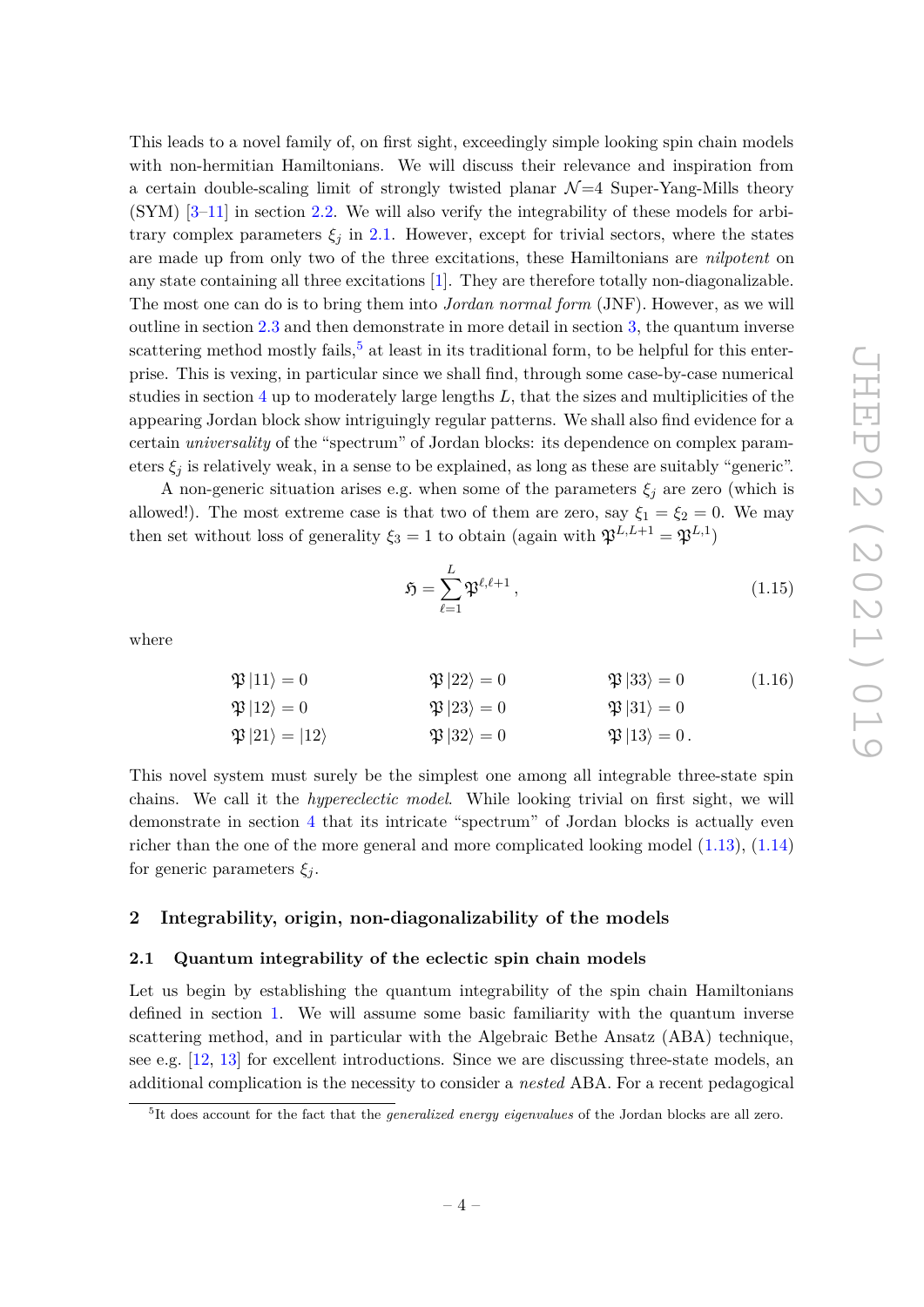introduction see e.g. [\[14\]](#page-35-3). The starting point is an R-matrix of size, in the three-state case,  $9 \times 9$  that acts on the tensor product  $\mathbb{C}^3 \otimes \mathbb{C}^3$ . In the twisted case it reads

<span id="page-5-1"></span>
$$
\tilde{\mathbf{R}}_{(q_1, q_2, q_3)}^{12}(u) = \begin{pmatrix} u+1 & & & & & \\ \frac{u}{q_3} & & 1 & & & \\ & & q_2 u & & & \\ & & & q_3 u & & \\ & & & & u+1 & \\ & & & & & \frac{u}{q_1} & \\ & & & & & 1 \end{pmatrix}, \qquad (2.1)
$$

where *u* is termed *spectral parameter*, and the upper indices 1*,* 2 label the two copies of the space  $\mathbb{C}^3$  in the tensor product. One now uses this R-matrix as a so-called *Lax-operator*<sup>[6](#page-5-0)</sup> and builds up a *quantum monodromy matrix*

<span id="page-5-5"></span>
$$
\tilde{\mathbf{M}}_{(q_1,q_2,q_3)}^{a,L}(u) = \tilde{\mathbf{R}}_{(q_1,q_2,q_3)}^{a,L}(u) \cdot \tilde{\mathbf{R}}_{(q_1,q_2,q_3)}^{a,L-1}(u) \cdot \ldots \tilde{\mathbf{R}}_{(q_1,q_2,q_3)}^{a,2}(u) \cdot \tilde{\mathbf{R}}_{(q_1,q_2,q_3)}^{a,1}(u). \tag{2.2}
$$

Here  $\cdot$  denotes  $3 \times 3$  matrix multiplication in an *auxiliary space*, which is another copy of  $\mathbb{C}^3$ . The entries of this  $3 \times 3$  matrix act on [\(1.4\)](#page-2-5). Therefore,  $\tilde{\mathbf{M}}_{(q_1,q_2,q_3)}^{a,L}(u)$  acts on the tensor product of [\(1.4\)](#page-2-5) and the auxiliary space *a*. It is customary to drop the index *L*. One then takes the trace over the space *a*, and obtains the *transfer matrix* acting on [\(1.4\)](#page-2-5):

<span id="page-5-4"></span>
$$
\tilde{\mathbf{T}}_{(q_1, q_2, q_3)}(u) = \text{Tr}_a \, \tilde{\mathbf{M}}^a_{(q_1, q_2, q_3)}(u). \tag{2.3}
$$

It is well-known (e.g.  $[12, 13]$  $[12, 13]$  $[12, 13]$ ) that it yields for  $u = 0$  the shift operator of the spin chain, i.e.

$$
\mathbf{U} = \tilde{\mathbf{T}}_{(q_1, q_2, q_3)}(0), \text{ where } \mathbf{U} | n_1 n_2 \dots n_{L-1} n_L \rangle = |n_L n_1 \dots n_{L-2} n_{L-1} \rangle. \tag{2.4}
$$

It is also known that a nearest-neighbor Hamiltonian may be extracted as the logarithmic derivative of the transfer matrix at  $u = 0$ , and for  $(2.1)$  one finds precisely  $(1.5)$ :

<span id="page-5-2"></span>
$$
\tilde{\mathbf{H}}_{(q_1, q_2, q_3)} = \mathbf{U}^{-1} \frac{d}{du} \tilde{\mathbf{T}}_{(q_1, q_2, q_3)}(u) \Big|_{u=0}.
$$
\n(2.5)

The R-matrix [\(2.1\)](#page-5-1) of the twisted model satisfies the *Yang-Baxter equation*

<span id="page-5-3"></span>
$$
\tilde{\mathbf{R}}^{12}_{(q_1,q_2,q_3)}(u-u')\tilde{\mathbf{R}}^{13}_{(q_1,q_2,q_3)}(u)\tilde{\mathbf{R}}^{23}_{(q_1,q_2,q_3)}(u') = \tilde{\mathbf{R}}^{23}_{(q_1,q_2,q_3)}(u')\tilde{\mathbf{R}}^{13}_{(q_1,q_2,q_3)}(u)\tilde{\mathbf{R}}^{12}_{(q_1,q_2,q_3)}(u-u')
$$
\n(2.6)

for arbitrary complex values of  $q_1, q_2, q_3$ . This implies [\[12\]](#page-35-1) the following relation intertwining the monodromy matrices  $\tilde{\mathbf{M}}_{(q_1,q_2,q_3)}^a$  with the R-matrix  $\tilde{\mathbf{R}}_{(q_1,q_2,q_3)}^{12}$ .

<span id="page-5-6"></span>
$$
\tilde{\mathbf{R}}^{12}_{(q_1,q_2,q_3)}(u-u')\tilde{\mathbf{M}}^1_{(q_1,q_2,q_3)}(u)\tilde{\mathbf{M}}^2_{(q_1,q_2,q_3)}(u') = \tilde{\mathbf{M}}^2_{(q_1,q_2,q_3)}(u')\tilde{\mathbf{M}}^1_{(q_1,q_2,q_3)}(u)\tilde{\mathbf{R}}^{12}_{(q_1,q_2,q_3)}(u-u')
$$
\n(2.7)

<span id="page-5-0"></span> ${}^{6}$ For the expert reader we remark that the usual shift of the spectral parameter, that, by convention, marks the difference between the R-matrix and the Lax-operator, is not suitable for our purposes.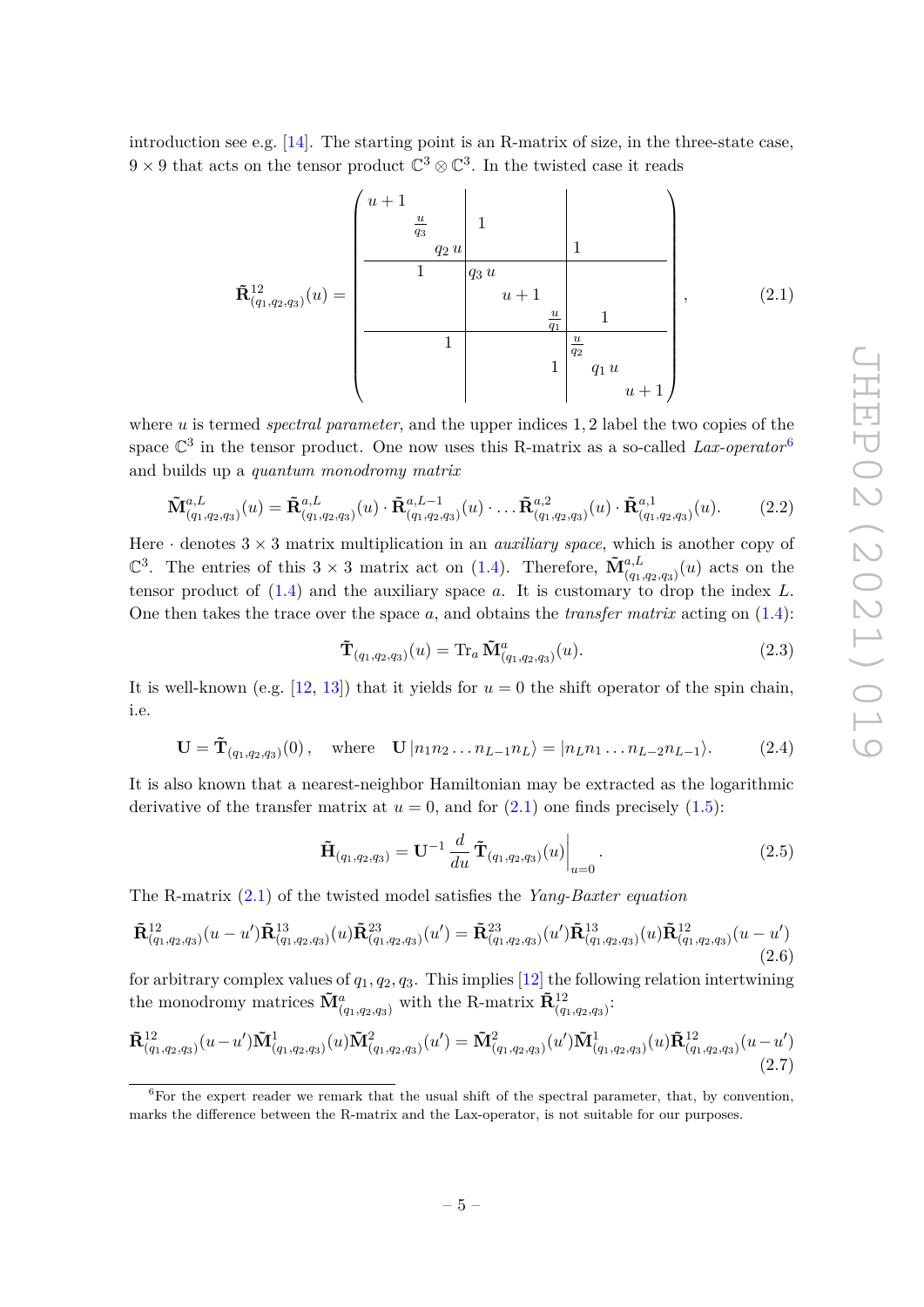Taking the traces over the spaces labelled by 1 and 2, one derives the following commutation relations for arbitrary complex values  $u, u'$ :

<span id="page-6-3"></span>
$$
[\tilde{\mathbf{T}}_{(q_1,q_2,q_3)}(u), \tilde{\mathbf{T}}_{(q_1,q_2,q_3)}(u')] = 0 \text{ and hence } [\tilde{\mathbf{H}}_{(q_1,q_2,q_3)}, \tilde{\mathbf{T}}_{(q_1,q_2,q_3)}(u')] = 0. \quad (2.8)
$$

Since the transfer matrix may be interpreted as a generating function of a sufficiently large number of independent charges in involution, and since the Hamiltonian is commuting with these, one calls, by definition, the model *quantum integrable*.

Let us now consider the strong twisting limits of the above R-matrices. The upshot is, that quantum integrability as defined above survives the limiting procedure. Here we will only consider the limit to the eclectic spin chain model, as discussed in section [1:](#page-1-0) we multiply the R-matrix  $(2.1)$  by  $\varepsilon$ , put  $q_i := \varepsilon^{-1} \xi_j$ , and replace *u* by  $\varepsilon u$ . We then take  $\varepsilon$  to zero. This results in

<span id="page-6-1"></span>
$$
\hat{\mathbf{R}}_{(\xi_1,\xi_2,\xi_3)}(u) = \begin{pmatrix} 1 & & & & \\ & \xi_2 u & & & \\ & 1 & & & \\ & & 1 & & \\ & & & 1 & \\ & & & & 1 \\ & & & & & 1 \\ & & & & & 1 \end{pmatrix} . \tag{2.9}
$$

Taking the logarithmic derivative at  $u = 0$  as in  $(2.5)$  results precisely in the Hamiltonian  $\mathbf{\hat{H}}_{(\xi_1,\xi_2,\xi_3)}$  in [\(1.13\)](#page-3-2), [\(1.14\)](#page-3-3). It is still integrable, as one easily checks that the Yang-Baxter equation [\(2.6\)](#page-5-3) also holds with  $\tilde{\mathbf{R}}_{(q_1,q_2,q_3)}$  replaced by the eclectic R-matrix  $\hat{\mathbf{R}}_{(\xi_1,\xi_2,\xi_3)}$ . For completeness we also state the R-matrix for the hypereclectic model defined in section [1:](#page-1-0)

<span id="page-6-2"></span>
$$
\mathfrak{R}(u) = \begin{pmatrix} 1 & & & & \\ & 1 & & & & \\ & & 1 & & & \\ & & & 1 & & \\ & & & & 1 & \\ & & & & & 1 \\ & & & & & & 1 \\ & & & & & & 1 \end{pmatrix} . \tag{2.10}
$$

It also satisfies the Yang-Baxter equation and generates the integrable hypereclectic Hamiltonian  $\mathfrak{H}$  in  $(1.15)$ ,  $(1.16)$ .

#### <span id="page-6-0"></span>**2.2 Interlude: origin and relevance of the models**

Let us briefly pause to discuss the origin of the models introduced in section [1](#page-1-0) and section [2.1.](#page-4-1) Applying twisted boundary conditions to quantum spin chains has a long history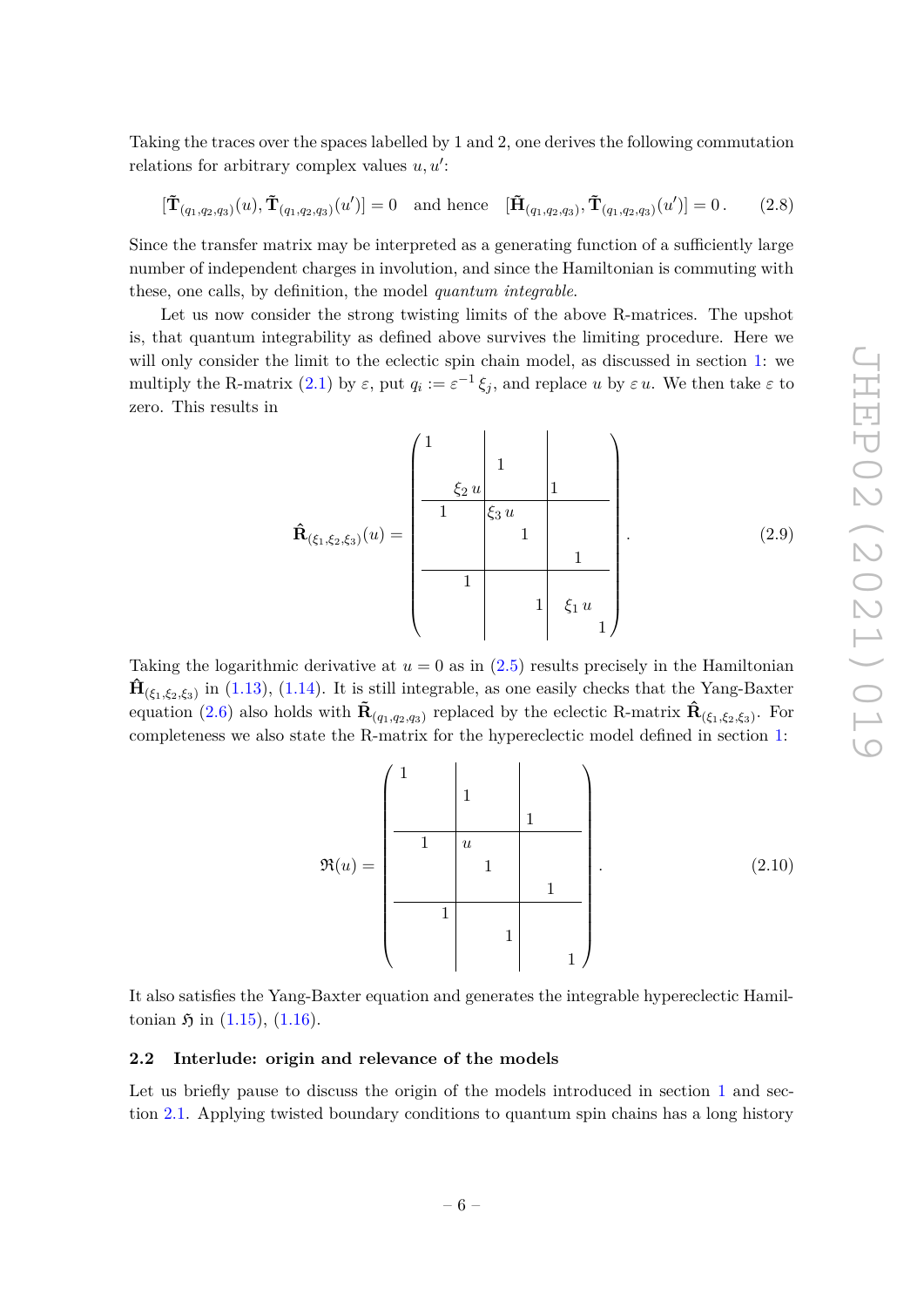in condensed matter theory. They are of physical interest, preserve integrability as we just recalled, and yield a better understanding of the inner workings of the quantum inverse scattering method, to be discussed below. However, twisted integrable spin chains are also of relevance in certain conformal quantum field theories in four (as well as in three and two) dimensions, see  $[15]$ , and in particular  $[16]$ , where their relation to the so-called threeparameter  $\gamma_i$ -deformed versions of  $\mathcal{N} = 4$  SYM is explained. This was the starting point for a series of papers  $[3-11]$  $[3-11]$  that introduced and started to analyze a novel class of integrable conformal four-dimensional quantum field theories. Let us recall the double-scaling limit used in [\[3](#page-34-2)[–11\]](#page-35-0): defining the square of the planar gauge theory coupling constant as  $g^2 = \frac{\lambda}{16\pi^2}$ , where  $\lambda$  is the 't Hooft coupling, it was suggested to take  $g \to 0$ , while some or all of the twisting parameters either turn to  $q_j = e^{-i\gamma_j/2} \to \infty$  or else to  $q_j = e^{-i\gamma_j/2} \to 0$ , such that, respectively, either the products  $g q_j$  or quotients  $g q_j^{-1}$  are held fixed. As in [\[1\]](#page-34-0), we shall call these double-scaled, twisted models simply "strongly twisted models". A neat way to systematically treat this total of  $2^3 = 8$  different strong twisting limits of  $\gamma_j$ -deformed versions of  $\mathcal{N} = 4$  SYM is to use the parameter  $\varepsilon$  introduced in [\(1.9\)](#page-3-4): write  $q_j := \varepsilon^{\mp 1} \xi_j^{\pm}$ , replace  $g \to \varepsilon g$ , and take  $\varepsilon$  to zero. This results in, respectively, the limits  $g q_j \to g \xi_j^+$  and  $g q_j^{-1} \to g (\xi_j^-)^{-1}$ . In all eight cases, the gauge fields decouples from the interacting part of the Lagrangian. As in  $[3-11]$  $[3-11]$ , we will simply ignore them altogether.<sup>[7](#page-7-0)</sup> The limit where all three couplings are scaled as  $g q_j \to g \xi_j^+$  (i.e. all  $q_{1,2,3} \to \infty$ ) reduces the interacting part of the  $\gamma_j$ -deformed Lagrangian of  $\mathcal{N}=4$  SYM to

$$
\mathcal{L}_{int}(g,\xi_1^+, \xi_2^+, \xi_3^+) = -g^2 N \operatorname{Tr} \left( (\xi_3^+)^2 \phi_1^{\dagger} \phi_2^{\dagger} \phi^2 + (\xi_2^+)^2 \phi_3^{\dagger} \phi_1^{\dagger} \phi^3 \phi^1 + (\xi_1^+)^2 \phi_2^{\dagger} \phi_3^{\dagger} \phi^2 \phi^3 \right) -g N \operatorname{Tr} \left( i \sqrt{\xi_2^+ \xi_3^+} (\psi^3 \phi^1 \psi^2 + \bar{\psi}_3 \phi_1^{\dagger} \bar{\psi}_2) + \text{cyclic} \right). \tag{2.11}
$$

where by "cyclic" we mean cyclic permutations of the three indices. We do not show the standard kinetic terms of the complex bosonic and fermionic fields. Note that the fourth fermion  $\psi_4$  decouples from the interactive part. Conversely, in the limit  $g q_j^{-1} \to g(\xi_j^-)^{-1}$ (i.e. all  $q_{1,2,3} \rightarrow 0$ ) we obtain

$$
\mathcal{L}_{int}(\xi_1^-,\xi_2^-,\xi_3^-) = -g^2 N \operatorname{Tr}\left((\xi_3^-)^{-2} \phi_2^{\dagger} \phi_1^{\dagger} \phi^2 \phi^1 + (\xi_2^-)^{-2} \phi_1^{\dagger} \phi_3^{\dagger} \phi^1 \phi^3 + (\xi_1^-)^{-2} \phi_3^{\dagger} \phi_2^{\dagger} \phi^3 \phi^2\right) -g N \operatorname{Tr}\left(\frac{i}{\sqrt{\xi_2^- \xi_3^-}} (\psi^2 \phi^1 \psi^3 + \bar{\psi}_2 \phi_1^{\dagger} \bar{\psi}_3) + \text{cyclic}\right).
$$
(2.12)

The other six limits are more subtle. If e.g. we take the limits  $g, q_3 \to 0, q_{1,2} \to \infty$ , i.e.

$$
g q_1 \to g \xi_1^+, \qquad g q_2 \to g \xi_2^+, \qquad g q_3^{-1} \to g (\xi_3^-)^{-1},
$$
 (2.13)

<span id="page-7-0"></span><sup>&</sup>lt;sup>7</sup>Taking the double-scaling limits on the level of the twisted Lagrangian of  $\gamma_i$ -deformed  $\mathcal{N} = 4$  SYM, the gauge fields are still present in the kinetic terms, of course. However, if we choose to only consider local composite operators not containing gauge fields, they indeed completely decouple: notice that the gauge fields also decouple from all covariant derivatives, turning them into ordinary ones.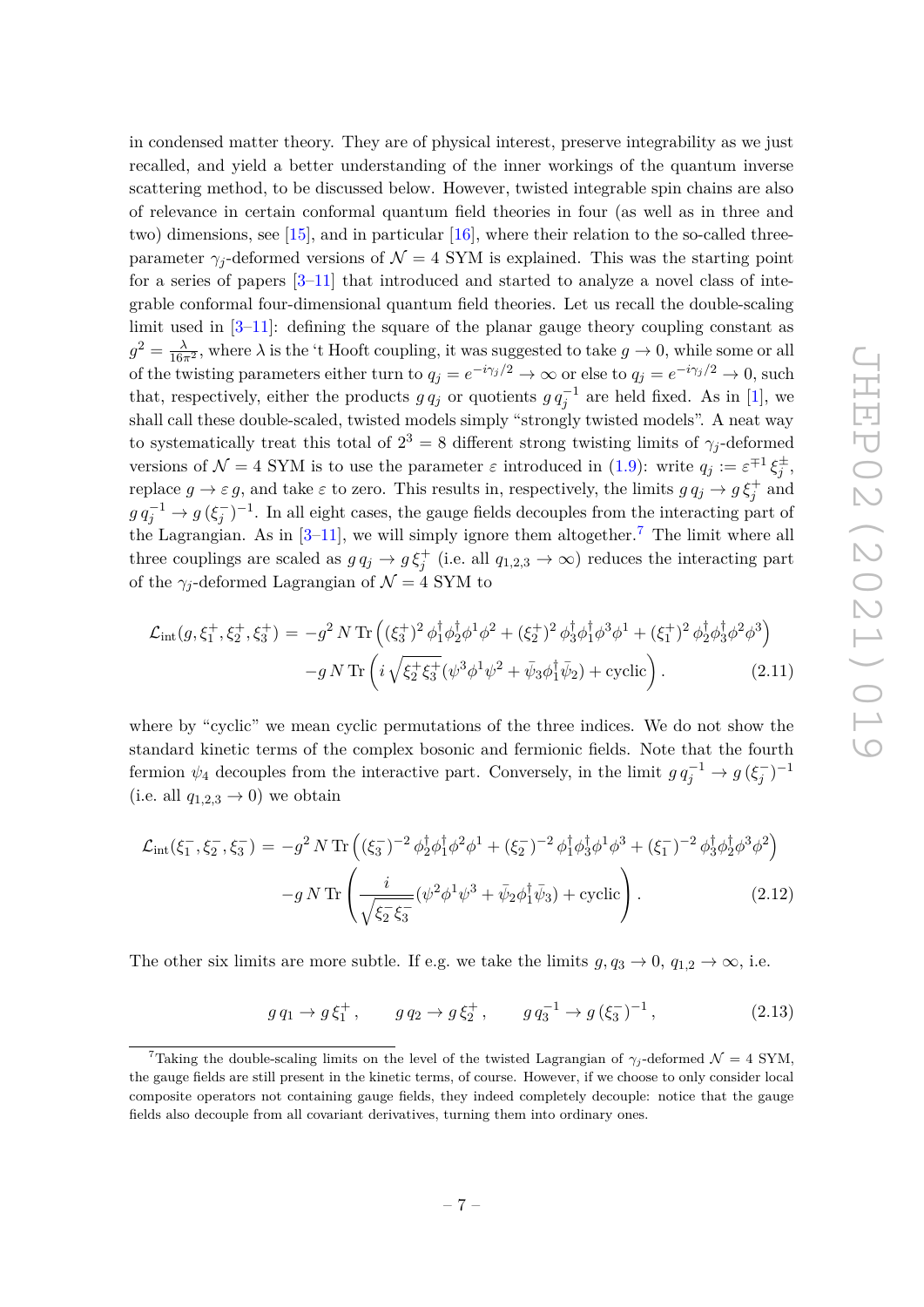we end up (setting for simplicity the redundant overall coupling  $q = 1$ ) with

$$
\mathcal{L}_{int}(\xi_1^+, \xi_2^+, \xi_3^-) = -N \operatorname{Tr} \left( (\xi_3^-)^{-2} \phi_2^{\dagger} \phi_1^{\dagger} \phi^2 \phi^1 + (\xi_2^+)^2 \phi_3^{\dagger} \phi_1^{\dagger} \phi^3 \phi^1 + (\xi_1^+)^2 \phi_2^{\dagger} \phi_3^{\dagger} \phi^2 \phi^3 \right) \tag{2.14}
$$

$$
+\sqrt{\frac{\xi_2^+}{\xi_3^-}}\left(\bar{\psi}_1\phi^1\bar{\psi}_4-\psi^1\phi_1^\dagger\psi^4\right)-\sqrt{\frac{\xi_1^+}{\xi_3^-}}\left(\bar{\psi}_4\phi^2\bar{\psi}_2-\psi^4\phi_2^\dagger\psi^2\right)-i\sqrt{\xi_1^+\xi_2^+}\left(\bar{\psi}_2\phi_3^\dagger\bar{\psi}_1+\psi^2\phi^3\psi^1\right)\bigg).
$$

If we put  $\xi_1^+ = 0$ ,  $\xi_2^+ = \xi_2$  and  $\xi_3^- = \xi_3^{-1}$  we recover as a special case the model mentioned in equations  $(8)$ ,  $(9)$  of  $[5]$ .

Now, as argued in [\[3–](#page-34-2)[5\]](#page-34-3) and explained in more detail in [\[1\]](#page-34-0), the one-loop dilatation operator of the above models is closely related to the integrable Hamiltonians discussed in section [1](#page-1-0) and section [2.1.](#page-4-1) The precise statement is as follows: if we analyze the strongly twisted quantum field theories (QFTs) with the above Lagrangians, and choose to only study local composite operators<sup>[8](#page-8-0)</sup> containing the three partonic chiral fields  $\phi_1, \phi_2, \phi_3$ , the  $QFTs$  dilatation operator  $\mathfrak D$  is given by

$$
\mathfrak{D} = \mathfrak{D}_0 + g^2 \, \hat{\mathbf{H}}_{(\xi_1^{\pm}, \xi_2^{\pm}, \xi_3^{\pm})} + \mathcal{O}(g^4), \tag{2.15}
$$

where  $\mathfrak{D}_0$  is the classical dilatation operator,<sup>[9](#page-8-1)</sup> and the one-loop dilatation operator is  $g^2$ times the spin chain Hamiltonian  $\mathbf{\hat{H}}_{(\xi_1^{\pm}, \xi_2^{\pm}, \xi_3^{\pm})}$  in [\(1.10\)](#page-3-5). Once again, in this paper we focus on the eclectic  $(+, +, +)$  case with  $\xi_j := \xi_j^+$ , where the Hamiltonian is  $\mathbf{\hat{H}}_{(\xi_1,\xi_2,\xi_3)}$ in [\(1.13\)](#page-3-2), [\(1.14\)](#page-3-3), with extra attention given to the special hypereclectic case, where  $\xi_1 =$  $\xi_2 = 0, \xi_3 = 1$  with Hamiltonian 5 in [\(1.15\)](#page-4-3), [\(1.16\)](#page-4-4). The gauge theory interpretation of this model is as follows. The one-loop dilatation operator still acts on composite operators containing the three chiral fields  $\phi_1, \phi_2, \phi_3$ , which are to be interpreted as the one-site states 1, 2, 3 in the spin chain interpretation, respectively. However, now the dilatation operator merely chirally exchanges  $\phi_1, \phi_2$ , while  $\phi_3$  becomes a non-moving "spectator field":

$$
\mathfrak{D} = \mathfrak{D}_0 + g^2 \mathfrak{H} + \mathcal{O}(g^4). \tag{2.16}
$$

As we shall see below, these spectator fields act as impenetrable domain walls within the spin chain, leading to very intricate effects.

For the remainder of this paper we will ignore the gauge theory origin and interpretation of the integrable eclectic and hypereclectic spin chains, and simply study their intricate "spectrum" on its own right. We shall begin by explaining in the next section [2.3](#page-9-0) why and how the spectral problem for diagonalizable spin chains is to be replaced, in the case of the non-diagonalizable eclectic and hypereclectic chains, with the problem of finding the appropriate JNF of the transfer matrix and the Hamiltonian. Correspondingly, we shall furthermore demonstrate how and why the direct application of the ABA to the integrable spin chains built from the R-matrix  $(2.9)$ ,  $(2.10)$  is bound to fail.

<span id="page-8-0"></span><sup>&</sup>lt;sup>8</sup>That is, we do not consider operators containing any derivatives, fermions, anti-chiral fields  $\phi_1^{\dagger}, \phi_2^{\dagger}, \phi_3^{\dagger}$ , nor the (in any case decoupled) gauge fields.

<span id="page-8-1"></span><sup>&</sup>lt;sup>9</sup>Here  $\mathfrak{D}_0$  only counts the total number of  $\phi$ 's of the composite operator = length *L* of the spin chain.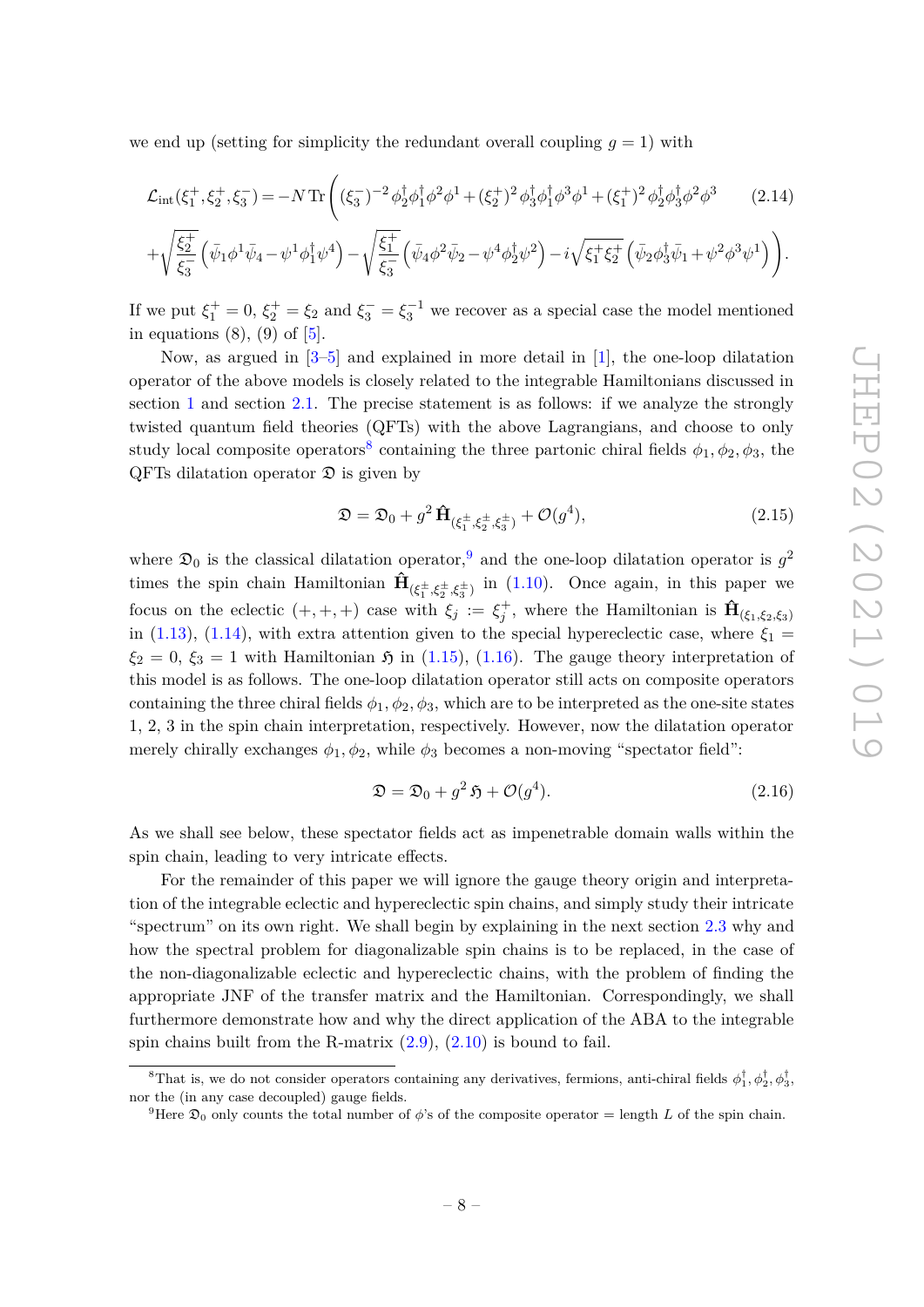### <span id="page-9-0"></span>**2.3 Non-diagonalizability, Jordan blocks, and failure of the ABA**

For generic, finite, complex twist parameters  $q_i$  the transfer matrix  $\tilde{\bf T}_{(q_1,q_2,q_3)}(u)$  in [\(2.3\)](#page-5-4) of the three-state spin chain is diagonalizable with  $3^L$  eigenvalues  $\tilde{T}^j_{(q_1,q_2,q_3)}(u), j = 1, \ldots, 3^L$ :

<span id="page-9-5"></span>
$$
\tilde{\mathbf{T}}_{(q_1, q_2, q_3)}(u) \, |\psi_j\rangle = \tilde{T}^j_{(q_1, q_2, q_3)}(u) \, |\psi_j\rangle. \tag{2.17}
$$

Because of [\(2.8\)](#page-6-3) the linearly independent eigenstates  $|\psi_i\rangle$  are also eigenstates<sup>[10](#page-9-1)</sup> of the shift operator  $U = \tilde{T}_{(q_1, q_2, q_3)}(0)$  in [\(3.53\)](#page-20-1). Defining

<span id="page-9-7"></span>
$$
\omega_L := e^{\frac{2\pi i}{L}}.
$$
\n
$$
(2.18)
$$

one has, from the condition  $U^L = \mathbb{I}$ ,

<span id="page-9-4"></span>
$$
\mathbf{U} \left| \psi_j \right\rangle = \omega_L^{k_j} \left| \psi_j \right\rangle \quad \text{with} \quad k_j \in \{0, \dots, L-1\} \,. \tag{2.19}
$$

In light of [\(2.5\)](#page-5-2), the  $|\psi_j\rangle$  are of course also eigenstates of the Hamiltonian  $\mathbf{\tilde{H}}_{(q_1,q_2,q_3)}$ :

<span id="page-9-3"></span>
$$
\tilde{\mathbf{H}}_{(q_1, q_2, q_3)} | \psi_j \rangle = \tilde{E}^j_{(q_1, q_2, q_3)} | \psi_j \rangle. \tag{2.20}
$$

Integrability allows to find this spectrum, for example by means of the nested ABA (see e.g. [\[14\]](#page-35-3)). The ansatz for an eigenstate with *L*−*M* states 1, *M*−*K* states 2, and *K* states 3 is

<span id="page-9-2"></span>
$$
|\psi_j\rangle = \sum_{\{a_i\}=1,2} \mathbf{F}^{a_1 \cdots a_M} \mathcal{B}_{a_1}(u_1) \cdots \mathcal{B}_{a_M}(u_M) | \underbrace{11 \cdots 1}_{L} \rangle, \tag{2.21}
$$

where the creation operators  $\mathcal{B}_a$  ( $a = 1, 2$ ) act on the so-called reference state  $|11 \cdots 1\rangle$ , which is exclusively made of fields of type 1 at all L sites. Each  $\mathcal{B}_1$  or  $\mathcal{B}_2$  creates a linear combination of new states, where one of the 1's is replaced by a 2 or 3, respectively. The  $\mathcal{B}_1(u)$ ,  $\mathcal{B}_2(u)$  are obtained as two of the components of the monodromy matrix [\(2.2\)](#page-5-5), written as a  $3 \times 3$  operator-valued matrix in auxiliary space a as

$$
\tilde{\mathbf{M}}_{(q_1,q_2,q_3)}^a(u) = \begin{pmatrix} \mathcal{A}(u) & \mathcal{B}_1(u) & \mathcal{B}_2(u) \\ \hline \mathcal{C}_1(u) & \mathcal{D}_{11}(u) & \mathcal{D}_{12}(u) \\ \hline \mathcal{C}_2(u) & \mathcal{D}_{21}(u) & \mathcal{D}_{22}(u) \end{pmatrix} . \tag{2.22}
$$

In the nested Bethe ansatz,  $\mathbf{F}^{a_1 \cdots a_M}$  is an eigenstate of a secondary, inhomogeneous rankone spin-chain of length *M*. It may be constructed by acting *K* times with the rank-one creation operators  $\mathbf{b}(v_i)$  on a pseudo-vacuum with inhomogeneities  $u_1, \ldots, u_M$ :

<span id="page-9-6"></span>
$$
|\mathbf{F}^{a_1 \cdots a_M} \mathcal{B}_{a_1}(u_1) \cdots \mathcal{B}_{a_M}(u_M)\rangle = \mathbf{b}(v_1) \cdots \mathbf{b}(v_K) |\mathcal{B}_1(u_1) \cdots \mathcal{B}_1(u_M)\rangle.
$$
 (2.23)

The ansatz [\(2.21\)](#page-9-2) works, i.e.  $|\psi_j\rangle$  indeed becomes an eigenstate of the transfer matrix, if and only if both the *level-one Bethe roots u*1*, . . . , u<sup>M</sup>* as well as the *level-two Bethe roots*  $v_1, \ldots, u_K$  are meticulously chosen as solutions of a nested Bethe ansatz, see section [3.1](#page-12-1) below. The transfer matrix eigenvalues  $\tilde{T}^j_{(q_1,q_2,q_3)}(u)$  are then determined explicitly through

<span id="page-9-1"></span><sup>&</sup>lt;sup>10</sup>In gauge theory applications we are only interested in the subset of cyclic states with  $k_j = 0$ .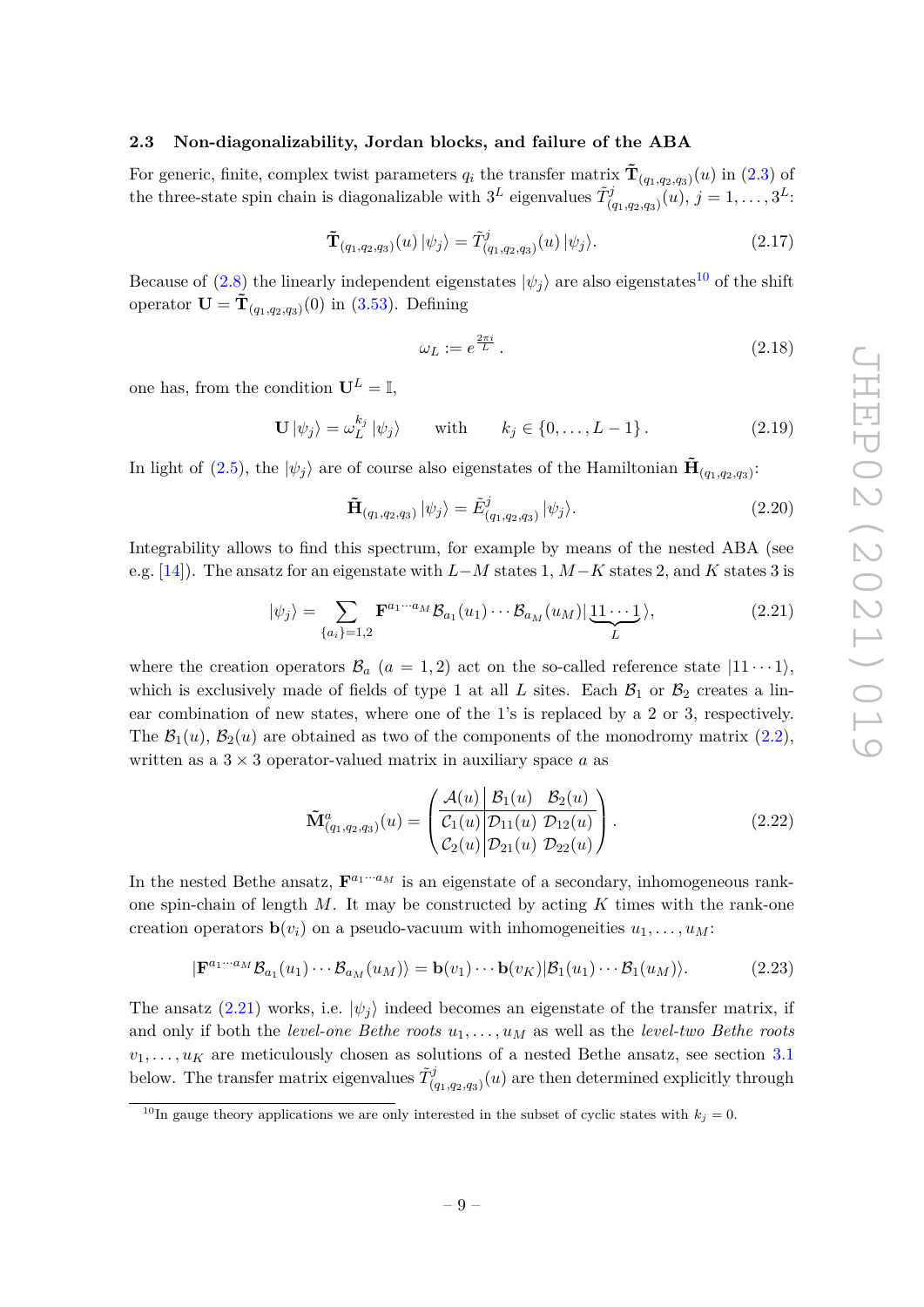the level-one Bethe roots. This procedure is known to yield, as long as the  $q_i$  are generic, the *complete* spectrum of 3 *<sup>L</sup>* eigenstates, once all solutions are of the BAE are found.

In contrast, the eclectic model is very different. Let us already summarize the gist of our findings (for more details, see the following two sections). For the Hamiltonian  $\mathbf{\hat{H}}_{(\xi_1,\xi_2,\xi_3)}$  of  $(1.13)$ ,  $(1.14)$  one has to replace  $(2.20)$  by

<span id="page-10-0"></span>
$$
\left(\hat{\mathbf{H}}_{(\xi_1,\xi_2,\xi_3)} - \hat{E}^j_{(\xi_1,\xi_2,\xi_3)}\right)^{m_j} |\psi_j^{m_j}\rangle = 0 \quad \text{with} \quad m_j = 1,\dots, l_j. \quad (2.24)
$$

Here the  $|\psi_j^{m_j}|$  $\binom{m_j}{j}$  are so-called *generalized eigenstates*, associated to *generalized eigenvalues*  $E^j_\ell$  $(\xi_1, \xi_2, \xi_3)$ . Let us define a *Jordan block*  $J_l(\lambda)$  (or *Jordan matrix*) as a matrix of size  $l \times l$ for  $\lambda \in \mathbb{C}$  by

<span id="page-10-3"></span>
$$
J_l(\lambda) := \begin{pmatrix} \lambda & 1 & & & 0 \\ & \lambda & 1 & & \\ & & \lambda & \ddots & \\ & & & \ddots & 1 \\ 0 & & & & \lambda \end{pmatrix} .
$$
 (2.25)

The statement is then that, for a non-diagonalizable  $3^L \times 3^L$  matrix such as the Hamiltonian  $\mathbf{\hat{H}}_{(\xi_1,\xi_2,\xi_3)}$ , the best one can do is to bring it, by a suitable  $3^L \times 3^L$  similarity transform *S*, into JNF

<span id="page-10-2"></span>
$$
S \cdot \hat{\mathbf{H}}_{(\xi_1, \xi_2, \xi_3)} \cdot S^{-1} = \begin{pmatrix} J_{l_1} \left( \hat{E}^1_{(\xi_1, \xi_2, \xi_3)} \right) & 0 \\ 0 & J_{l_b} \left( \hat{E}^b_{(\xi_1, \xi_2, \xi_3)} \right) \end{pmatrix}, \quad (2.26)
$$

where *b* is the total number of Jordan blocks, and their sizes add up to

$$
l_1 + \ldots + l_b = 3^L. \tag{2.27}
$$

In JNF,  $(2.24)$  is refined, with  $|\varphi_j^{m_j}|$  $\langle j^{m_j} \rangle = S | \psi_j^{m_j} \rangle$  $\binom{m_j}{j}$ , into

$$
S \cdot \left( \hat{\mathbf{H}}_{(\xi_1, \xi_2, \xi_3)} - \hat{E}^j_{(\xi_1, \xi_2, \xi_3)} \right) \cdot S^{-1} \left| \varphi_j^{m_j} \right\rangle = \left| \varphi_j^{m_j - 1} \right\rangle \quad \text{for} \quad m_j = 2, \dots, l_j \tag{2.28}
$$

while for  $m_j = 1$  one has

$$
S \cdot \left( \hat{\mathbf{H}}_{(\xi_1, \xi_2, \xi_3)} - \hat{E}^j_{(\xi_1, \xi_2, \xi_3)} \right) \cdot S^{-1} |\varphi_j^1 \rangle = 0. \tag{2.29}
$$

The last equation shows that for each Jordan block, labeled by *j*, there is exactly one true (i.e. non-generalized) eigenstate  $|\varphi_j^1\rangle$  with eigenvalue  $\hat{E}^j_{(\xi_1,\xi_2,\xi_3)}$ .

The two-state sectors, where the matrix acts on spin chains that only contain two out of the three fields, are diagonalizable, i.e. the corresponding "Jordan blocks" are all of size  $l_i = 1$ , and their exact spectrum is easily found [\[1\]](#page-34-0). However, in the three-state sectors there are many Jordan blocks of size  $l_j > 1$ , even though some  $l_j = 1$  blocks remain. In fact, as already argued in [\[1\]](#page-34-0), the generalized eigenvalues are all zero:

<span id="page-10-1"></span>
$$
E^j_{(\xi_1,\xi_2,\xi_3)} = 0.
$$
\n(2.30)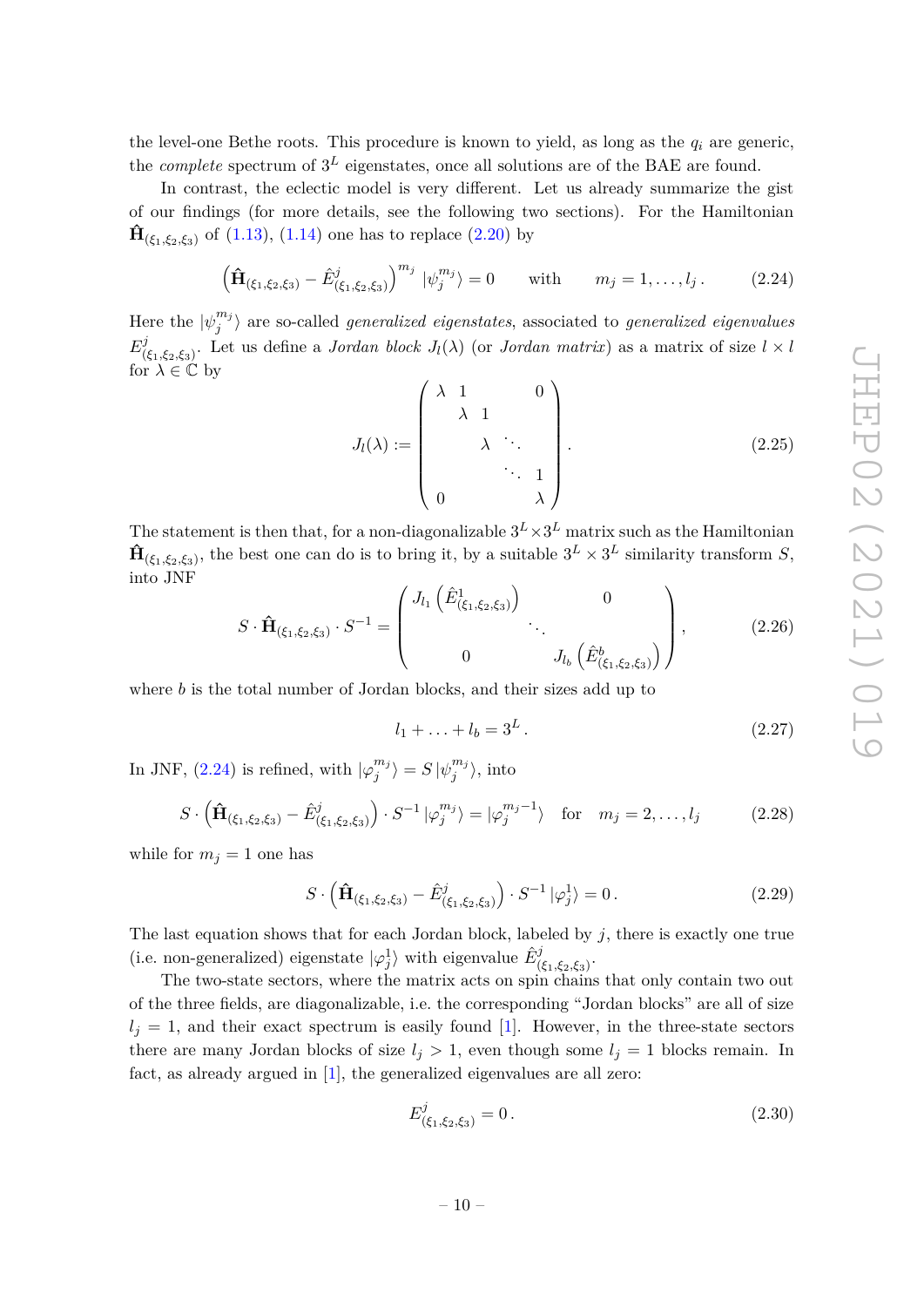The Hamiltonian becomes nilpotent of degree  $l_j$ , see  $(2.24)$ . Note however that the generalized eigenstates are still ordinary eigenstates of the shift operator  $\mathbf{U} = \tilde{\mathbf{T}}_{(q_1, q_2, q_3)}(0)$ (compare to  $(2.19)$ ):

$$
\mathbf{U} \left| \varphi_j^{m_j} \right\rangle = \omega_L^{k_j} \left| \varphi_j^{m_j} \right\rangle \quad \text{with} \quad k_j \in \{0, \dots, L - 1\} \tag{2.31}
$$

for all  $m_j = 1, \ldots, l_j$ . Nevertheless, the transfer matrix  $\tilde{\mathbf{T}}_{(q_1, q_2, q_3)}(u)$  is *only* diagonalizable at  $u = 0$ . As we shall see below, for  $u \neq 0$  the situation is analogous to the one for the Hamiltonian: [\(2.17\)](#page-9-5) only holds in the two-particle sectors, while in general one has the same situation as in  $(2.24)$ :

<span id="page-11-4"></span>
$$
\left(\hat{\mathbf{T}}_{(\xi_1,\xi_2,\xi_3)}(u) - \hat{T}^j_{(\xi_1,\xi_2,\xi_3)}(u)\right)^{m_j} |\psi_j^{m_j}\rangle = 0 \quad \text{with} \quad m_j = 1,\dots, l_j \quad (2.32)
$$

for *generalized eigenstates*  $|\psi_j^m\rangle$ . Surprisingly, in the three-particle<sup>[11](#page-11-0)</sup> sectors of the eclectic model the *generalized eigenvalues* turn out to be *u*-independent (incidentally explaining via  $(2.5)$  the result  $(2.30)$ , and are in fact equal to the eigenvalues of the shift operator:

<span id="page-11-3"></span>
$$
\hat{T}^j_{(\xi_1,\xi_2,\xi_3)}(u) = \omega_L^{k_j} \quad \text{with} \quad k_j \in \{0,\dots,L-1\}.
$$
\n(2.33)

Just like  $(2.26)$ , the transfer matrix may be brought by a suitable  $3^L \times 3^L$  similarity transform  $S'(u)$  into the JNF<sup>[12](#page-11-1)</sup>

<span id="page-11-5"></span>
$$
S'(u) \cdot \hat{\mathbf{T}}_{(\xi_1, \xi_2, \xi_3)}(u) \cdot S'(u)^{-1} = \begin{pmatrix} J_{l_1} \left( \hat{T}^1_{(\xi_1, \xi_2, \xi_3)}(u) \right) & 0 \\ 0 & J_{l_b} \left( \hat{T}^b_{(\xi_1, \xi_2, \xi_3)}(u) \right) \end{pmatrix}, \quad (2.34)
$$

with  $l_1 + \ldots + l_b = 3^L$ . Note that  $S'(u)$  is *u*-dependent and as such different from *S* in [\(2.26\)](#page-10-2). This is in stark contrast to ordinary integrable spin chains, where the similarity transform that diagonalizes the transfer matrix is *u*-independent and simultaneously diagonalizes all commuting charges including the Hamiltonian, cf. [\(2.8\)](#page-6-3).

Given this structure, one would hope that a generalization of the ABA exists that would allow the construction of the generalized eigenstates  $|\psi_j^m\rangle$ , in order to extract the number and sizes of Jordan blocks of the eclectic model. Unfortunately, we have not yet been able to find such a generalization. The first and foremost problem seems to be that the *ansatz* [\(2.21\)](#page-9-2) simply fails from the very start: for all values of the  $\mathbf{F}^{a_1 \cdots a_M}$ and  $u_1, \ldots, u_M$  the ansatz does not span the full state space needed to build the wanted generalized eigenstates. Disappointingly, for the majority of Jordan blocks *j*, it does not even account for the  $m_j = 1$  states of the block, which *are* ordinary eigenstates.<sup>[13](#page-11-2)</sup> This vexing fact will be seen to be a consequence of our results in the next section. See especially section [3.2,](#page-20-0) where we will argue that the eigenvectors of the finitely twisted chain in a given cyclicity sector at fixed *L*, *M*, *K* all become collinear with a certain "locked" state.

<span id="page-11-1"></span><span id="page-11-0"></span><sup>&</sup>lt;sup>11</sup>In the diagonalizable  $(l_j = 1)$  2-particle sectors the  $\hat{T}^j_{(\xi_1,\xi_2,\xi_3)}(u)$  are instead known polynomials in *u*.

<sup>&</sup>lt;sup>12</sup>The Jordan block structure of the transfer matrix  $(2.33)$  a priori does not have to coincide with the one of the Hamiltonian, [\(2.26\)](#page-10-2). However, we suspect that the two Jordan decompositions coincide. We have found no counterexamples so far, but also could not yet find a proof of this conjecture.

<span id="page-11-2"></span><sup>&</sup>lt;sup>13</sup>Every Jordan block possesses exactly one non-generalized, ordinary eigenstate, the state with  $m_i = 1$ .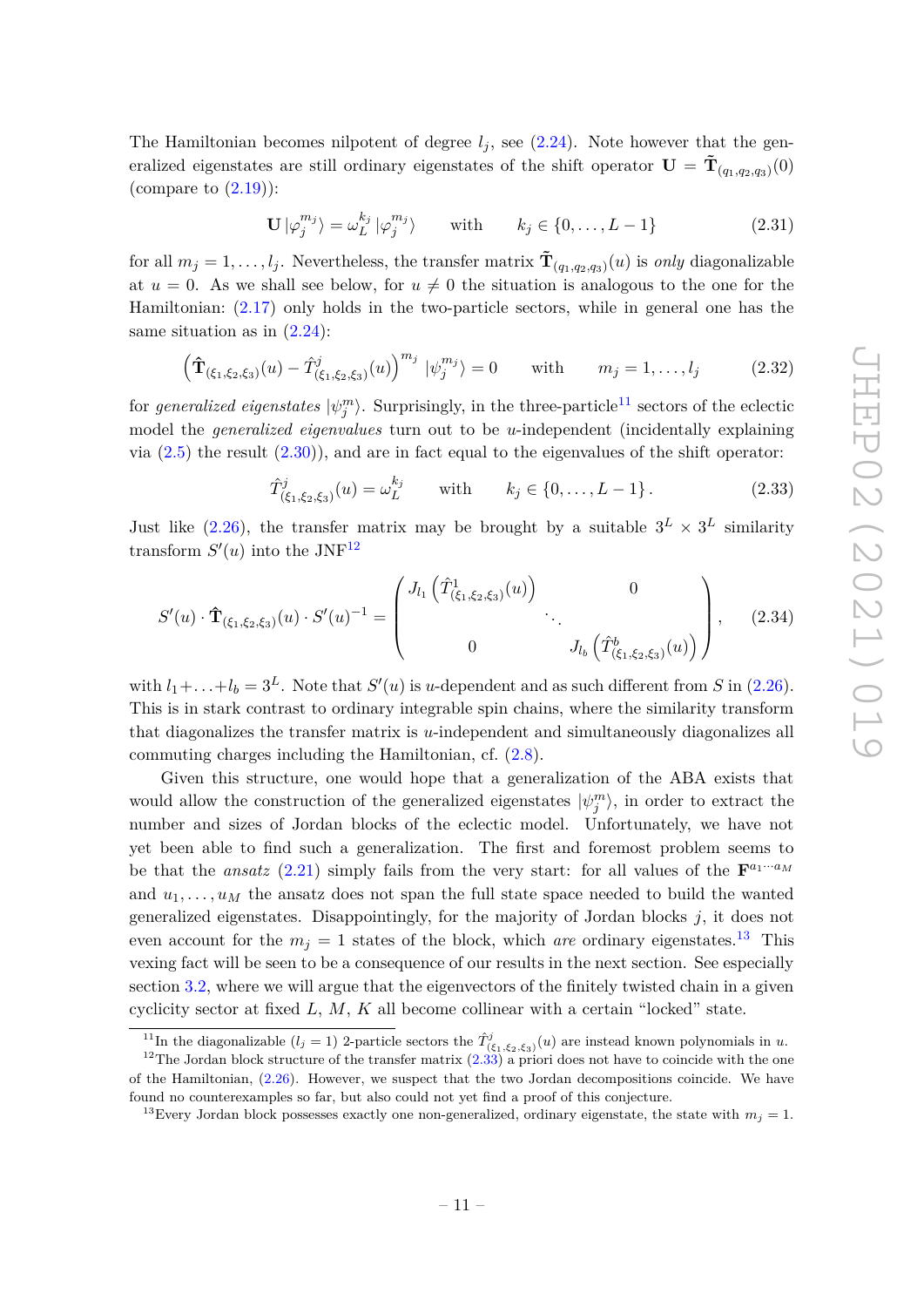#### <span id="page-12-0"></span>**3 Collapse of the Bethe states in the strong twisting limit**

In this section, we will study the strong twisting  $\varepsilon \to 0$  transition from the integrable three-state spin chain model twisted by three parameters  $q_1, q_2, q_3$  to the general eclectic model with twisting parameters  $\xi_1, \xi_2, \xi_3$  on the level of the ABA. In particular, we would like to understand the fate of the Bethe states  $(2.21)$  that diagonalize the trans-fer matrix [\(2.17\)](#page-9-5) for any  $\varepsilon > 0$ , and investigate whether any useful information on the generalized eigenstates [\(2.32\)](#page-11-4) may be gathered from the limiting procedure.

In section [3.1](#page-12-1) we will analyze the BAE and their solutions in terms of Bethe roots in the  $\varepsilon \to 0$  limit. We uncover rather intricate and rich behavior, with, generically, *fractional* scaling behavior of the Bethe roots. Reassuringly, this will be shown to lead to the correct generalized eigenvalues [\(2.33\)](#page-11-3) of the transfer matrix, thereby also explaining from the point of view of the ABA why all three-particle eigenstates of the eclectic chain are zero-energy states. However, despite the rich scaling behavior discovered in [3.1,](#page-12-1) it appears that no further non-trivial information on the structure of the Jordan blocks (i.e. their number and sizes) or the structure of the generalized eigenstates may be extracted from the ABA in the scaling limit: we find strong evidence in [3.2](#page-20-0) that *all* Bethe states collapse to, in each cyclicity sector, a single "locked state" that happens to be the one true eigenstate of the largest Jordan block.

In the below, we will only study the transition of the ABA to the eclectic spin chain with "generic" scaled twist parameters  $\xi_1, \xi_2, \xi_3$ . The limit to the hypereclectic chain would have a different singularity structure and will not be analyzed. Therefore we may, without loss of generality,  $14$  assume that the number of 1's making up the spin chain states is larger or equal than the number of 2's, while the latter is larger or equal than the number of 3's. Denoting these three numbers by  $L - M$ ,  $M - K$  and  $K$ , respectively, this is represented by the following inequalities:

<span id="page-12-3"></span>
$$
L - M \ge M - K \ge K \quad \Leftrightarrow \quad L \ge 2M - K \quad \text{and} \quad M \ge 2K. \tag{3.1}
$$

These inequalities are saturated in the case  $L = 3K$ ,  $M = 2K$  for arbitrary K. This clearly corresponds to the special case where the spin chain is made up from an equal number of 1's, 2's and 3's.

#### <span id="page-12-1"></span>**3.1 Bethe ansatz for the eclectic spin chain**

In a rather routine if somewhat tedious fashion one may derive a nested BAE for the level-one Bethe roots  $u_1, \ldots, u_M$  as well as the level-two Bethe roots  $v_1, \ldots, v_K$  from the ABA [\(2.21\)](#page-9-2) and [\(2.23\)](#page-9-6) for the eigenstates. The procedure employs integrability by using the so-called *fundamental commutation relations* derived from the Yang-Baxter based [\(2.7\)](#page-5-6),

<span id="page-12-2"></span><sup>&</sup>lt;sup>14</sup>If these inequalities do not hold, one may suitably relabel the three pairs  $(\phi_i, q_i)$ . This is possible, since the twisted model is invariant under permutations of the three indices  $i = 1, 2, 3$ . Note that the strongly twisted eclectic model [\(1.13\)](#page-3-2), [\(1.14\)](#page-3-3) is also invariant under permutations of the  $(\phi_i, \xi_i)$ , while the hypereclectic model  $(1.15)$ ,  $(1.16)$  is not. Incidentally, this is ultimately the reason why the hypereclectic model has a more complicated spectrum than the eclectic one, see section [4.](#page-25-0)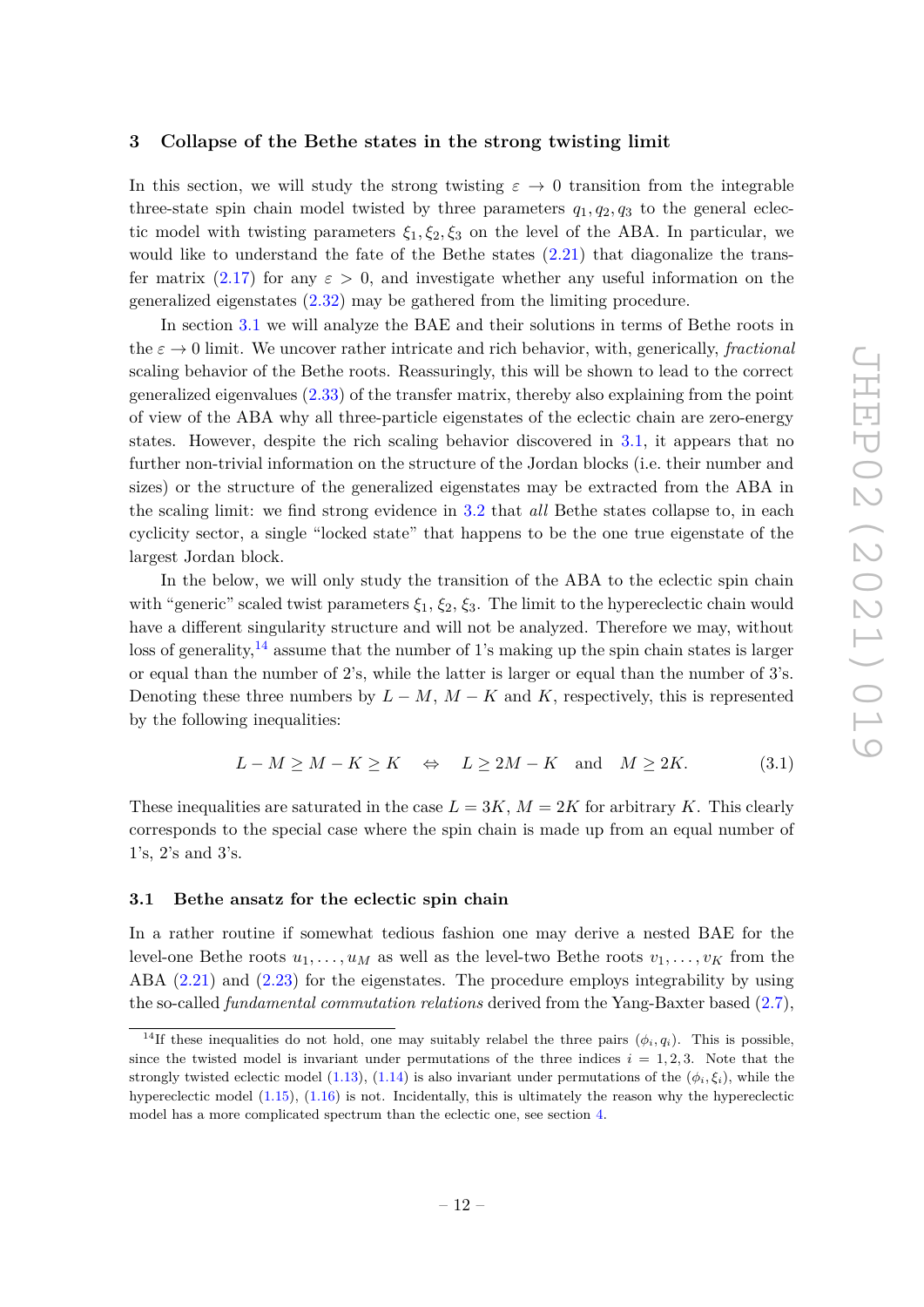see e.g. [\[14\]](#page-35-3). The final result<sup>[15](#page-13-0)</sup> for the system of BAE of the three-state model for general twisting parameters  $q_1$ ,  $q_2$ ,  $q_3$  reads<sup>[16](#page-13-1)</sup>

$$
\left(\frac{u_m+1}{u_m}\right)^L = \frac{q_3^L}{(q_1q_2q_3)^K} \prod_{\substack{j=1 \ j \neq m}}^M \frac{u_m - u_j + 1}{u_m - u_j - 1} \prod_{i=1}^K \frac{u_m - v_i - 1}{u_m - v_i}, \qquad m = 1, \dots M, \qquad (3.2)
$$

<span id="page-13-6"></span><span id="page-13-5"></span>
$$
1 = \frac{(q_2 q_3)^L}{(q_1 q_2 q_3)^M} \prod_{j=1}^M \frac{v_l - u_j + 1}{v_l - u_j} \prod_{\substack{i=1 \ i \neq l}}^K \frac{v_l - v_i - 1}{v_l - v_i + 1}, \qquad l = 1, \dots K, \qquad (3.3)
$$

while the eigenvalues of the transfer matrix  $(2.17)$  are then expressed as

<span id="page-13-2"></span>
$$
\tilde{T}_{(q_1, q_2, q_3)}(u) = \frac{q_2^K}{q_3^{M-K}} (u+1)^L \prod_{m=1}^M \frac{u-u_m-1}{u-u_m} + \frac{q_3^{L-M}}{q_1^K} u^L \prod_{m=1}^M \frac{u-u_m+1}{u-u_m} \prod_{l=1}^K \frac{u-v_l-1}{u-v_l} + \frac{q_1^{M-K}}{q_2^{L-M}} u^L \prod_{l=1}^K \frac{u-v_l+1}{u-v_l}.
$$
\n(3.4)

The shift operator eigenvalue  $(2.19)$  is extracted as

<span id="page-13-3"></span>
$$
\tilde{T}_{(q_1, q_2, q_3)}(0) = \omega_L^k = \frac{q_2^K}{q_3^{M-K}} \prod_{m=1}^M \frac{u_m + 1}{u_m},
$$
\n(3.5)

while the energy, i.e. the eigenvalue of the Hamiltonian  $(2.20)$ , is given by

<span id="page-13-4"></span>
$$
\tilde{E}_{(q_1,q_2,q_3)} = \frac{\frac{d}{du}\tilde{T}_{(q_1,q_2,q_3)}(0)}{\tilde{T}_{(q_1,q_2,q_3)}(0)} = L + \sum_{m=1}^{M} \frac{1}{u_m(u_m+1)} = L + \sum_{m=1}^{M} \left(\frac{1}{u_m} - \frac{1}{u_m+1}\right). \tag{3.6}
$$

We have omitted the index *j*, labelling the eigenstates, on  $\tilde{T}^j_{(q_1,q_2,q_3)}(u)$  and  $E^j_{(q_1,q_2,q_3)}(u)$ (*q*1*,q*2*,q*3) in  $(3.4)$ ,  $(3.5)$ ,  $(3.6)$ . Of course the Bethe roots strongly depend on *j*.

Let us now understand what happens to the BAE and their solutions in the strong twisting limit  $\varepsilon \to 0$ , where one replaces according to [\(1.9\)](#page-3-4) (in the case  $(+, +, +)$  with  $\xi_j^+ = \xi_j$ ) the  $q_j$ 's by

<span id="page-13-7"></span>
$$
q_j = \frac{\xi_j}{\varepsilon} \quad j = 1, 2, 3 \tag{3.7}
$$

<span id="page-13-0"></span><sup>&</sup>lt;sup>15</sup>Surprisingly, we have not been able to explicitly find this result for general  $q_1$ ,  $q_2$ ,  $q_3$  in any of the literature we know. However, we do not want to claim originality here, as the procedure is so standard.

<span id="page-13-1"></span><sup>&</sup>lt;sup>16</sup>Actually, at finite twist it is not necessary to assume that the "filling inequalities"  $(3.1)$  hold. Furthermore, there are six distinct (but fully equivalent) systems of BAE, related to [\(3.2\)](#page-13-5), [\(3.3\)](#page-13-6) by the six permutations of the *q*1*, q*2*, q*<sup>3</sup> as well as the corresponding interpretation of *M* and *K*. The reason is, that we may choose any of the three particles 1*,* 2*,* 3 for the reference state of the first-level Bethe ansatz, and any of the two remaining particles of the reference state of the (inhomogeneous) second-level Bethe ansatz. However, the other five systems will behave differently in the strong twisting limit. Here we will only discuss the case  $(3.1)$ .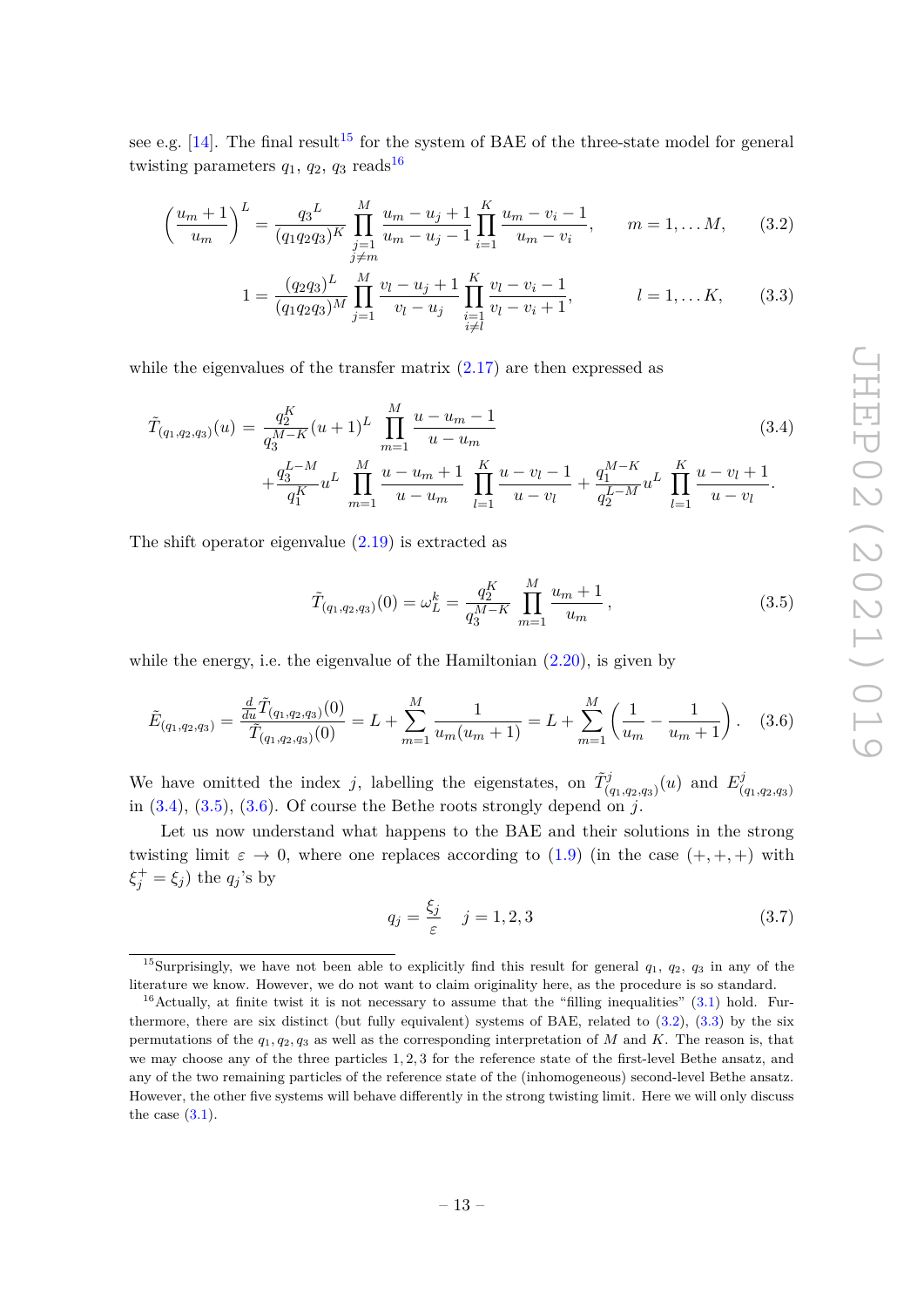in terms of new, finite deformation parameters  $\xi_i$ . Inserting this into  $(3.2)$ ,  $(3.3)$  one obtains

$$
\left(\frac{u_m+1}{u_m}\right)^L = \varepsilon^{3K-L} \frac{\xi_3^L}{\xi^K} \prod_{\substack{j=1 \ j \neq m}}^M \frac{u_m - u_j + 1}{u_m - u_j - 1} \prod_{i=1}^K \frac{u_m - v_i - 1}{u_m - v_i}, \qquad m = 1, \dots M, \tag{3.8}
$$

$$
1 = \varepsilon^{3M-2L} \frac{\xi^{L-M}}{\xi_1^L} \prod_{j=1}^M \frac{v_l - u_j + 1}{v_l - u_j} \prod_{\substack{i=1 \ i \neq l}}^K \frac{v_l - v_i - 1}{v_l - v_i + 1}, \qquad l = 1, \dots K, \qquad (3.9)
$$

where we have introduced for conciseness of notation

<span id="page-14-3"></span><span id="page-14-1"></span>
$$
\xi := \xi_1 \xi_2 \xi_3. \tag{3.10}
$$

Interestingly, for the special case

$$
L = 3K, \quad M = 2K, \quad \text{any } K,\tag{3.11}
$$

the powers of  $\varepsilon$  drop out, and the BAE, and hence their solutions, are identical to the ones of the twisted model *before* taking the scaling limit, [\(3.2\)](#page-13-5), [\(3.3\)](#page-13-6), with the original *q*<sub>*j*</sub>'s simply replaced by the *ξ*<sub>*j*</sub>'s. See [3.1.2](#page-15-0) below. In all other cases the powers of *ε* lead to inconsistencies, unless the Bethe roots exhibit a suitably singular behavior so as to compensate these powers. Finding the correct scaling of the roots can be quite tricky, especially for the level-two roots  $\{v_m\}$ . We will now present a near-complete classification (see [3.1.5](#page-19-0) for the still unclear cases) of the possible scaling behaviors, and their consequences for the "observables"  $(3.4)$ ,  $(3.5)$ ,  $(3.6)$ .

# <span id="page-14-0"></span>**3.1.1**  $K = 0$  **sector**

This corresponds to an  $n = 2$  chiral XY model, where only the  $u_m$  Bethe roots are kept. It is not necessary to assume the filling condition  $L \geq 2M$ . The nested BAE [\(3.8\)](#page-14-1) turn into the unnested set

<span id="page-14-2"></span>
$$
\left(\frac{u_m+1}{u_m}\right)^L = \frac{\xi_3^L}{\varepsilon^L} \prod_{\substack{j=1 \ j \neq m}}^M \frac{u_m - u_j + 1}{u_m - u_j - 1}, \quad m = 1, \dots M. \tag{3.12}
$$

It is rather obvious, and discussed in considerable detail in [\[1\]](#page-34-0), that the Bethe roots should scale as  $u_m = \varepsilon u_m^-$  in the  $\varepsilon \to 0$  limit. The BAE [\(3.12\)](#page-14-2) then reduce to

$$
(\xi_3 u_m^-)^L = 1, \quad m = 1, \dots M. \tag{3.13}
$$

The solutions  $\{u_m\}$  are immediately seen to be given in terms of subsets of the *L L*-th roots of unity. It is easy to demonstrate completeness of states of these equations, in line with the fact that the  $K = 0$  sector is completely diagonalizable, despite the strongly twisted two-state model's nonhermiticity. No non-trivial (i.e. of size larger than one) Jordan blocks appear. The transfer matrix eigenvalue [\(3.4\)](#page-13-2) turns into

$$
\hat{T}_{(\xi_1,\xi_2,\xi_3)}(u) = \frac{(\xi_3 u)^L + (-1)^M}{\prod_{m=1}^M \xi_3 (u - u_m^-)} + \delta_{L,M} (\xi_1 u)^L.
$$
\n(3.14)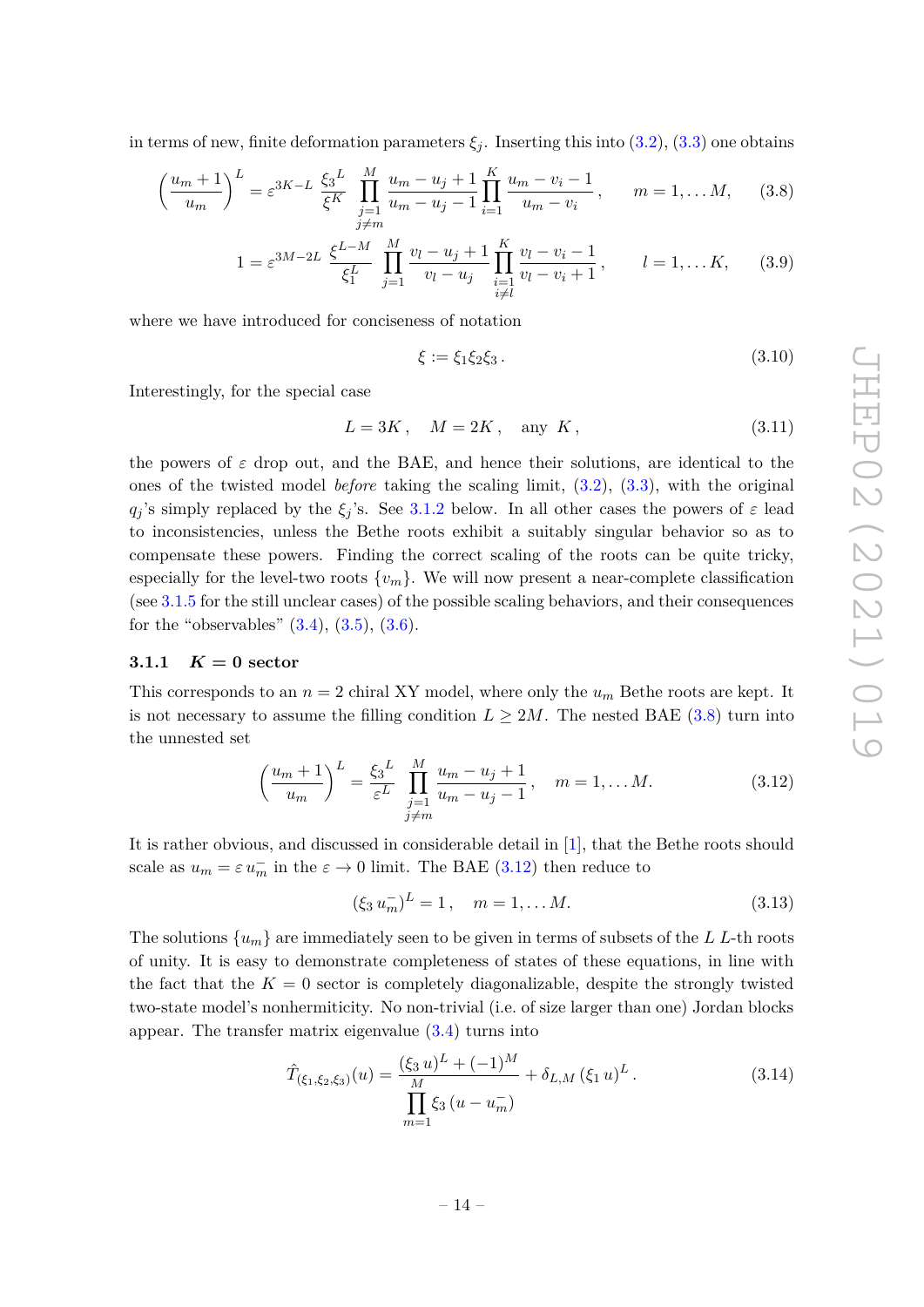The shift operator eigenvalue  $(3.5)$  is then given by

$$
\hat{T}_{(\xi_1,\xi_2,\xi_3)}(0) = \omega_L^k = \prod_{m=1}^M \frac{1}{\xi_3 u_m},
$$
\n(3.15)

while the energy, i.e. the eigenvalue of the Hamiltonian  $(3.6)$ , is elegantly given by

$$
\hat{E}_{(\xi_1,\xi_2,\xi_3)} = \sum_{m=1}^{M} \frac{1}{u_m} \,. \tag{3.16}
$$

# <span id="page-15-0"></span>**3.1.2**  $L = 3K, M = 2K$  **sector**

In the  $\varepsilon \to 0$  limit, the BAE [\(3.8\)](#page-14-1) and [\(3.9\)](#page-14-3) look singular except for the special case

$$
L = 3K, \quad M = 2K,\tag{3.17}
$$

where the  $\varepsilon$ -dependence simply drops out. In this curious case, for the strongly twisted model the *same* BAE as for the original generic twisted model are satisfied, except that the three twist parameters  $q_i$  are replaced by  $\xi_i$  in [\(3.8\)](#page-14-1), [\(3.9\)](#page-14-3). This means that the Bethe roots of a given state do not change at all as one approaches the strong twist limit! However, the effects of the limit are still seen on the level of the expressions for the "observables". In particular, since we also need to replace  $u \to \epsilon u$  along with [\(3.7\)](#page-13-7), we find that the expression for the transfer matrix eigenvalue [\(3.4\)](#page-13-2) becomes a *u*-independent constant, and thus identical to the shift operator eigenvalue  $(3.5)$ :

<span id="page-15-1"></span>
$$
\hat{T}_{(\xi_1,\xi_2,\xi_3)}(u) = \hat{T}_{(\xi_1,\xi_2,\xi_3)}(0) = \omega_L^k = \left(\frac{\xi_2}{\xi_3}\right)^K \prod_{m=1}^M \frac{u_m+1}{u_m},\tag{3.18}
$$

while the energy formula [\(3.6\)](#page-13-4) formally yields

$$
\hat{E}_{(\xi_1,\xi_2,\xi_3)} = 0. \tag{3.19}
$$

This is rather remarkable: even though the BAE keep their full complexity in the strong twisting limit, and thus their solutions their full intricacy, the effect on the energy is irrelevant: since the roots stay finite, and the energy formula [\(3.6\)](#page-13-4) has to be multiplied by  $\varepsilon$ , one trivially obtains zero in the limit. Likewise, even the result for the transfer matrix eigenvalue does not really depend on the details of the Bethe roots, as the last of the identities in  $(3.18)$  is a simple, direct consequence of the BAE.<sup>[17](#page-15-2)</sup> In conclusion, for  $L = 3K$ ,  $M = 2K$  at infinite twist there is no point in solving the BAE! The only two things one needs to know are that they stay non-singular (i.e.  $\neq 0, -1$ ) and finite in the limit, and that they yield a complete set of states for this sector. On the other hand, the sector turns out to become non-diagonalizable in the scaling limit, with an abundance of Jordan blocks appearing. Unfortunately, this already gives a strong hint that the conventional Bethe ansatz is useless as regards the explanation of the model's Jordan block structure. We will soon see better why this is the case, cf. section [3.2.](#page-20-0) However, for completeness, let us first understand the scaling of the Bethe roots away from the special, symmetric filling conditions of the  $L = 3K$ ,  $M = 2K$  sector.

<span id="page-15-2"></span><sup>&</sup>lt;sup>17</sup>To show this, using a standard trick, first take the product of the *M* equations  $(3.8)$ , and then simplify the resulting r.h.s. with the help of the product of the  $K$  equations  $(3.9)$ .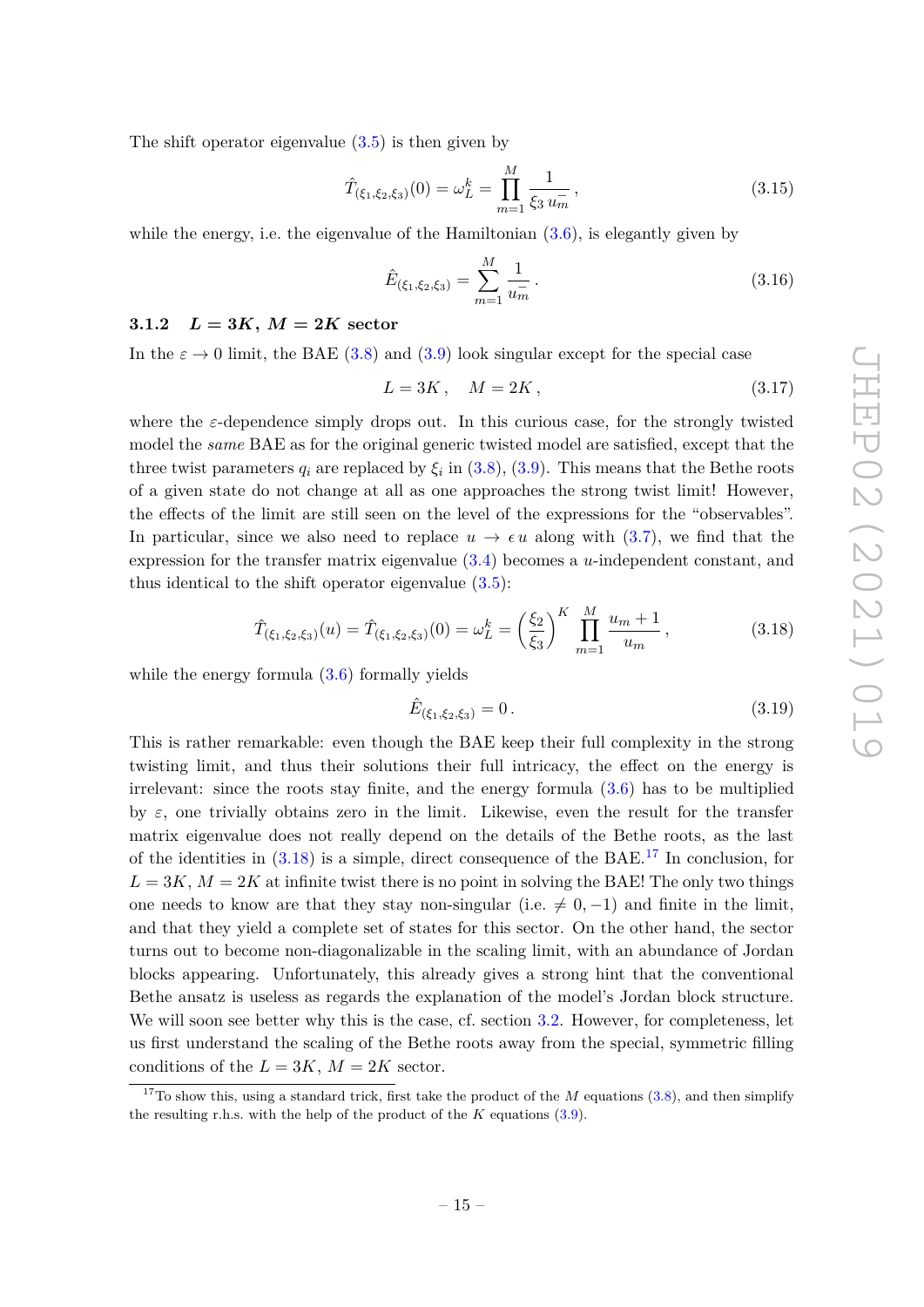## <span id="page-16-0"></span>**3.1.3**  $M = 2, K = 1$  **sector**

It is illuminating to first analyze the two-excitation case  $M = 2, K = 1$  with general  $L > 3$ in some detail.<sup>[18](#page-16-1)</sup> From  $(3.8)$ ,  $(3.9)$  we then have a set of three BAE, which explicitly read

$$
\left(\frac{u_1+1}{u_1}\right)^L = \varepsilon^{3-L} \frac{\xi_3^L}{\xi} \left(\frac{u_1-u_2+1}{u_1-u_2-1}\right) \left(\frac{u_1-v_1-1}{u_1-v_1}\right),\tag{3.20}
$$

$$
\left(\frac{u_2+1}{u_2}\right)^L = \varepsilon^{3-L} \frac{\xi_3^L}{\xi} \left(\frac{u_2-u_1+1}{u_2-u_1-1}\right) \left(\frac{u_2-v_1-1}{u_2-v_1}\right),\tag{3.21}
$$

$$
1 = \varepsilon^{6-2L} \frac{\xi^{L-2}}{\xi_1^L} \left( \frac{v_1 - u_1 + 1}{v_1 - u_1} \right) \left( \frac{v_1 - u_2 + 1}{v_1 - u_2} \right). \tag{3.22}
$$

From these, one notices that the Bethe roots should have the following specific scaling form in the  $\varepsilon \to 0$  limit:

<span id="page-16-4"></span>
$$
u_1 = \varepsilon^{\alpha} u^-, \quad u_2 = -1 + \varepsilon^{\alpha} u^+, \quad v_1 = u_2 - 1 + \varepsilon^{\gamma} \hat{v}, \tag{3.23}
$$

where  $\alpha$ ,  $\gamma$  are positive exponents and the "scaled" Bethe roots  $u^{\pm}$  and  $\hat{v}$  are finite. Except for the general powers of  $\varepsilon$ , the situation is as described in [\[1\]](#page-34-0): one of the excitations is a "right-mover", the other a "left-mover". However, here we do not assume  $\alpha = 1$ . Then, inserting this ansatz into the BAE, one finds that the powers are generically<sup>[19](#page-16-2)</sup> given by

<span id="page-16-3"></span>
$$
\alpha = \frac{L-3}{L-1}, \quad \gamma = 2L - 6. \tag{3.24}
$$

It is interesting to note that the exponent  $\alpha$  is a fractional number. This is quite unexpected, and has not been noticed before in the existing literature on the subject. The scaled Bethe roots then satisfy at generic  $\xi_i$  the simplified BAE

<span id="page-16-5"></span>
$$
(u^{-})^{L} = \frac{\xi}{\xi_{3}^{L}} \left( u^{-} - u^{+} \right), \quad (-u^{+})^{L} = \frac{\xi}{\xi_{2}^{L}} \left( u^{-} - u^{+} \right), \quad \hat{v} = -\frac{2\xi_{1}^{L}}{\xi_{2}^{L-2}}. \tag{3.25}
$$

The solutions of these equations can be found explicitly in terms of the *L*-th roots and the (*L*−1)-th roots of unity. One easily shows completeness of all *L*(*L*−1) states of this sector. These solutions show a somewhat intricate dependence on the scaled twist parameters *ξ<sup>i</sup>* . We will not exhibit them here, as they are not really needed, in close analogy with the previous section [3.1.2.](#page-15-0) As we can see from  $(3.24)$ , the scaling exponent  $\alpha$  is bounded by  $\frac{1}{3} \leq \alpha < 1$ . Hence, the energy formula [\(3.6\)](#page-13-4) yields again in the  $\varepsilon \to 0$  limit

$$
\hat{E}_{(\xi_1,\xi_2,\xi_3)} = 0, \tag{3.26}
$$

and the detailed values of the scaled Bethe roots  $u^+, u^-$  are wiped out. The same is again true for the transfer matrix eigenvalue [\(3.4\)](#page-13-2), which once more becomes a *u*-independent constant, and hence identical to the shift operator eigenvalue [\(3.5\)](#page-13-3):

<span id="page-16-6"></span>
$$
\hat{T}_{(\xi_1,\xi_2,\xi_3)}(u) = \hat{T}_{(\xi_1,\xi_2,\xi_3)}(0) = \omega_L^k = -\frac{\xi_2}{\xi_3} \frac{u^+}{u^-}.
$$
\n(3.27)

<span id="page-16-2"></span><span id="page-16-1"></span><sup>&</sup>lt;sup>18</sup>For  $L = 3$  we are back to the situation of section [3.1.2.](#page-15-0)

<sup>&</sup>lt;sup>19</sup>This scaling behavior holds for "generic" values of the twist parameters  $\xi_i$ . It may be modified by a suitable finetuning of the latter. Furthermore, note that for  $L = 3$  [\(3.23\)](#page-16-4) predicts  $\alpha = \gamma = 0$ , which is consistent with section  $3.1.2$ : the roots in  $(3.23)$  stay finite.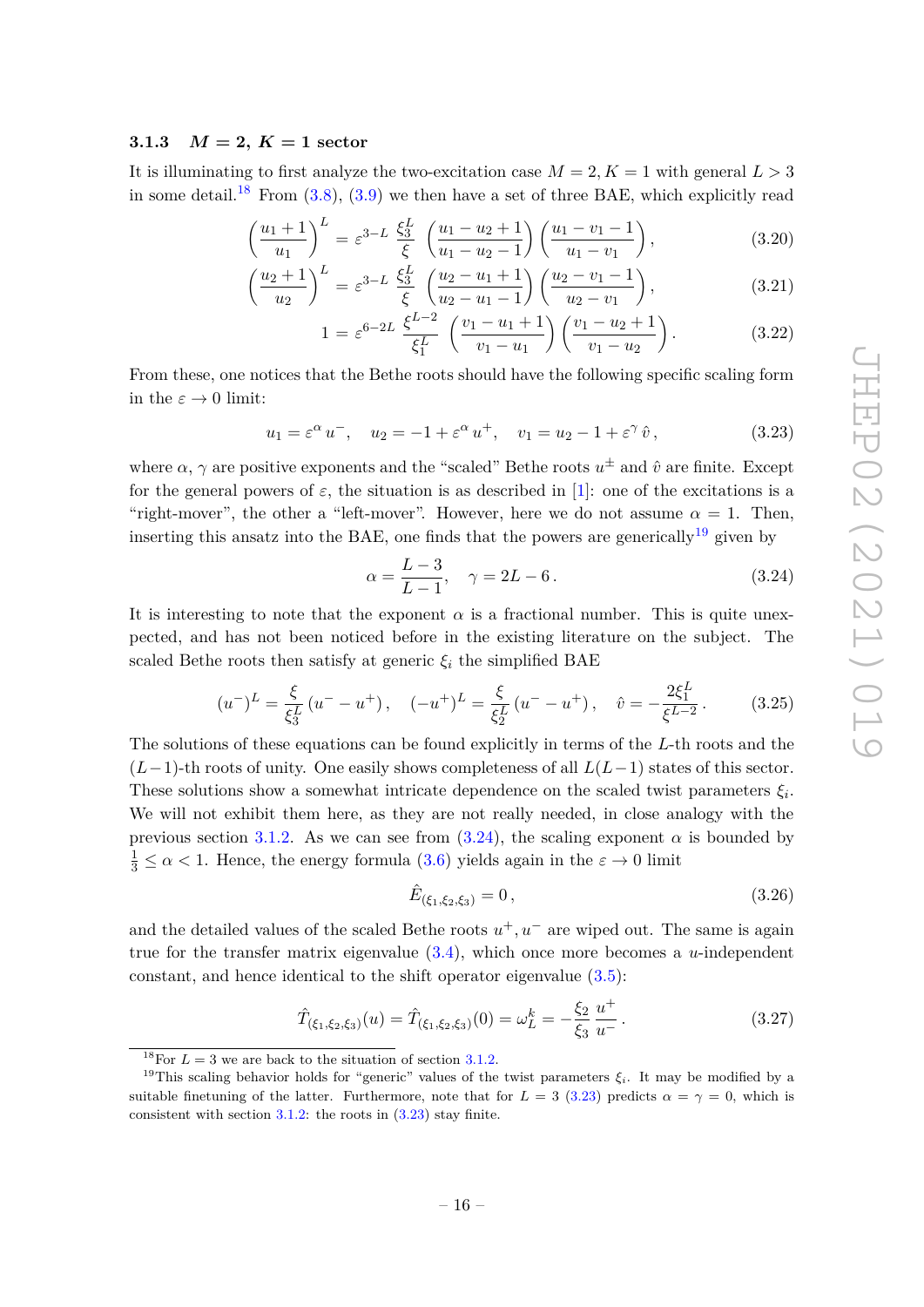While this expression appears to depend on the detailed solution for  $u^+, u^-$ , one sees from [\(3.25\)](#page-16-5) that the constant must indeed be equal to the eigenvalue  $\omega_L^k$  of the shift operator. Vexingly, while we are able to find the scaling limit of the sector's BAE, and could even solve them exactly, we see no hint, in full analogy with section [3.1.2,](#page-15-0) on how to derive the sector's Jordan block structure. The latter is actually quite simple here, and given by a single Jordan block of size *L*−1 in each of the *L* cyclicity sectors, cf. section [4.](#page-25-0)

## <span id="page-17-0"></span>**3.1.4** Generic  $(L, M, K)$  sector with  $L > 3(M - K)$

Let us generalize the analysis of the  $M = 2, K = 1$  case of [3.1.3,](#page-16-0) and assume that the levelone roots  $u_m$  ( $m = 1, \ldots, M$ ) can be split into classes (I) and (II) of right/left-movers:

(I) 
$$
u_j = \varepsilon^{\alpha} u_j^-,
$$
  $j = 1, \cdots, M' := M - K,$  (3.28)

(II) 
$$
u_{l+M'} = -1 + \varepsilon^{\beta} u_l^+, \qquad l = 1, \cdots, K.
$$
 (3.29)

For each class (II) root, we associate a level-two Bethe root  $v_k$ , which we term class (III). For its scaling behavior we make the ansatz

<span id="page-17-7"></span>(III) 
$$
v_l = u_{l+M'} - 1 + \varepsilon^\gamma \hat{v}_l = -2 + \varepsilon^\beta u_l^+ + \varepsilon^\gamma \hat{v}_l, \qquad l = 1, \cdots, K.
$$
 (3.30)

Our main assumption is that the Bethe roots in each class become degenerate in the leading order of  $\varepsilon \to 0$ , with small deviations appearing at subleading order with positive powers  $\alpha$ ,  $\beta$ ,  $\gamma$  of  $\varepsilon$ . While  $\alpha = \beta$  for the case of  $M = 2$ ,  $K = 1$  in [\(3.23\)](#page-16-4), we need to assume  $\alpha \neq \beta$ for the general case. Inserting this ansatz into the system of BAE  $(3.8)$ ,  $(3.9)$ , the class  $(1)$ roots from  $(3.8)$  satisfy

<span id="page-17-6"></span><span id="page-17-5"></span><span id="page-17-4"></span>
$$
(u_j^-)^L = (-1)^{M'-1+K} \frac{\xi^K}{\xi_3^L} \prod_{l=1}^K u_l^+, \qquad (3.31)
$$

$$
\alpha L = L - 3K + \min(\alpha, \beta) K.
$$
\n(3.32)

Similarly,  $(3.8)$  for the class  $(II)$  roots gives

<span id="page-17-2"></span>
$$
(u_l^+)^{L-M'} = (-1)^{L-M} \frac{\xi_3^L}{2^{M'}\xi^K} \hat{v}_l \prod_{\substack{i=1\\i \neq l}}^K (u_l^+ - u_i^+), \tag{3.33}
$$

$$
\beta L = L - 3M' + \min(\alpha, \beta) M'. \qquad (3.34)
$$

Finally, [\(3.9\)](#page-14-3) for the class (III) roots along with [\(3.37\)](#page-17-1) yields

<span id="page-17-3"></span>
$$
1 = -\frac{\xi^{L-M}}{2^{M'}\xi_1^L} \hat{v}_l \prod_{\substack{i=1\\i \neq l}}^K (u_l^+ - u_i^+), \tag{3.35}
$$

$$
2L - 3M = \gamma + \beta(K - 1).
$$
 (3.36)

We have assumed

<span id="page-17-1"></span>
$$
\gamma > \beta \tag{3.37}
$$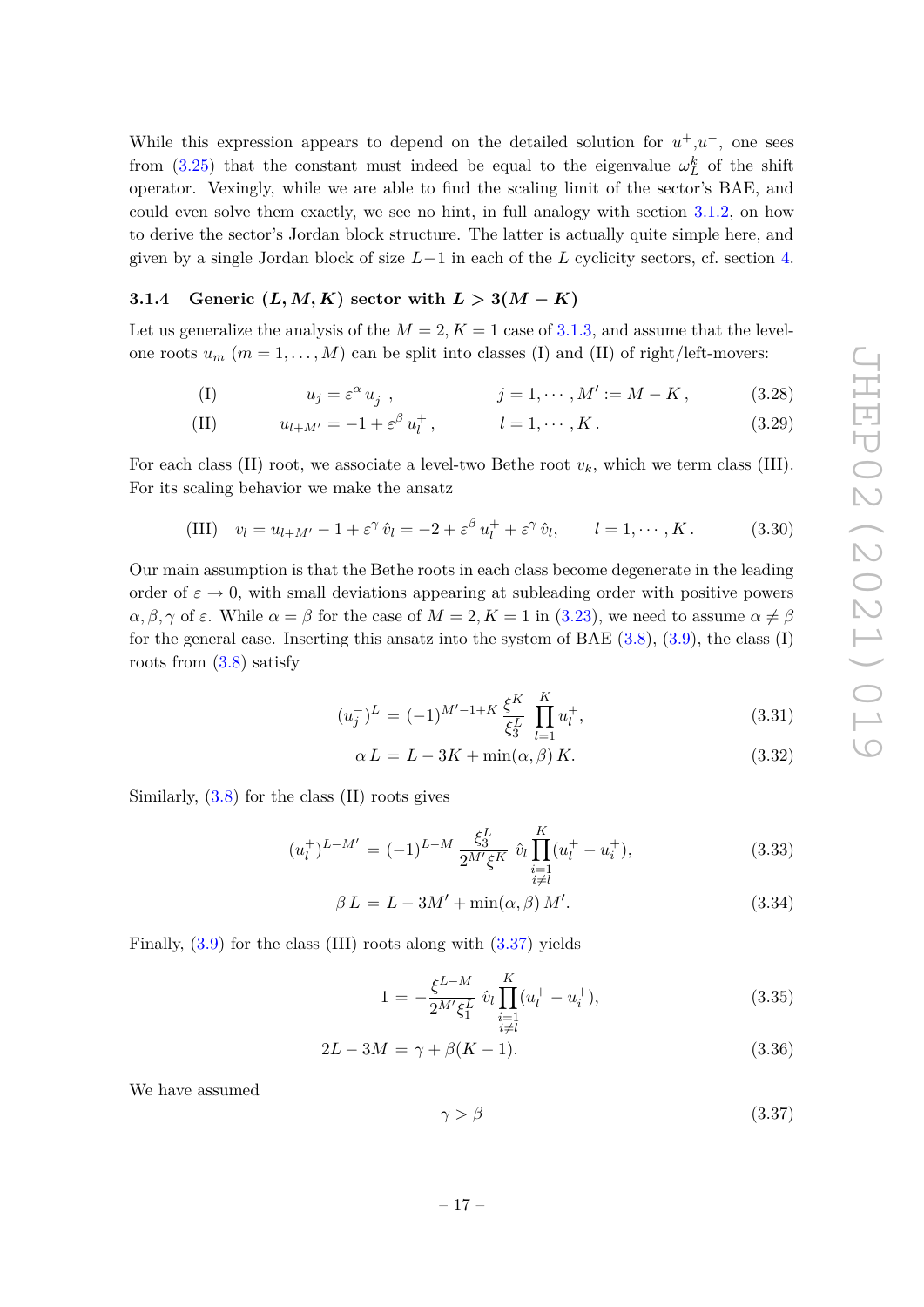in deriving  $(3.34)$  and  $(3.36)$ , which will be justified shortly. From the difference of  $(3.32)$ and [\(3.34\)](#page-17-2), one deduces  $\alpha \geq \beta$  if  $M' \geq K$ , which is consistent with [\(3.1\)](#page-12-3). Furthermore, solving  $(3.32)$ ,  $(3.34)$ , and  $(3.36)$ , one finds for the scaling exponents

<span id="page-18-2"></span>
$$
\alpha = \frac{L - (M + K)}{L - (M - K)},\tag{3.38}
$$

$$
\beta = \frac{L - 3(M - K)}{L - (M - K)},
$$
\n(3.39)

$$
\gamma = 2L - 3M - \frac{L - 3(M - K)}{L - (M - K)} (K - 1).
$$
\n(3.40)

Note that the exponents [\(3.24\)](#page-16-3) for the special cases  $K = 0$  in [3.1.1](#page-14-0) and  $M = 2, K = 1$  in section [3.1.3](#page-16-0) are consistent with these results. For the smallest exponent  $\beta$  to be positive, the inequality

<span id="page-18-1"></span>
$$
L > 3\left(M - K\right) \tag{3.41}
$$

should be satisfied. It is consistent<sup>[20](#page-18-0)</sup> with  $(3.1)$ . The assumption  $(3.37)$  is valid, since

$$
\gamma - \beta = \frac{(2L - 3M')(L - M - K)}{L - M'} > 0, \qquad (3.42)
$$

as long as  $(3.1)$  and  $(3.41)$  are satisfied. Now we can even explicitly solve for the scaled Bethe roots in  $(3.28)$ ,  $(3.29)$ ,  $(3.30)$ . By plugging  $(3.35)$  into  $(3.33)$ , we get

<span id="page-18-3"></span>
$$
(u_l^+)^{L-M'} = (-1)^{L-M+1} \frac{(\xi_1 \xi_3)^L}{\xi^{L-M'}} \quad \Rightarrow \quad u_l^+ = \frac{1}{\xi} (\xi_1 \xi_3)^{\frac{L}{L-M'}} \omega_{L-M'}^{n_l}, \tag{3.43}
$$

recalling the notation  $\omega_L = \exp(2\pi i/L)$  in [\(2.18\)](#page-9-7). For each root  $u_l^+$  with  $l = 1, \dots, K$ , the *K* integer exponents  $n_l$  should be distinctly chosen among the set  $\{1, \dots, L - M'\}$ . Once the  $u_l^+$  are determined, the Bethe roots  $\hat{v}_l$  are uniquely fixed by [\(3.35\)](#page-17-3). In the same way, the Bethe roots  $u_j^-$  can be determined from  $(3.31)$ :

<span id="page-18-4"></span>
$$
u_j^- = \left[ (-1)^{M'-1+K} \frac{\xi^K}{\xi_3^L} \prod_{l=1}^K u_l^+ \right]^{1/L} \omega_L^{i_j}, \tag{3.44}
$$

where the  $M'$  integer exponents  $i_j$  should be chosen without repetition from the set  $\{1, \cdots, L\}.$ 

Let us quickly check completeness of states. The number of solutions of the BAE may easily be computed using the standard combinatorial identity

<span id="page-18-5"></span>
$$
\begin{pmatrix} L - M' \\ K \end{pmatrix} \begin{pmatrix} L \\ M' \end{pmatrix} = \frac{L!}{(L - M)!(M - K)!K!},
$$
\n(3.45)

where we recall  $M' = M - K$ . Notice that this is exactly the dimension of the transfer matrix in the  $(L, M, K)$  sector, and hence the number of its generalized eigenvalues. This shows that the above set of solutions of the BAE in the scaling limit is indeed complete.

<span id="page-18-0"></span><sup>&</sup>lt;sup>20</sup>This limit does not apply to  $K = 0$ , cf. section [3.1.1,](#page-14-0) where the level-two Bethe roots are not needed.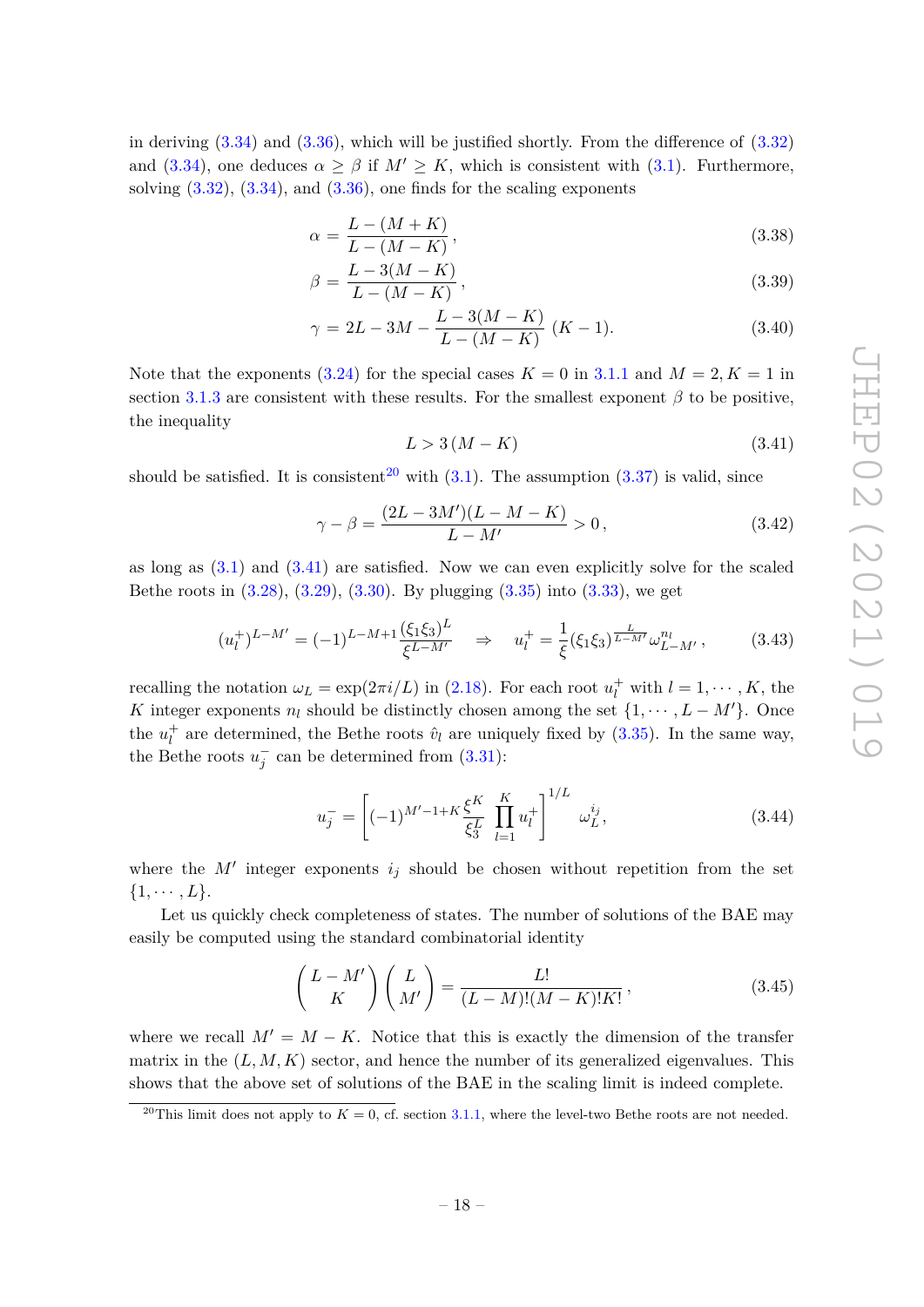Using our scaling solution, we may now again formally compute the transfer matrix eigenvalue [\(3.4\)](#page-13-2), which once more becomes a *u*-independent constant, entirely due to the first of the three terms in  $(3.4)$ :

<span id="page-19-1"></span>
$$
\hat{T}_{(\xi_1,\xi_2,\xi_3)}(u) = \frac{(-\xi_2)^K}{\xi_3^{M-K}} \varepsilon^{M-2K} \varepsilon^{\beta K-\alpha(M-K)} \prod_{l=1}^K u_l^+ / \prod_{j=1}^{M'} u_j^- \,. \tag{3.46}
$$

Here we made use of the fact that  $\alpha, \beta < 1$ . Note that the power of  $\varepsilon$  cancels with the scaling exponents  $\alpha$ ,  $\beta$  from [\(3.38\)](#page-18-2), [\(3.39\)](#page-18-2). Also, using the explicit solutions [\(3.43\)](#page-18-3) and [\(3.44\)](#page-18-4), we find the eigenvalues are given by

<span id="page-19-2"></span>
$$
\hat{T}_{(\xi_1,\xi_2,\xi_3)}(u) = \omega_L^k, \quad k = \sum_{l=1}^K n_l - \sum_{j=1}^{M-K} i_j + \frac{1}{2}(M-K)(M-K-1) + \frac{1}{2}K(K-1). \tag{3.47}
$$

Since the exponent *k* is an integer, the eigenvalues are indeed the *L*-th roots of unity, as expected. Note that *k* explicitly depends on the quantum numbers introduced to label the solutions for the Bethe roots. In appendix  $A$ , we show that this result is consistent with the famous Pólya enumeration theorem for cyclic states.

The expression [\(3.46\)](#page-19-1) actually also comprises the results for the earlier cases [\(3.18\)](#page-15-1) (where  $\alpha = \beta = 0$ ) and [\(3.27\)](#page-16-6). Clearly, we find from [\(3.46\)](#page-19-1) that, once again, the (generalized) energy eigenvalues, given by logarithmic derivatives of the transfer matrix eigenvalues at  $u = 0$ , are all found to be

$$
\hat{E}_{(\xi_1,\xi_2,\xi_3)} = 0. \tag{3.48}
$$

Curiously, while we were able to understand the rather involved scaling limit of this large sector's BAE, and could even solve them exactly, we see no hint, in full analogy with the more special results of sections [3.1.2,](#page-15-0) [3.1.3,](#page-16-0) on how to derive the sector's Jordan block structure. As opposed to section [3.1.3,](#page-16-0) the latter is actually very complicated here, and we currently do not understand its general pattern, cf. section [4.](#page-25-0)

## <span id="page-19-0"></span>**3.1.5** Remaining values for  $(L, M, K)$

The results of the previous sections do not fully cover all the regions in [\(3.1\)](#page-12-3). They are not valid for the (relatively small) "window" where  $(3.1)$  holds but  $(3.41)$  fails, namely,

$$
3(M - K) \ge L \ge 2M - K. \tag{3.49}
$$

The special case  $L = 3K, M = 2K$  in [3.1.2](#page-15-0) actually happens to be the boundary case of this domain, where the above inequalities turn into equalities. As we argued in [3.1.2,](#page-15-0) there the Bethe roots do not scale at all and remain finite. We therefore suspect that the Bethe roots of the missing region exhibit some mixed scaling behavior, where some of the roots stay finite, while others turn to zero or  $-1$ . While it would be technically pleasing to untangle this, we are convinced that it will not really bring any new insights: the (generalized) eigenvalue of the transfer matrix will presumably still be given by the r.h.s. of [\(3.46\)](#page-19-1) as a *u*-independent constant equal to the eigenvalue of the shift operator. The (generalized) energy eigenvalue will once more be zero. And no information on the Jordan block structure will be contained in the details of the Bethe roots, unfortunately. For these reasons we will not pursue the further study of this region.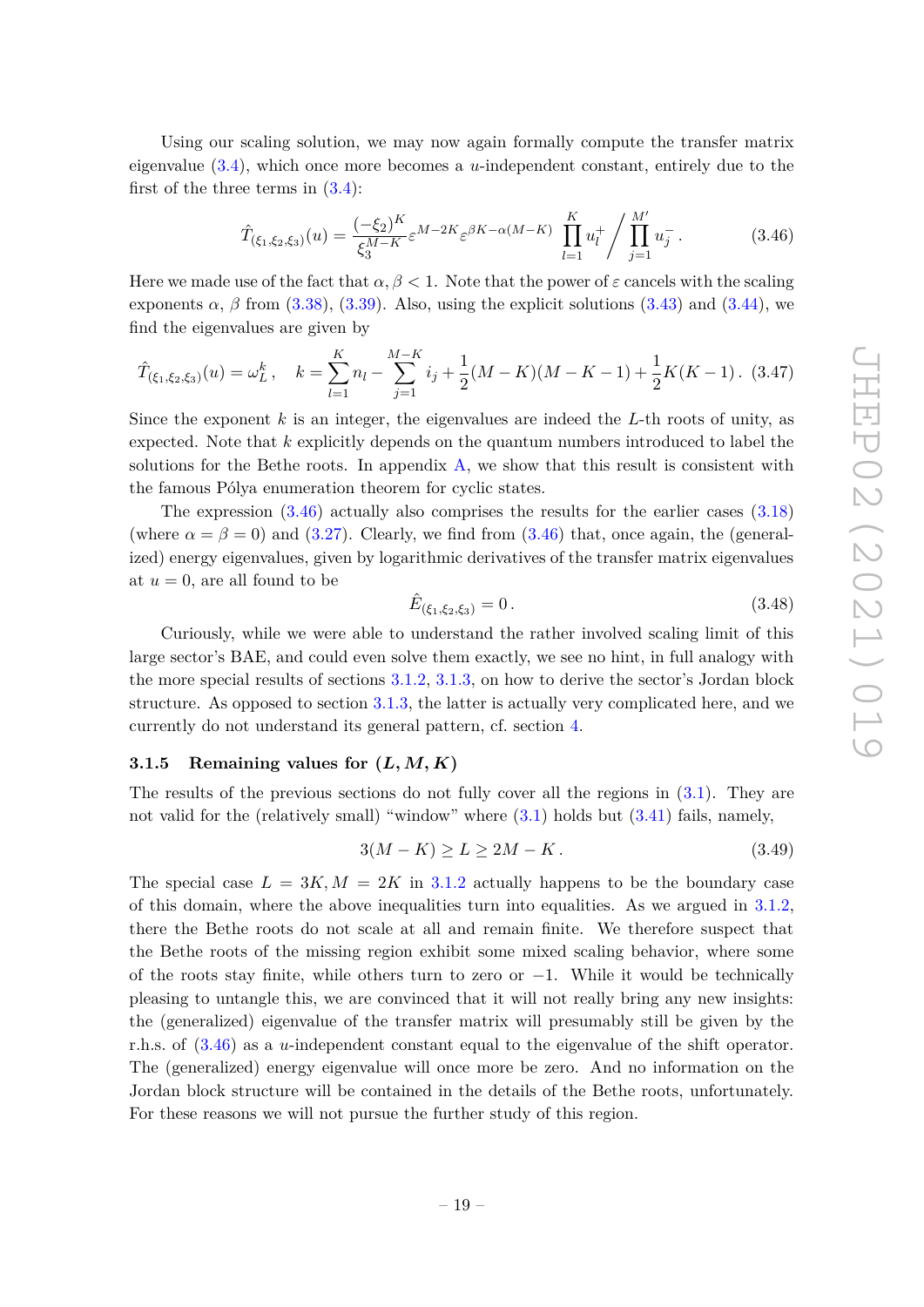#### <span id="page-20-0"></span>**3.2 Collapse of the Bethe states**

As explained in section [2.3,](#page-9-0) in the framework of the standard quantum inverse scattering method, the eigenstates are constructed by acting with certain creation operators on the level-one and level-two reference states as in  $(2.21)$  and  $(2.23)$ , respectively. Each set of Bethe roots satisfying the BAE  $(3.2)$ ,  $(3.3)$  defines a corresponding eigenstate. This leads to an explicit construction of these eigenstates, in principle. Now we want to study the eigenstates of the strongly twisted model by taking the  $\varepsilon \to 0$  limit of these Bethe states. We have already shown that the Bethe roots become highly degenerate in this limit,  $u_i = 0, -1$  and  $v_l = -2$ , in the leading order as summarized in [\(3.28\)](#page-17-5), [\(3.29\)](#page-17-6), [\(3.30\)](#page-17-7) with small corrections suppressed by various positive powers of  $\varepsilon$ . Hence, it is natural to expect that the eigenstates will also become degenerate.

An important initial observation from  $(2.8)$  is the commutation relation<sup>[21](#page-20-2)</sup>

$$
\left[\tilde{\mathbf{T}}(u), \tilde{\mathbf{T}}(0)\right] = 0,\tag{3.50}
$$

which imposes that any eigenstate  $|\psi\rangle$  of  $\tilde{\mathbf{T}}(u)$  should also be one of  $\tilde{\mathbf{T}}(0)$ , the shift operator **U** in  $(2.19)$ . Since  $\tilde{\mathbf{T}}(0)^L = \mathbb{I}$ , the Bethe states should satisfy

$$
\tilde{\mathbf{T}}(u)|\psi_{\Lambda,k}\rangle = \Lambda|\psi_{\Lambda,k}\rangle, \qquad \tilde{\mathbf{T}}(0)|\psi_{\Lambda,k}\rangle = \omega_L^k|\psi_{\Lambda,k}\rangle, \quad k = 0, \cdots, L-1. \tag{3.51}
$$

For a given configuration **f**, we define a shifted configuration  $\pi(\mathbf{f})$ 

 $\mathbf{f} = (n_1, n_2, \cdots, n_{L-1}, n_L), \quad n_j = \{1, 2, 3\} \quad \Rightarrow \quad \pi(\mathbf{f}) = (n_L, n_1, n_2, \cdots, n_{L-1}).$  (3.52)

Then, the action of the shift operator on a state gives

<span id="page-20-1"></span>
$$
\tilde{\mathbf{T}}(0)|\mathbf{f}\rangle = |\pi(\mathbf{f})\rangle. \tag{3.53}
$$

In terms of these notations, we can find eigenstates<sup>[22](#page-20-3)</sup> of the shift operator for a given configuration **f** as follows:

<span id="page-20-5"></span>
$$
|\mathbf{f}_k\rangle = \sum_{\ell=1}^L (\omega_L^k)^{-\ell} |\pi^{\ell}(\mathbf{f})\rangle, \tag{3.54}
$$

where  $\pi^{\ell}$  means a shift by  $\ell$  steps. The case of  $k = 0$  corresponds to the cyclic states.

Now the simultaneous eigenstate  $|\psi_{\Lambda,j}\rangle$  in [\(3.53\)](#page-20-1) can be expressed as a linear combination of the eigenstates  $|\mathbf{f}_k\rangle$  of the shift operator:

<span id="page-20-4"></span>
$$
|\psi_{\Lambda,k}\rangle = \sum_{\mathbf{f}} a(\mathbf{f}) |\mathbf{f}_k\rangle, \tag{3.55}
$$

where the sum is over all possible configurations that are not related by shifts. The Bethe states in [\(2.21\)](#page-9-2) constructed by the creation operators and associated Bethe roots, in principle, determine the coefficients  $a_j(f)$ , although actual computations for generic  $(L, M, K)$ 

<span id="page-20-3"></span><span id="page-20-2"></span><sup>&</sup>lt;sup>21</sup>We will omit the subscripts  $(q_1, q_2, q_3)$  and  $(\xi_1, \xi_2, \xi_3)$  for simplicity in this section.

<sup>&</sup>lt;sup>22</sup>Note that it may happen that for some  $|\mathbf{f}\rangle$  and *k* one might have  $|\mathbf{f}_k\rangle = 0$ , in which case  $|\mathbf{f}_k\rangle$  is not an eigenstate, of course. A trivial example is  $|\mathbf{f}\rangle = |11...1\rangle$  for  $k \neq 0$ . A second example would be  $|\mathbf{f}\rangle = |1212\rangle$ , where  $|\mathbf{f}_1\rangle = |\mathbf{f}_3\rangle = 0$ , while  $|\mathbf{f}_0\rangle$  and  $|\mathbf{f}_2\rangle$  are eigenstates with eigenvalues 1, -1, respectively. This is related to Pólya counting, see appendix [A.](#page-33-0)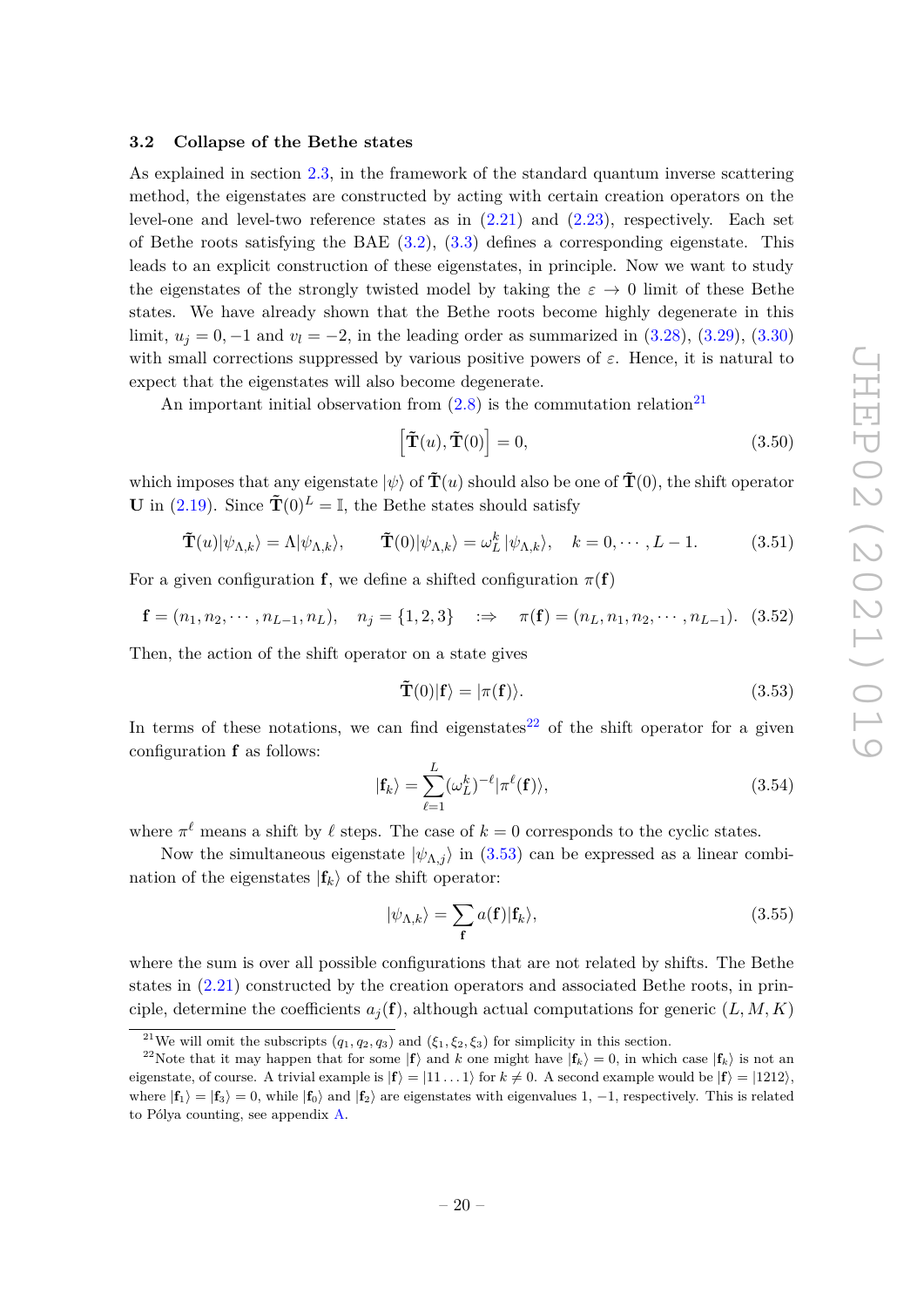can be very complicated. However, in the strong twisting limit  $\varepsilon \to 0$ , it is possible to find a configuration **f** that makes the coefficient  $a(\mathbf{f})$  most dominant in powers of  $\varepsilon$  by analyzing the creation operators and their actions on the reference state.

The creation operators  $\mathcal{B}_1 = \tilde{M}_{12}$  and  $\mathcal{B}_2 = \tilde{M}_{13}$  in the Bethe state [\(2.21\)](#page-9-2) are composed of the  $\tilde{\mathbf{R}}$  matrices as defined in  $(2.2)$ . Our strategy is to express the Bethe states graphically by two-dimensional square lattices, where each vertex corresponds to Boltzmann weights defined by the **R** matrix. In the  $\varepsilon \to 0$  limit, we can determine how these Boltzmann weights scale with  $\varepsilon$ , thereby yielding the leading configurations for each eigenstate.

The  $\tilde{\mathbf{R}}^{a,n}(u)$  in [\(2.1\)](#page-5-1) may be written as

<span id="page-21-0"></span>
$$
\tilde{\mathbf{R}}^{a,\ell}(u) = (u+1) \sum_{i=1}^{3} e_{ii}^{a} \otimes e_{ii}^{\ell} + u \sum_{\substack{\text{even} \\ (i,j,k)}} \left(\frac{\xi_{j}}{\varepsilon}\right) e_{ii}^{a} \otimes e_{kk}^{\ell} + u \sum_{\substack{\text{odd} \\ (i,j,k)}} \left(\frac{\varepsilon}{\xi_{j}}\right) e_{ii}^{a} \otimes e_{kk}^{\ell} + \sum_{i \neq j} e_{ij}^{a} \otimes e_{ji}^{n},\tag{3.56}
$$

where "even/odd" in the sum mean even/odd permutations of (*ijk*). Here we use the concise notation  $e_{ij}^a$ ,  $e_{ij}^{\ell}$  for  $3 \times 3$  matrices acting on auxiliary space (a) or the  $\ell$ -th quantum space, respectively, whose elements are given by  $(e_{ij})_{ab} = \delta_{ai}\delta_{bj}$ . We should evaluate  $\tilde{\mathbf{R}}^{a,\ell}(u_i)$  with a Bethe root  $u_i$  since the arguments of the creation operators in the Bethe state  $(2.21)$  are Bethe roots, the solutions of the BAE  $(3.2)$ ,  $(3.3)$ . For the generic  $(L, M, K)$ sector with  $L > 3(M - K)$ , which corresponds to sections [3.1.3](#page-16-0) and [3.1.4,](#page-17-0) the Bethe roots are scaling as either class (I)  $(3.28)$  or class (II)  $(3.29)$  in the strong twisting limit.

For the Bethe roots  $u^I$  of class (I),  $\tilde{\mathbf{R}}^{a,\ell}$  in [\(3.56\)](#page-21-0) can be expanded as

<span id="page-21-2"></span>
$$
\tilde{\mathbf{R}}^{a,\ell}(u^{\mathrm{I}}) = \frac{u^-}{\varepsilon^{1-\alpha}} \sum_{\substack{\mathrm{even} \\ (i,j,k)}} \xi_j e_{ii}^a \otimes e_{kk}^\ell + \sum_{i \neq j} e_{ij}^a \otimes e_{ji}^\ell + \sum_{i=1}^3 e_{ii}^a \otimes e_{ii}^\ell + u^- \varepsilon^{1+\alpha} \sum_{\substack{\mathrm{odd} \\ (i,j,k)}} \frac{1}{\xi_j} e_{ii}^a \otimes e_{kk}^\ell, \tag{3.57}
$$

in increasing powers of  $\varepsilon$ . Similarly,  $\tilde{\mathbf{R}}^{a,\ell}$  with the Bethe root  $u^{\text{II}}$  of class (II) becomes

<span id="page-21-1"></span>
$$
\tilde{\mathbf{R}}^{a,\ell}(u^{II}) = -\frac{1}{\varepsilon} \sum_{\substack{\text{even} \\ (i,j,k)}} \xi_j e_{ii}^a \otimes e_{kk}^\ell + \sum_{i \neq j} e_{ij}^a \otimes e_{ji}^\ell + u^+ \varepsilon^\beta \sum_{i=1}^3 e_{ii}^a \otimes e_{ii}^\ell - \varepsilon \sum_{\substack{\text{odd} \\ (i,j,k)}} \frac{1}{\xi_j} e_{ii}^a \otimes e_{kk}^\ell. \tag{3.58}
$$

If we interpret  $\tilde{\mathbf{R}}^{a,\ell}$  as the Boltzmann weights on a vertex with a horizontal line for the auxiliary space and a vertical line for the quantum space, the first and the fourth terms of [\(3.58\)](#page-21-1) represent crossings of two different states; the second term represents reflection while the third one arises when both lines carry identical states. These Boltzmann weights are given graphically in figures [1](#page-22-0) and [2](#page-22-1) .

A Bethe state  $\mathbf{M}_{1a_1}(u_1^{\mathrm{I}}) \cdots \mathbf{M}_{1a_{M'}}(u_{M'}^{\mathrm{I}}) \mathbf{M}_{1b_1}(u_1^{\mathrm{II}}) \cdots \mathbf{M}_{1b_K}(u_K^{\mathrm{II}}) |0\rangle$  may then be repre-sented by a two-dimensional square lattice as shown in figure [3.](#page-23-0) Here the indices  $a_i$  and  $b_i$  are either 2 or 3, with the condition that the total numbers of 2's and 3's should be  $M'$ and *K*, respectively. The Boltzmann weights imposed on the vertices belonging to the top  $M'$  horizontal lines are given by  $(3.57)$  (figure [1\)](#page-22-0); those belonging to the bottom *K* lines by [\(3.58\)](#page-21-1) (figure [2\)](#page-22-1). The configuration  $|11 \cdots 11\rangle$  at the bottom of the graph defines the reference state  $|0\rangle$ ; that of the top  $|n_1n_2\cdots n_L\rangle$  defines the Bethe state. Among *L* numbers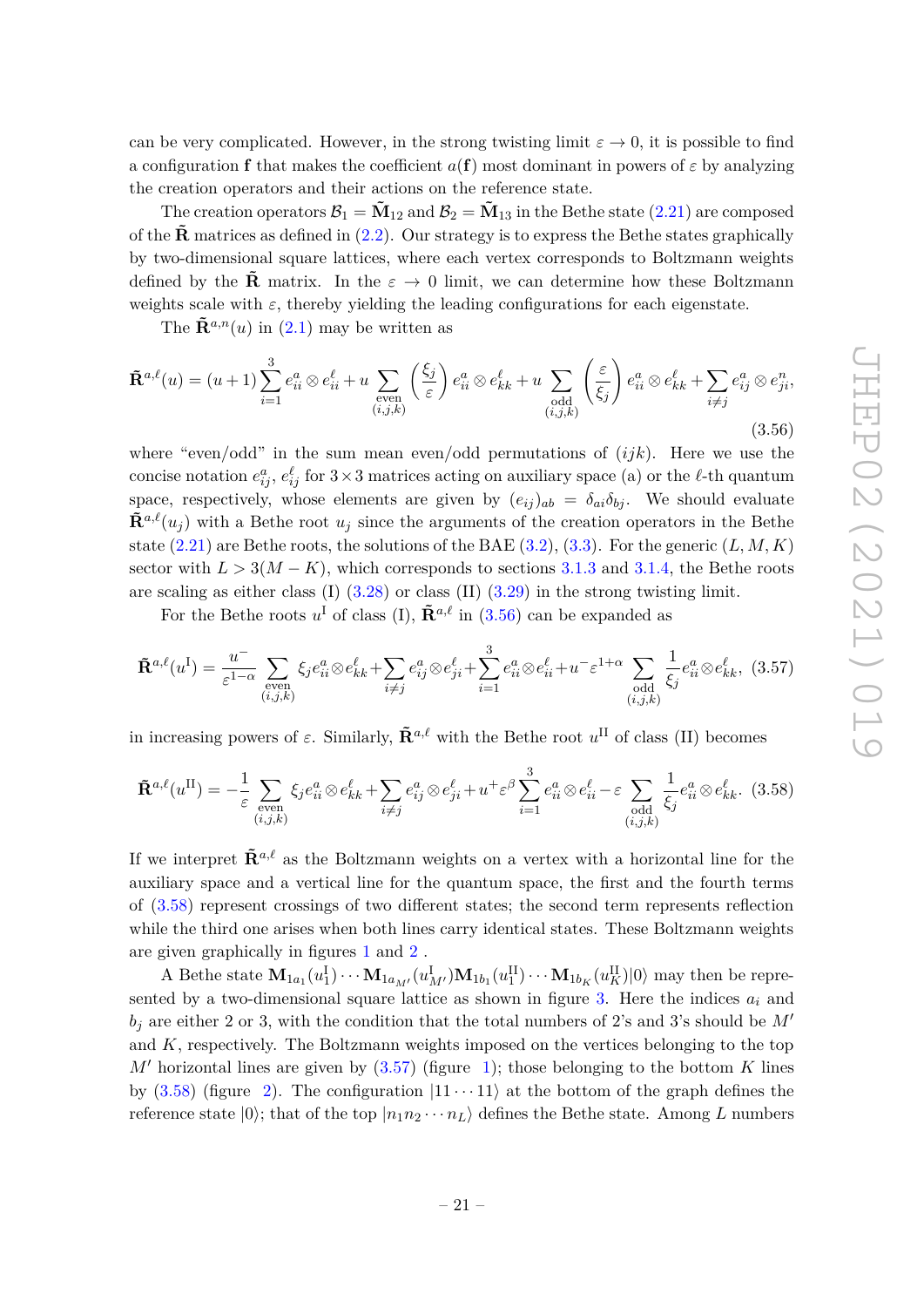

<span id="page-22-0"></span>**Figure 1.** The Boltzmann weights of  $\tilde{\mathbf{R}}^{a,\ell}$  for Bethe roots of the class (I).



<span id="page-22-1"></span>**Figure 2.** The Boltzmann weights of  $\tilde{\mathbf{R}}^{a,\ell}$  for Bethe roots of the class (II).

 $n_1, \dots, n_L$ , the number of 2's should be *M'*, that of 3's be *K*, and that of 1's be  $L - M$ , since the indices  $a_i$  and  $b_j$  on the left side, which are either 2 or 3, should appear on the top side since the numbers of 1*,* 2*,* 3 states are individually conserved by the Boltzmann weights. (Notice that states on the bottom and the right sides are all 1's.) Therefore, the resulting state should contain exactly the same number of configurations as [\(3.45\)](#page-18-5).

Since the creation operators do not commute, the orderings of the operators in the definition the Bethe state [\(2.21\)](#page-9-2) matter. Among possible orderings, we start with a state  $\mathbf{M}_{12}(u_1^{\mathrm{I}}) \cdots \mathbf{M}_{12}(u_M^{\mathrm{I}}) \mathbf{M}_{13}(u_1^{\mathrm{II}}) \cdots \mathbf{M}_{13}(u_K^{\mathrm{II}}) |0\rangle$ . In fact, as we will show later, this is only ordering which can contribute in the  $\varepsilon \to 0$  limit. A generic configuration (and its shifts) in the  $(L, M, K)$  sector can be written, for example, as

$$
\mathbf{f} = (2132 \cdots 2321 \cdots 311 \cdots 11), \qquad |\pi^{\ell}(\mathbf{f})\rangle = |\overbrace{1 \cdots 1}^{\ell} \overbrace{2132 \cdots 2321 \cdots 31}^{\mathbf{f}'} \cdots 1\rangle. \tag{3.59}
$$

We express states 1*,* 2*,* 3 with black, blue, and red colors, respectively, as well as the lines carrying these states in the graphs for better visibility. We have denoted a sub-configuration **f**' in **f** which is certain sequence of all 2-states, all 3's and some 1 states whose number is **b**. The length of  $f'$  is  $M + b$ .

The state  $|\pi^{\ell}(\mathbf{f})\rangle$  is represented graphically in figure [4.](#page-24-0) The blue and red horizontal lines entering from the left side can move only in the right or the upward directions, as one can see from the Boltzmann weights listed above. Therefore, all blue and red lines should be contained in the large box at the center. We define  $S(f')$  for sum of all the weights for many different paths of blue, red, and black lines in this box. Although this factor turns out to be quite complicated, see below, it depends only on  $f'$  and is obviously independent of  $\ell$ .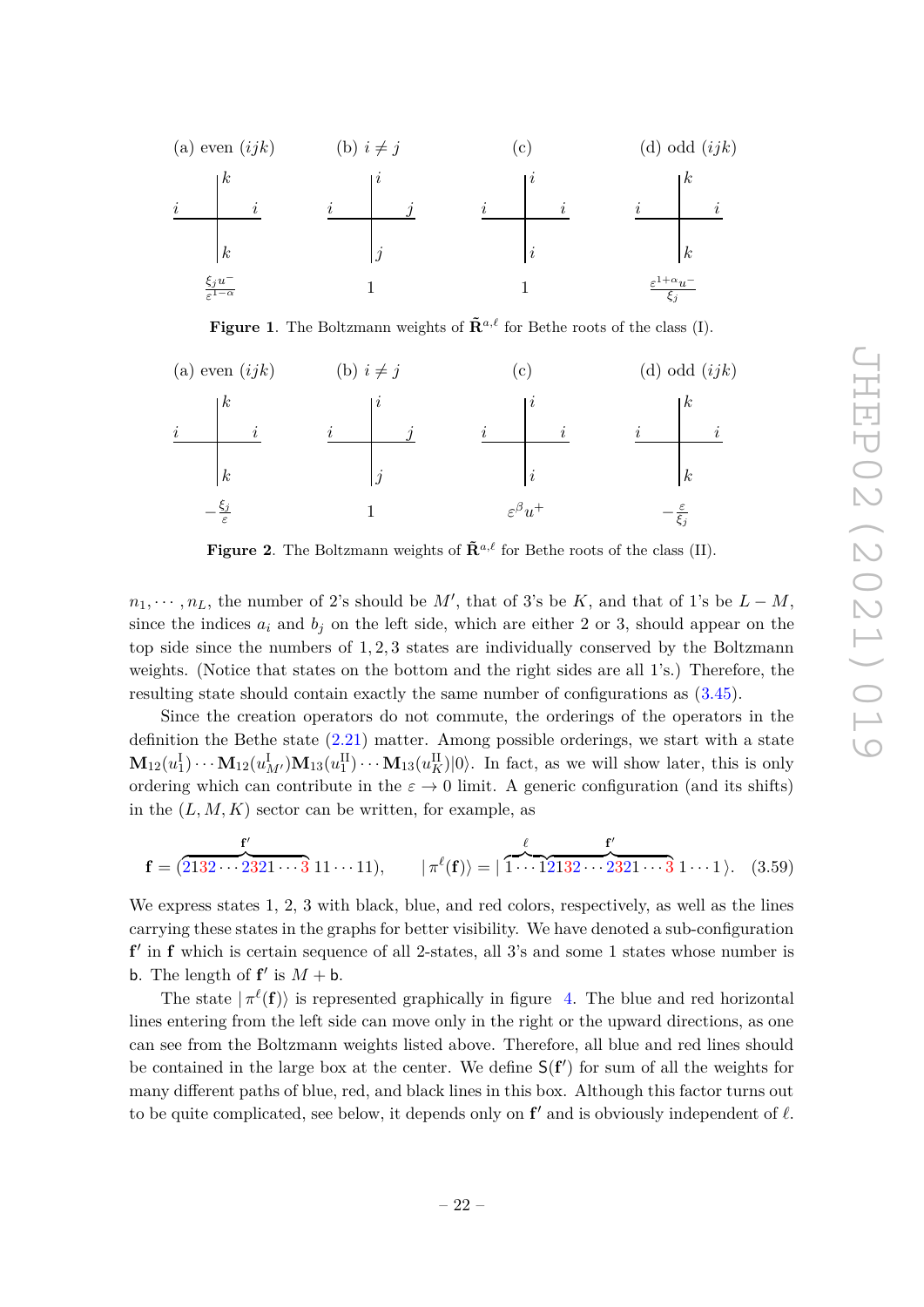

<span id="page-23-0"></span>**Figure 3**. Graph for a state  $\mathbf{M}_{1a_1}(u_1^{\text{I}}) \cdots \mathbf{M}_{1a_{M'}}(u_{M'}^{\text{I}}) \mathbf{M}_{1b_1}(u_1^{\text{II}}) \cdots \mathbf{M}_{1b_{K}}(u_{K}^{\text{II}}) |0\rangle$ .

The vertices in other parts of the lattice are "frozen" in the sense that the states (colors) are all fixed. While the right part of the box contains only black lines, the left part contains horizontal color lines, such that only vertical black lines are allowed. Since states are arranged uniquely, it is straightforward to compute the products of the vertex weights. Using the Boltzmann weights in figure  $1$  and figure  $2$ , we find that the products of the vertex weights in the upper-right, upper-left, lower-right, and lower-left dash boxes in figure [4](#page-24-0) are, respectively, given by

1, 
$$
\prod_{j=1}^{M-K} \left(\frac{\xi_3 u_j^-}{\varepsilon^{1-\alpha}}\right)^{\ell}, \quad \prod_{l=1}^{K} \left(\varepsilon^{\beta} u_l^+\right)^{L-M-\ell-\mathsf{b}}, \quad \left(-\frac{\varepsilon}{\xi_2}\right)^{\ell K}.
$$
 (3.60)

Combining, and factoring out constant terms, we obtain  $23$ 

<span id="page-23-2"></span>
$$
|\psi(\mathbf{f})\rangle = \left(\varepsilon^{\beta K} \prod_{l=1}^{K} u_l^+\right)^{L-M-\mathbf{b}} \sum_{\ell=1}^{L} \varepsilon^{\ell[(1-\beta)K-(1-\alpha)(M-K)]} \left[\frac{\xi_3^{M-K}}{(-\xi_2)^K} \frac{\prod_{j=1}^{M-K} u_j^-}{\prod_{l=1}^{K} u_l^+}\right]^{\ell} |\pi^{\ell}(\mathbf{f})\rangle.
$$
\n(3.61)

The power of  $\varepsilon$  inside the sum,  $\ell[(1 - \beta) - (1 - \alpha)(M - K)]$ , vanishes from [\(3.38\)](#page-18-2) and  $(3.39)$  so that all terms in the sum are of the same order in  $\varepsilon$  as required. The factor inside the square bracket in  $(3.61)$  has been identified already as a root of unity  $\omega_L^{-k}$ in  $(3.46)$  and  $(3.47)$ . This proves that the vertices outside the box give the eigenstates of the shift operator  $|\mathbf{f}_k\rangle$ . It is important to notice that only this special combination of *ξi* 's and the Bethe roots can yield this root of unity, and that the other orderings such as  $M_{13}(u_1^I)M_{12}(u_2^I)M_{13}(u_1^{II})M_{12}(u_2^{II})|0\rangle$  cannot yield the required states.<sup>[24](#page-23-3)</sup> In summary, the

<span id="page-23-1"></span> $^{23}$ This result is not valid if the box extends over the left or right boundaries. We have computed these boundary cases separately and found that the result  $(3.61)$  still holds for the most leading configuration  $\bar{f}$ .

<span id="page-23-3"></span> $24$ This is also observed by direct computations and Mathematica code for some simple cases.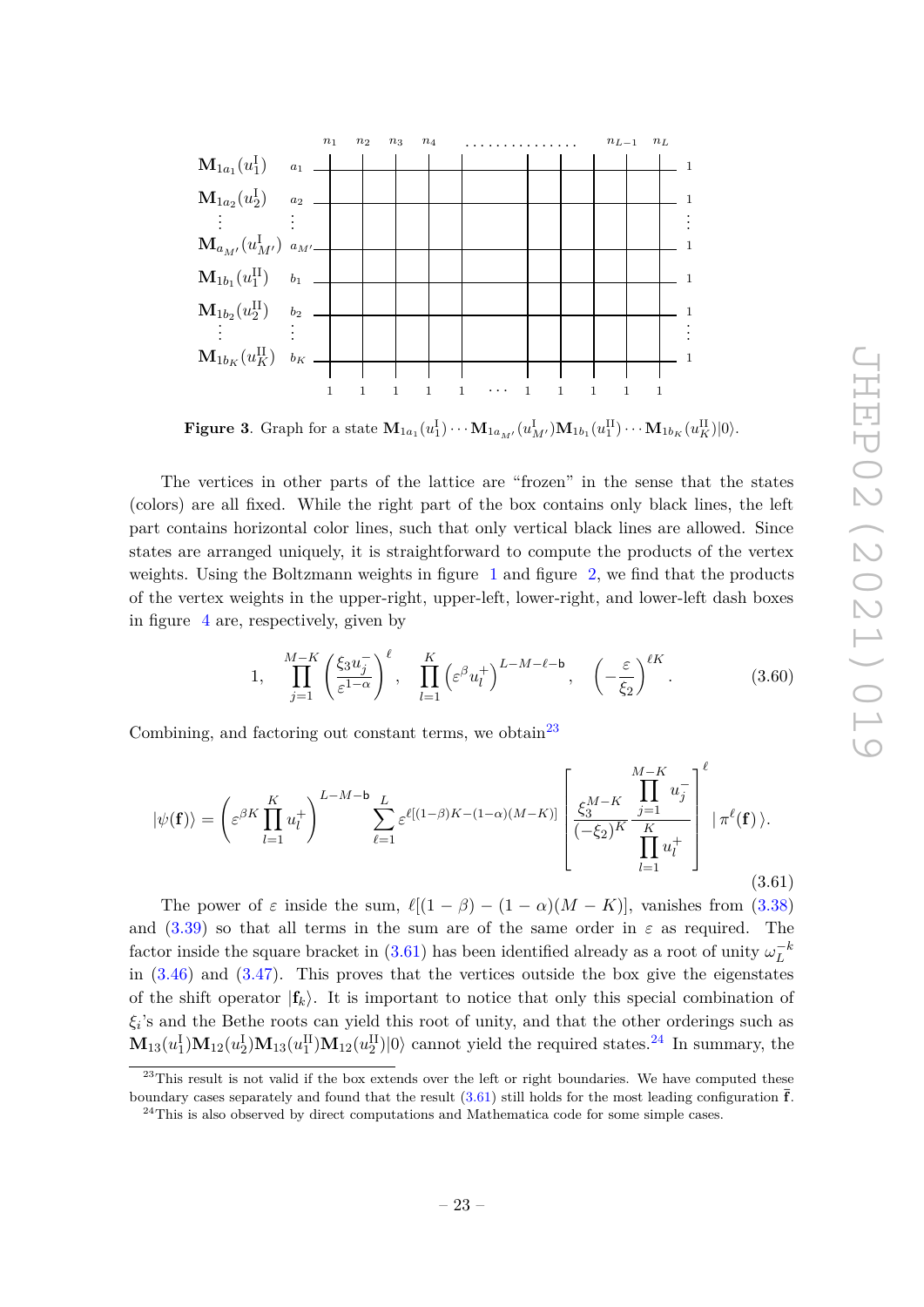

<span id="page-24-0"></span>**Figure 4.** Graph for  $M_{12}(u_1^I) \cdots M_{12}(u_M^I) M_{13}(u_1^{II}) \cdots M_{13}(u_K^{II})|0\rangle$ .

Bethe state in the strong twist limit can be written, up to an **f**-independent coxnstant, as

<span id="page-24-1"></span>
$$
|\psi_{\Lambda,k}\rangle = \sum_{\mathbf{f}} \left[ \varepsilon^{-b\beta K} \mathsf{S}(\mathbf{f}') \right] | \mathbf{f}_k \rangle. \tag{3.62}
$$

This determines the coefficients  $a(\mathbf{f})$  in  $(3.55)$ .

Now we need to compute  $S(f')$  from the vertices inside the box. Since these are not frozen, there are too many possibilities, rendering the computation of all weights in generality unfeasible. Therefore, we will first examine a rather simple, yet representative case:  $M = 3$ ,  $K = 1$  with arbitrary L. Based on this analysis, we identify the dominant configuration for a generic (*L, M, K*) sector.

The graphs with leading contributions to each **f**' for  $M = 3$ ,  $K = 1$  are illustrated in figure [5](#page-25-1) along with the powers of  $\varepsilon$  computed from the Boltzmann weights. For  $\mathbf{b} = 0$ , (a)  $(223)$  is strongly dominant compared with (b)  $(232)$  and (c)  $(322)$ . For  $b = 1$ , it is natural to consider sub-configurations with 1-state inserted into (a); (d)  $(2213)$  and (e) (2123). Considering powers of  $\varepsilon$ , where we include an  $\varepsilon^{-\mathsf{b}\beta}$  factor in [\(3.62\)](#page-24-1), we conclude that (e) (2123) is dominant among all  $\mathfrak{b} = 1$  configurations since  $\alpha < 1$ . If  $\mathfrak{b} \geq 2$ , more vertices inside the box with two different color lines crossing appear. These lead to further positive powers of  $\varepsilon$ . Comparing (a) with (e), we conclude that (a) (223) is dominant for  $M = 3, K = 1$  since  $\alpha > \beta$ .

To extend this argument to a generic (*L, M, K*) sector, we need to compare two leading configurations for  $\mathbf{b} = 0, 1$ , namely, generalizations of figure  $5$  (a),  $(2 \cdots 23 \cdots 3)$ , and (e),  $(212 \cdot \cdot \cdot 23 \cdot \cdot \cdot 3)$ . The graph of the former case is an  $M \times M$  lattice with  $M - K$  blue lines and *K* red lines moving monotonically increasing from bottom-left to top-right. Notice that no crossings of two different color lines appear here. The power of  $\varepsilon$  is  $K[M - (K+1)/2]\beta$ , as determined by the number of black vertices strung up along the *K* lines at the bottom, using the weight in figure [2](#page-22-1) (c). The graph of the latter case is an  $(M + 1) \times M$  lattice with one additional black line among the outgoing vertical lines. It can be obtained from (a)  $(2 \cdots 23 \cdots 3)$  by stretching all horizontal edges in the first column by one lattice unit to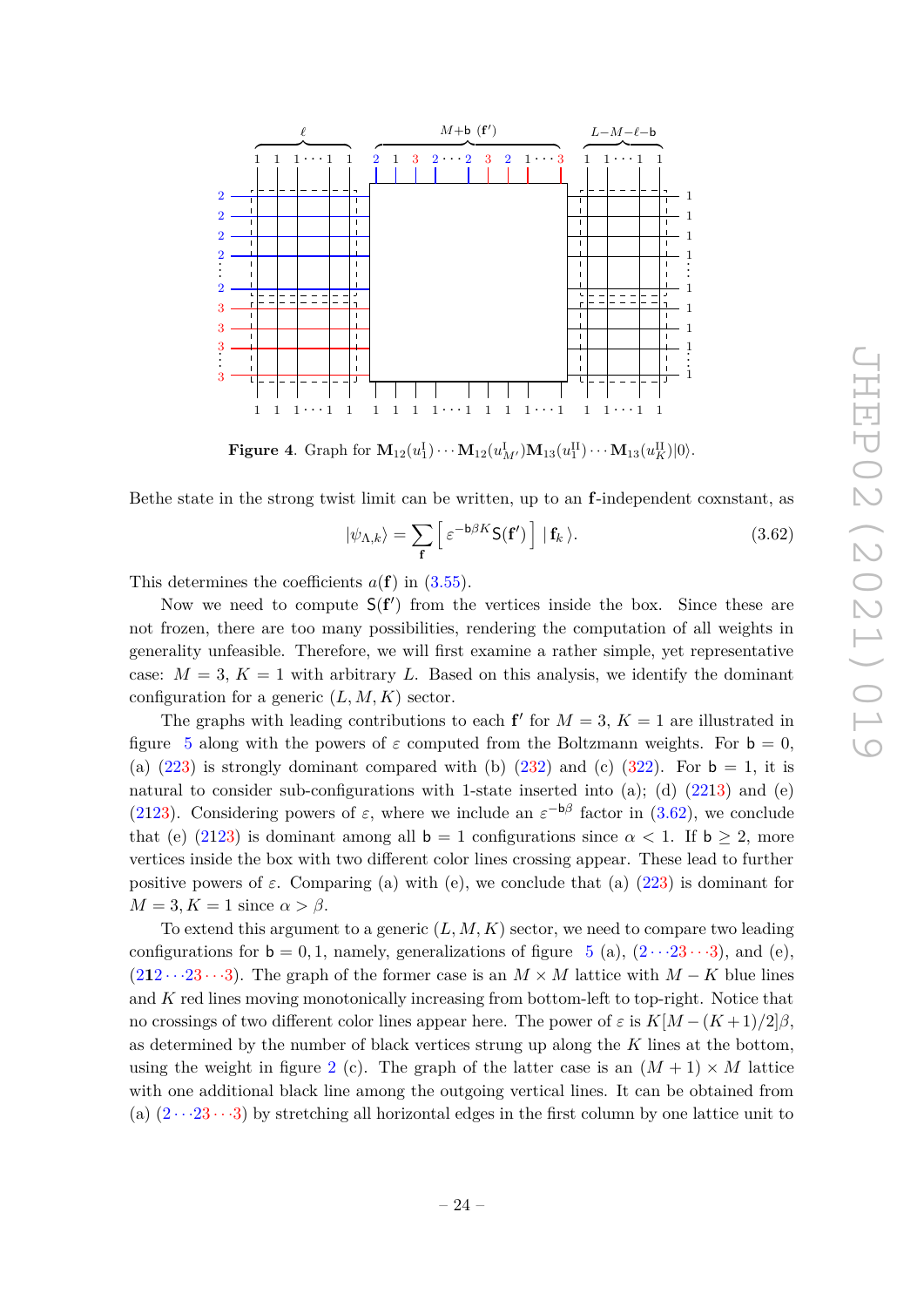

<span id="page-25-1"></span>**Figure 5.** The vertices inside the box for  $M = 3, K = 1$  for the leading configurations. For (d) and (e),  $\varepsilon^{-\beta}$  in [\(3.62\)](#page-24-1) is multiplied. (a) is the most dominant.

the right, except for the one in the upper left corner. We also add one new vertical black line, as well as a single vertical black edge, namely to the right of the blue upper-left-corner edge. An example for this may be found in figure [5,](#page-25-1) where the procedure creates (e) from (a). The ensuing power of  $\varepsilon$  is  $(2K + 1 - M) + (M - K - 1)\alpha + K[M - (K + 3)/2]\beta$ . Using [\(3.38\)](#page-18-2) and [\(3.39\)](#page-18-2), we find a suppression factor of  $\varepsilon^{\nu}$  with  $\nu = 2K/(L - M + K)$ . Therefore,  $(2 \cdots 23 \cdots 3)$  has to be the dominant configuration. In conclusion, the dominant state is given by  $|\mathbf{f}_k\rangle$  in [\(3.54\)](#page-20-5) with

<span id="page-25-2"></span>
$$
\overline{\mathbf{f}} = \left( \overbrace{22 \cdots 2}^{M-K} \overbrace{3 \cdots 3}^{K} \overbrace{11 \cdots 11}^{L-M} \right). \tag{3.63}
$$

This implies that the Bethe eigenstates in [\(3.62\)](#page-24-1) all collapse in the strong twisting limit to  $|\bar{\mathbf{f}}_k\rangle$ , up to a constant of proportionality. We call [\(3.63\)](#page-25-2) and in fact all associated cyclicity eigenstates  $|\vec{\mathbf{f}}_k\rangle$  *locked* states.

This is a disappointing result, considering the model's rich structure of Jordan blocks, see next section [4.](#page-25-0) For each Jordan block, there is exactly one true eigenstate. However, the limiting process of the standard quantum inverse scattering method yields only one of them per cyclicity sector: a locked state. This shows that the understanding of the Jordan block structure from integrability needs a new approach; the traditional methodology of the ABA does not suffice.

#### <span id="page-25-0"></span>**4 Jordan normal forms for (hyper)eclectic spin chains**

As we argued in the last section [3,](#page-12-0) the ABA does not seem to yield any useful information on the eclectic spin chain models: in the strong twisting limit, all Bethe states collapse to a family of locked states with fixed shift operator eigenvalue, despite the fact that the models stay integrable in the limit. This is closely related to the fact that the Hamiltonian, and actually the entire transfer matrix at non-zero spectral parameter, fail to be diagonalizable in this limit. As already explained in section [2.3,](#page-9-0) the standard basis change to a diagonal form is to be replaced by a basis change to JNF, see  $(2.26)$ ,  $(2.34)$ . However, it is currently unclear how to find this basis change from integrability. In this section, we will demonstrate, by way of examples, that the JNF, while highly intricate, shows very promising regularity properties and seemingly iterative patterns that appear when increasing the length of the spin chain at fixed values of *M* and *K*. It is natural to conjecture, but currently hard to prove, that these are due to the integrability of the model. To numerically see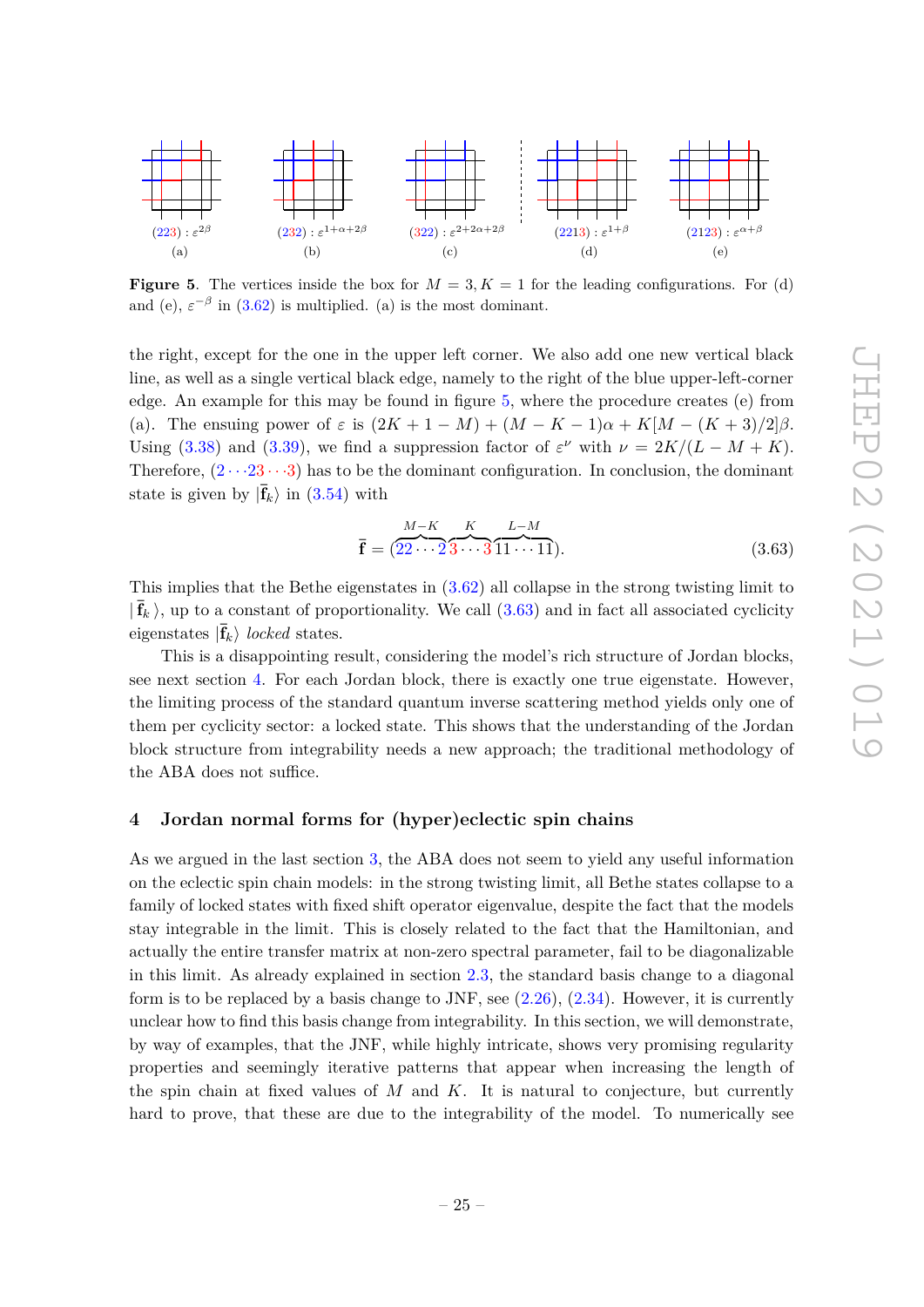the emerging recursive structures, we needed to go to lengths of up to around  $L \sim 20$ . Unfortunately, so far we were only able to do this on the level of the, exceedingly simple, Hamiltonian [\(1.13\)](#page-3-2), [\(1.14\)](#page-3-3) of the hypereclectic chain, which we could program directly into the computer algebra programs *Wolfram Mathematica* and *Matlab*. However, in a few of the simplest cases, manual calculations based on basic combinatorial considerations sufficed. Of course it would be interesting and actually crucial to extend these explorations to the tower of commuting charges, and to the transfer matrix encoding them.<sup>[25](#page-26-1)</sup>

### <span id="page-26-0"></span>**4.1 Eclectic spin chain**

Let us recall the Hamiltonian  $(1.13)$ ,  $(1.14)$  of the general eclectic model, acting on  $\underline{3}^{\otimes L}$ . In an alternative but standard notation, we may also write it as

<span id="page-26-2"></span>
$$
\hat{\mathbf{H}}_{(\xi_1,\xi_2,\xi_3)} = \sum_{\ell=1}^{L} \left( \xi_3 \,\mathbf{e}_{12}^{\ell} \mathbf{e}_{21}^{\ell+1} + \xi_1 \,\mathbf{e}_{23}^{\ell} \mathbf{e}_{32}^{\ell+1} + \xi_2 \,\mathbf{e}_{31}^{\ell} \mathbf{e}_{13}^{\ell+1} \right),\tag{4.1}
$$

where  $\mathbf{e}_{12}^{\ell}$  acts only on site  $\ell$ , with turning a state 2 into a state 1 being its only non-zero action, etc. It is clear that this Hamiltonian does not change the length *L* of the spin chain, nor the numbers *L*−*M* of states 1, *M*−*K* of states 2, *K* of states 3, respectively. Thus its action is closed on all the states spanned by

$$
\downarrow \frac{L-M}{1\cdots 1} \frac{M-K}{2\cdots 2} \frac{K}{3\cdots 3} \tag{4.2}
$$

and all of its possible permutations. We call the associated state space the  $(L, M, K)$ sector. The dimension of this vector space is obviously

$$
\frac{L!}{(L-M)!(M-K)!K!},
$$
\n(4.3)

which, therefore, gives the size of the Hamiltonian matrix in this sector, see also [\(3.45\)](#page-18-5).

It is furthermore clear that  $(4.1)$  commutes with the shift operator. By a suitable similarity transformation within each  $(L, M, K)$  sector, along the lines of  $(3.54)$ , we may form a new basis spanned by eigenstates of the shift operator with fixed eigenvalue  $\omega_L^k$ ,  $k = 0, \ldots, L-1$ , see [\(2.18\)](#page-9-7), [\(2.19\)](#page-9-4). Thereby the Hamiltonian in [\(4.1\)](#page-26-2) becomes blockdiagonal, with the *L* blocks<sup>[26](#page-26-3)</sup> labelled by *k*. Indexing such a block by the label  $(L, M, K, k)$ , we find from  $(2.26)$ ,  $(2.30)$  that it may be similarity-transformed to the JNF

$$
S \cdot \hat{\mathbf{H}}_{(\xi_1, \xi_2, \xi_3)}^{(L, M, K, k)} \cdot S^{-1} = \begin{pmatrix} J_{l_1}(0) & 0 \\ & \ddots \\ 0 & J_{l_b}(0) \end{pmatrix},
$$
(4.4)

where  $J_l(0)$  are Jordan matrices  $(2.25)$  of size *l* with generalized eigenvalue 0, *b* is the total number of Jordan matrices, and their sizes add up to the size  $l_1 + \ldots + l_b$  of the matrix

<span id="page-26-3"></span><span id="page-26-1"></span><sup>25</sup>C. Ahn, L. Corcoran, M. Staudacher, work in progress.

<sup>&</sup>lt;sup>26</sup>Note that the size of a block is roughly but not exactly equal to  $\frac{1}{L} \frac{L!}{(L-M)!(M-K)!(K)!}$ . The exact size is determined by Pólya counting, see appendix [A.](#page-33-0) Related is the fact that the eigenstates to-be [\(3.54\)](#page-20-5) are sometimes zero for some values of *k*.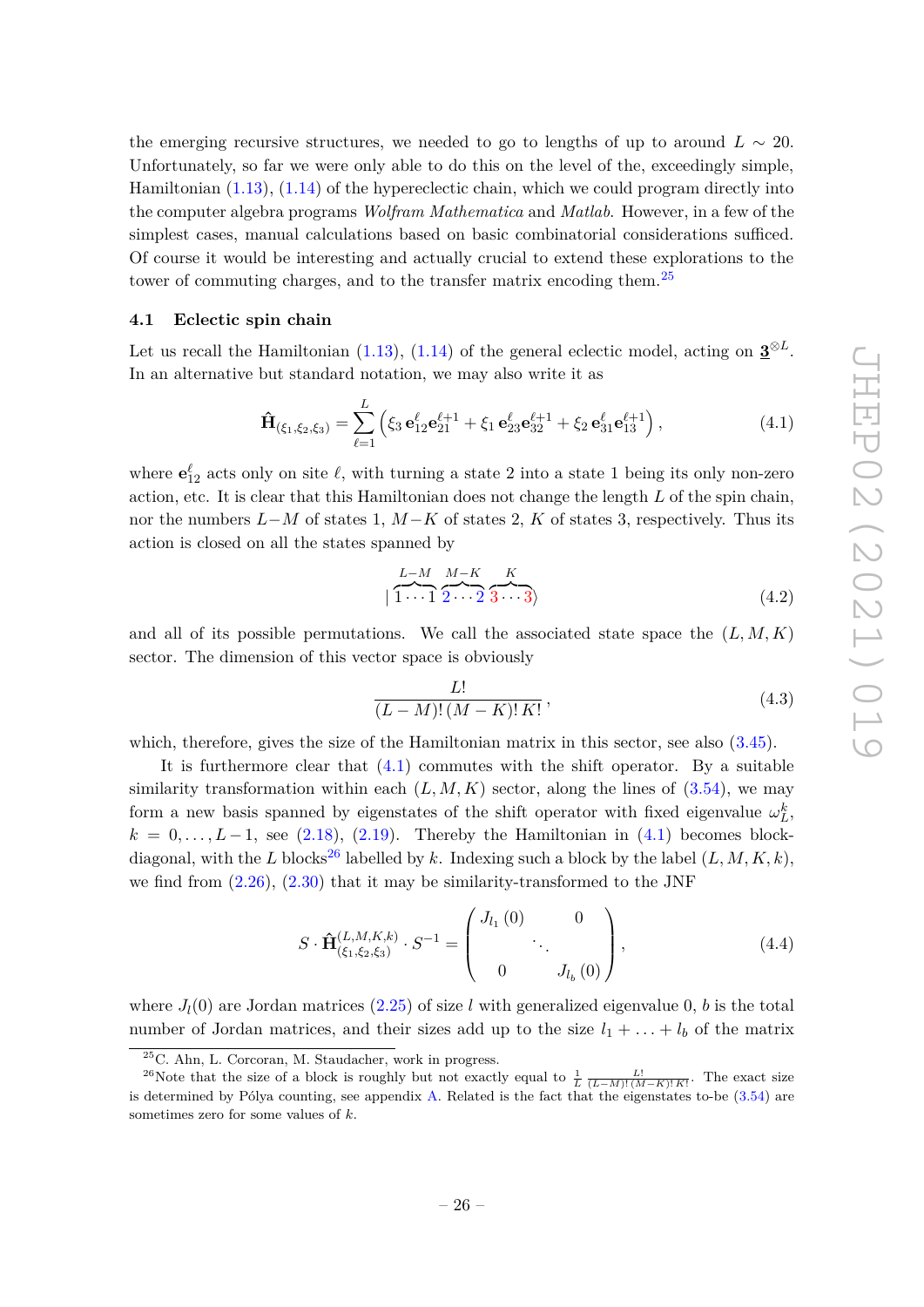| L              | Size of $\mathbf{\hat{H}}_{(\xi_1,\xi_2,\xi_3)}^{(L,2,1,k)}$ | JNF    |
|----------------|--------------------------------------------------------------|--------|
| $\overline{5}$ | 6                                                            | $1\,5$ |
| $\overline{7}$ | 15                                                           | 159    |
| 9              | 28                                                           | 15913  |
| 6              | 10                                                           | 37     |
| 8              | 21                                                           | 3711   |
| 10             | 36                                                           | 371115 |

<span id="page-27-2"></span>**Table 1**. JNF for  $L, M = 3, K = 1$  (numerical analysis).

 $\hat{\mathbf{H}}_{(\xi_1,\xi_2,\xi_3)}^{(L,M,K,k)}$ . Let us simplify the notation for the rest of this section by defining  $J_l := J_l(0)$ , as appropriate for the JNF of the model's Hamiltonian.

In general, the specifics of the Jordan decomposition also depend on the scaled twist parameters *ξ*1*, ξ*2*, ξ*3. However, we found that there always exists a *generic* JNF for *generic* parameters. It holds for "most" triplets of parameters. However, by finetuning the parameters different decompositions might appear. Let us give the simplest non-trivial example of this phenomenon: for  $L = 3$ ,  $M = 2$ ,  $K = 1$  one has six states. For generic  $\xi_i$ 's one has

<span id="page-27-0"></span>
$$
S \cdot \hat{\mathbf{H}}_{(\xi_1, \xi_2, \xi_3)}^{(3,2,1)} \cdot S^{-1} = \begin{pmatrix} J_2 & 0 \\ J_2 & 0 \\ 0 & J_2 \end{pmatrix} \text{ with } J_2 = \begin{pmatrix} 0 & 1 \\ 0 & 0 \end{pmatrix}, \tag{4.5}
$$

where the three  $2 \times 2$  Jordan blocks correspond to the three cyclicity sectors with  $k = 0, 1, 2$ . On the other hand, by way of example, if the three twist parameters are all equal, i.e.  $\xi := \xi_1 = \xi_2 = \xi_3$ , only the  $k = 0$  sector stays non-diagonalizable, while the two non-cyclic sectors  $k = 1, 2$  become diagonalizabe. One therefore has instead of  $(4.5)$ 

<span id="page-27-1"></span>
$$
S \cdot \hat{\mathbf{H}}_{(\xi,\xi,\xi)}^{(3,2,1)} \cdot S^{-1} = \begin{pmatrix} J_2 & & 0 \\ & J_1 & & \\ & & J_1 & \\ & & & J_1 \end{pmatrix} = \begin{pmatrix} 0 & 1 & 0 & 0 & 0 & 0 \\ 0 & 0 & 0 & 0 & 0 & 0 \\ 0 & 0 & 0 & 0 & 0 & 0 \\ 0 & 0 & 0 & 0 & 0 & 0 \\ 0 & 0 & 0 & 0 & 0 & 0 \end{pmatrix} . \tag{4.6}
$$

Before proceeding, let us introduce the concept of a multiset, which provides a useful notation for our JNF. Multisets, unlike sets, allow for multiple occurrences for each of their elements. The union ∪ of two multisets means joining them, adding the multiplicities of identical elements. The relative complement  $\setminus$  of two multisets is defined in an analogous fashion. In multiset notation, we would describe the Jordan decomposition (all three cyclicity sectors) of  $(4.5)$  by the multiset  $\{2, 2, 2\}$ , while for  $(4.6)$  we would write  $\{2, 1, 1, 1, 1\}$ . An even more concise notation, which we will use extensively below in tables [2,](#page-31-0) [3](#page-32-1) would be  $2<sup>3</sup>$  for the first example, and  $1<sup>4</sup>2$  for the second example.

Let us next discuss the generalization of  $(4.5)$  to general  $L \geq 3$ . It is possible to analytically prove (and easily checked numerically for various values of *L*) that in this case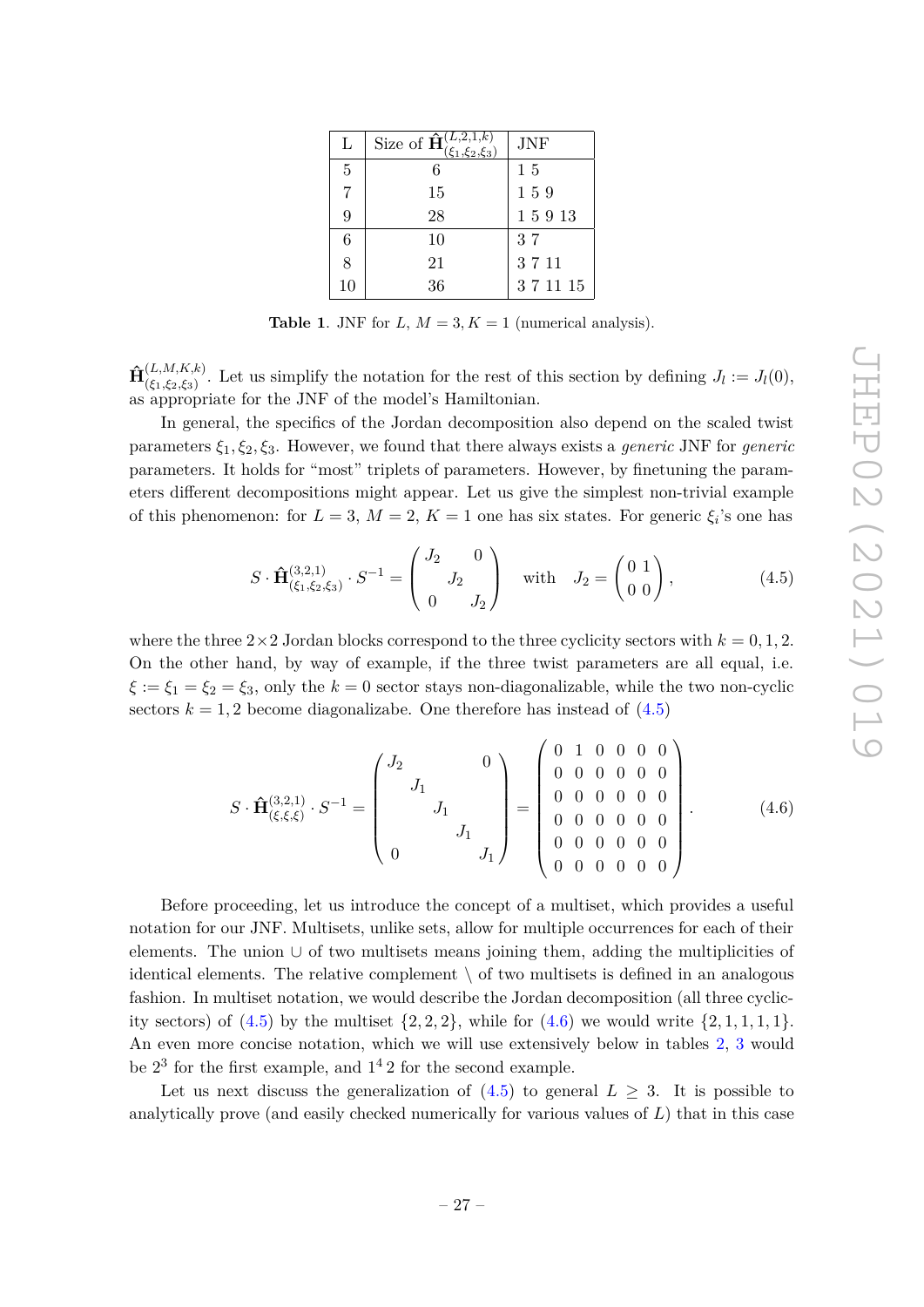the generic JNF is

$$
S \cdot \hat{\mathbf{H}}_{(\xi_1, \xi_2, \xi_3)}^{(L, 2, 1)} \cdot S^{-1} = \begin{pmatrix} J_{L-1} & 0 \\ & \ddots & \\ 0 & J_{L-1} \end{pmatrix} = (L-1)^L
$$
(4.7)

where the *L* Jordan blocks of size *L*−1 correspond to the *L* cyclicity sectors  $(k = 0, \ldots L-1)$ .

This simple pattern quickly gets significantly more involved as one increases *M* and *K*. Let us show some of the emerging structure by fixing  $K = 1$  (if  $K > 1$ , the complexity of the decompositions further increases). This has the advantage that Pólya counting trivializes, as one may consider the position of the single state 3 as a marker on the spin chain: there is an equal number of states in all  $L$  sectors labelled by  $(L, M, 1, k)$ , namely

$$
\frac{(L-1)!}{(L-M)!(M-1)!}.
$$
\n(4.8)

We list the decomposition of  $\mathbf{\hat{H}}_{(\xi_1,\xi_2,\xi_3)}^{(L,3,1,k)}$ , any cyclicity sector *k*, for  $L = 5, \ldots, 10$  in table [1.](#page-27-2) Based on this, it is fairly straightforward to formulate a conjecture for the JNF; it reads, in (multi)set notation,

$$
\left\{2L - 4j - 1 \middle| j = 1, \cdots, \left[\frac{L-1}{2}\right] \right\}.
$$
\n(4.9)

Another point of view to see this are recursion relations. Let  $S_L^{(M)}$  $L^{(M)}$  (with  $K = 1$ ) be the multiset of the Jordan block sizes for a given *L* and *M* in the cyclic  $(k = 0)$  sector. Then, the following relation holds

<span id="page-28-2"></span>
$$
S_{L+2}^{(3)} = S_L^{(3)} \cup \{2L - 1\},\tag{4.10}
$$

with initial conditions

<span id="page-28-3"></span>
$$
S_1^{(3)} = S_2^{(3)} = \{\}.\tag{4.11}
$$

As *M* increases, the JNF decomposition patterns get much richer. To uncover these, it is necessary to go to sufficiently high values of *L*. This is not straightforwardly done for the eclectic chain. However, we can get the wanted results for lengths up to *L* ∼ 20 for the hypereclectic model, see next section [4.2.](#page-28-0) As we shall explain, they are then also expected to hold for the generic eclectic model.

#### <span id="page-28-0"></span>**4.2 Hypereclectic spin chain**

The Hamiltonian of the hypereclectic model [\(1.15\)](#page-4-3), [\(1.16\)](#page-4-4) is obtained from the one of the eclectic chain by setting  $\xi_1 = \xi_2 = 0$ ,  $\xi_3 = 1$ . In the alternative notation of [\(4.1\)](#page-26-2) it reads

<span id="page-28-1"></span>
$$
\mathfrak{H} = \sum_{\ell=1}^{L} \mathbf{e}_{12}^{\ell} \mathbf{e}_{21}^{\ell+1} . \tag{4.12}
$$

From our exploratory studies at low *L, M, K* it turns out that this hypereclectic model [\(4.12\)](#page-28-1) seems to have the *same* JNF decomposition as the eclectic model [\(4.1\)](#page-26-2) for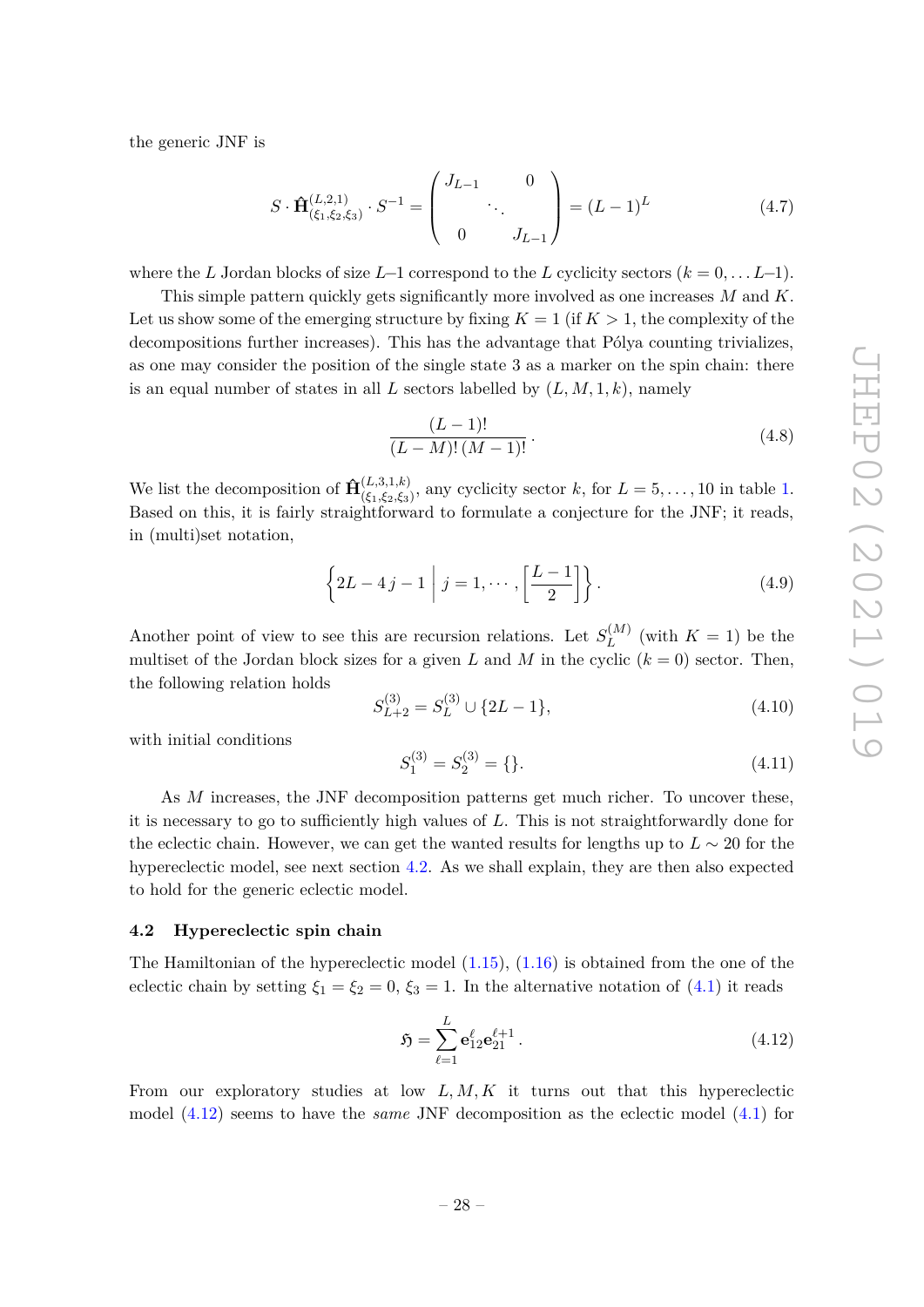*generic* parameters  $\xi_1, \xi_2, \xi_3$ , as long as the filling conditions  $(3.1)$  are satisfied. (If they are not, the JNF decomposition is different.) Let us call this the *universality hypothesis* for the eclectic spin chain models. Let us give one highly non-trivial example, picking *L*= 7. We first consider  $M=3$ ,  $K=1$ . The 15  $\times$  15 matrix representations of the respective Hamiltonian matrices in the cyclic  $k = 0$  sector decompose (with different similarity transforms  $S$ , S', of course) as

$$
S \cdot \mathfrak{H}^{(7,3,1,k=0)} \cdot S^{-1} = S' \cdot \hat{\mathbf{H}}_{(\xi_1,\xi_2,\xi_3)}^{(7,3,1,k=0)} \cdot S'^{-1} = \begin{pmatrix} J_9 & 0 \\ J_5 & \\ 0 & J_1 \end{pmatrix} . \tag{4.13}
$$

In the multiset notation introduced in the previous section, this JNF decomposition reads

$$
\{9,5,1\} = 159.\t(4.14)
$$

For the eclectic model, this is valid for "most" values of  $\xi_1, \xi_2, \xi_3$ , *including* the hypereclectic case  $\xi_1 = \xi_2 = 0$ ,  $\xi_3 = 1$ . If we permute the three states 1, 2, 3, this decomposition will remain true for the generic eclectic model for all six permutations of these states due to symmetry. On the other hand, the hypereclectic model behaves very different under permutations of the states. The reason is, that the dynamics only involves the states 1 and 2, while 3 is just an inert "spectator", forming some kind of wall. So it makes a significant difference whether 3 is the least numerous state, second least numerous state, or else the most numerous state. In our specific  $L = 7$  example, for the cyclic sector, we have again

$$
\{9,5,1\} = 159 \quad \text{for permutations of } |1111223\rangle \text{ and } |2222113\rangle,\tag{4.15}
$$

with, respectively,  $M=3$ ,  $K=1$  and  $M=5$ ,  $K=1$ . On the other hand, we find the JNF

$$
\{5, 4, 3, 2, 1\} = 1\,2\,3\,4\,5 \quad \text{for permutations of } |1111332\rangle \text{ and } |2222331\rangle,\tag{4.16}
$$

corresponding, respectively, to  $M=3$ ,  $K=2$  and  $M=6$ ,  $K=2$ . Finally, one has the JNF

$$
\{3, 2, 2, 2, 1, 1, 1, 1, 1, 1\} = 1^{6} 2^{3} 3 \text{ for permutations of } |3333112\rangle \text{ and } |3333221\rangle, \quad (4.17)
$$

with, respectively,  $M=5$ ,  $K=4$  and  $M=6$ ,  $K=4$ .

In conclusion, the JNF decompositions of the hypereclectic chain are definitely not invariant under a permutation of the states. This means, its "spectrum" is much richer than the one of the generic eclectic chain, despite its simpler looking Hamiltonian.

The hypereclectic model is simple enough to allow for the derivation of a few exact results by some straightforward combinatorics. Let us present one example. Consider cyclic eigenstates with  $K = 1$ , i.e.

$$
|1 \cdots 121 \cdots 12 \cdots 21 \cdots 121 \cdots 13\rangle\rangle := \sum_{\ell=1}^{L} |1 \cdots 121 \cdots 12 \cdots 21 \cdots 121 \cdots 1 \stackrel{[\ell]}{3} 1 \cdots 1\rangle.
$$
\n(4.18)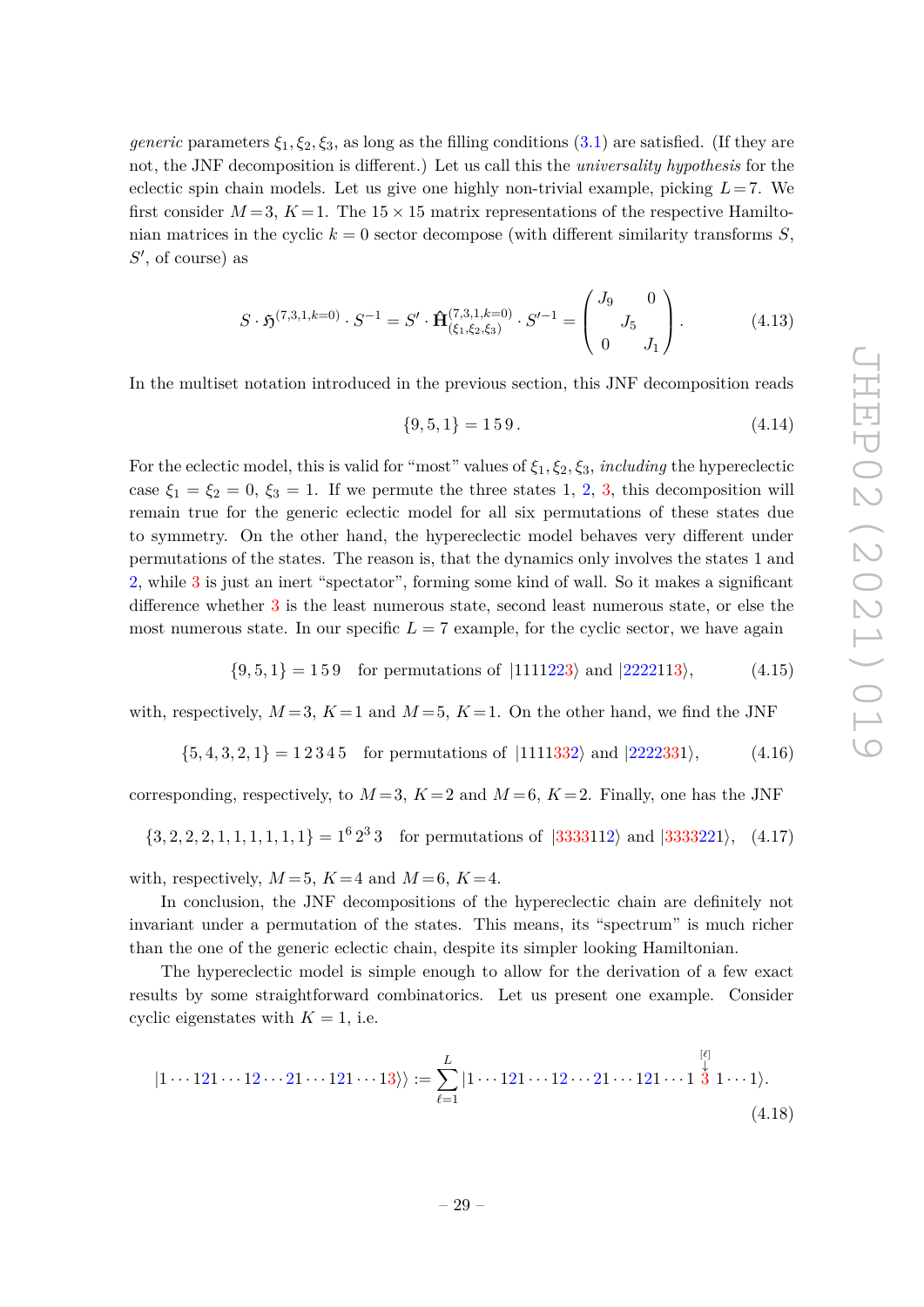Acting with the Hamiltonian  $\mathfrak{H}$  on this state, any 2 situated to the left of a 1 exchanges with it, thereby moving one step to the right. None of the remaining 1's, 2's and none of the 3's can move. In a hopefully intuitive notation we have

$$
|1 \cdots 1 \stackrel{\rightarrow}{2} 1 \cdots 1 \stackrel{\rightarrow}{2} \cdots \stackrel{\rightarrow}{2} 1 \cdots 1 \stackrel{\rightarrow}{2} 1 \cdots 13 \cdots \rangle\rangle \tag{4.19}
$$

Clearly, one can immediately write down an eigenstate that trivially annihilated by the action of the Hamiltonian, a "locked state", cf. [\(3.63\)](#page-25-2):

$$
\mathfrak{H} \mid \overbrace{11 \cdots 1122 \cdots 2}^{L-M} 3 \rangle = 0. \tag{4.20}
$$

Here it is easy to write down the lowest Jordan descendent:

$$
\left| \frac{M-1}{22 \cdots 211 \cdots 11} \frac{L-M}{3} \right\rangle. \tag{4.21}
$$

By acting  $H$  on this descendent  $l$  times, we obtain the locked state:

$$
\mathfrak{H}^l \mid \overbrace{22 \cdots 211 \cdots 11}^{M-1} 3 \rangle = \mid \overbrace{11 \cdots 1122 \cdots 2}^{L-M} 3 \rangle \rangle, \tag{4.22}
$$

where *l* is found to be  $l = (M-1)(L-M)$ . Hence, the size of the largest Jordan block should be given by

<span id="page-30-1"></span>
$$
(M-1)(L-M) + 1.
$$
\n(4.23)

Let us end the section by verifying this numerically for  $M = 4, 5$  and  $K = 1$ .

In order to reach sufficiently high values of *L*, a direct numerical approach that builds up the hypereclectic Hamiltonian matrix at fixed *M*, *K* for the cyclic sector is quite feasible up to values of about *L* ∼ 20. However, built-in algorithms that subsequently reduce the matrix to JNF are already taking too much computational time. Luckily, a result from Linear Algebra comes in handy. Let *H* be a matrix over the complex numbers whose generalized eigenvalues are all zero. Let

<span id="page-30-0"></span>
$$
a_s := \dim \ker H^s \quad \text{with} \quad s = 0, 1, 2, \dots,
$$
\n
$$
(4.24)
$$

i.e.  $a_s$  is the dimension of the kernel of  $H^s$ . One then has

$$
a_0 = 0, \qquad a_1 = \text{Number of Jordan blocks of } H,\tag{4.25}
$$

$$
2 a_s - a_{s-1} - a_{s+1} = \text{Number of Jordan blocks of size } s \text{ of } H. \tag{4.26}
$$

Knowing the *a<sup>s</sup>* clearly determines the structure of the Jordan normal form decomposition of *H*. And [\(4.24\)](#page-30-0) allows to efficiently compute the *a<sup>s</sup>* by Gaussian elimination on a computer, wherewith one brings  $H^s$  into echelon form. Clearly we may restrict *s* to be at most the size of *H* plus one.

The result of this procedure for  $M = 4, K = 1$  is summarized for  $L = 6, \ldots 21$  in table [2.](#page-31-0) One noticeable feature is that some Jordan blocks are repeating several times with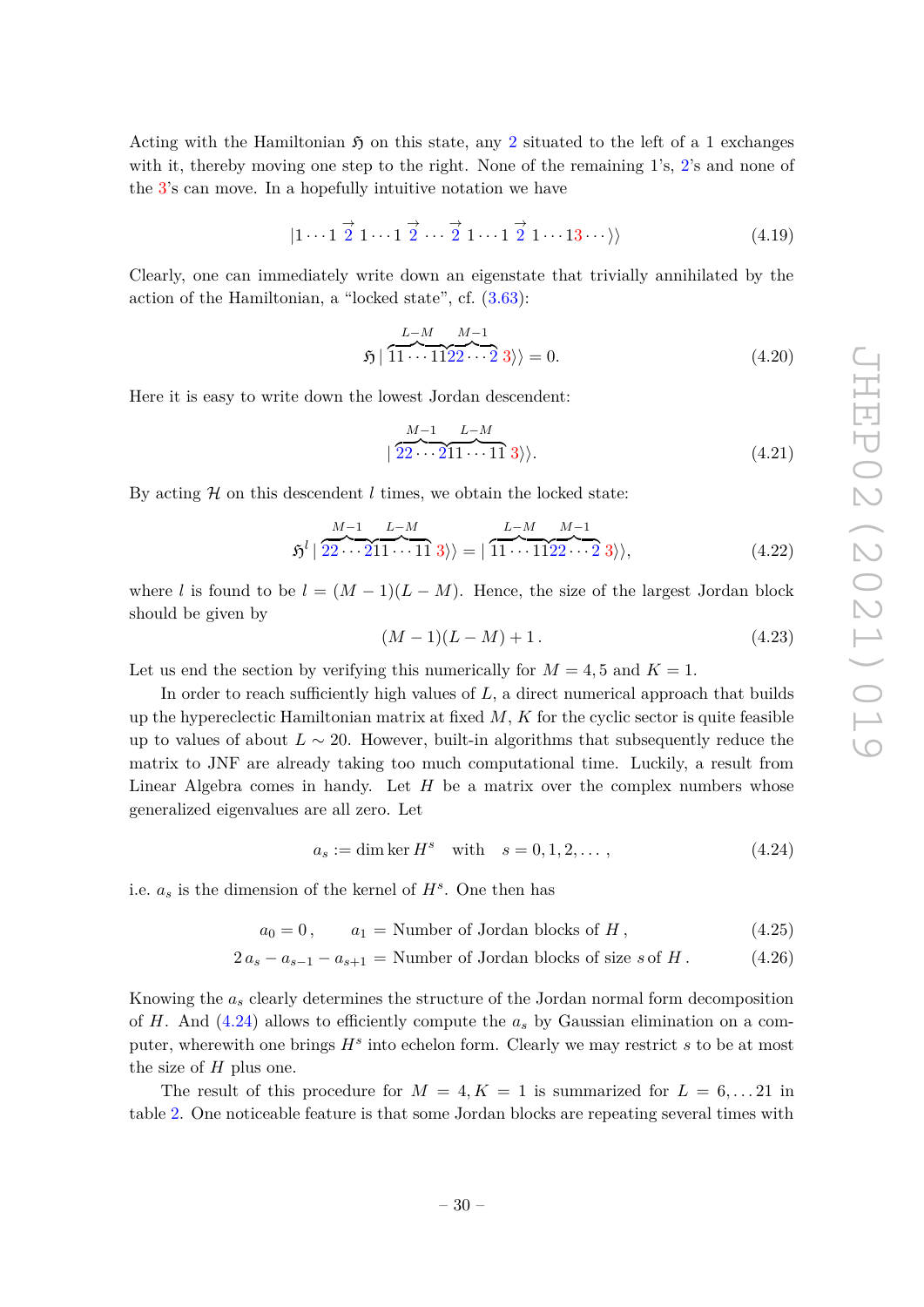*L* Sizes of Jordan Blocks 6 3 7 10 3 7 2 9 11 13 15 19  $14 \mid 3 \; 7^2 \; 9 \; 11^2 \; 13^2 \; 15^2 \; 17 \; 19^2 \; 21 \; 23 \; 25 \; 27 \; 31$  $18 \mid 3\;7^2\;9\;11^2\;13^2\;15^2\;17^2\;19^2\;21^2\;23^2\;25^2\;27^2\;29\;31^2\;33\;35\;37\;39\;43$ 8 1 5 7 9 13  $12 \mid 1\ 5\ 7\ 9^2\ 11\ 13^2\ 15\ 17\ 19\ 21$  25  $16 \mid 1\ 5\ 7\ 9^2\ 11\ 13^3\ 15^2\ 17^2\ 19^2\ 21^2\ 23\ 25^2\ 27\ 29\ 31\ 33\ 37$  $20\,$   $\mid$   $1\,5\,7\,9^2\,$   $11\,13^3\,$   $15^2\,$   $17^3\,$   $19^3\,$   $21^3\,$   $23^2\,$   $25^3\,$   $27^2\,$   $29^2\,$   $31^2\,$   $33^2\,$   $35\,$   $37^2\,$   $39\,$   $41\,$   $43\,$   $45\,$   $49$  $7 \mid 46 \mid 10$ 11 4 6 8 10<sup>2</sup> 12 14 16 18 22  $15 \mid 4 \; 6 \; 8 \; 10^2 \; 12^2 \; 14^2 \; 16^2 \; 18^2 \; 20 \; 22^2 \; 24 \; 26 \; 28 \; 30 \; 34$  $19 \mid 4 \; 6 \; 8 \; 10^2 \; 12^2 \; 14^2 \; 16^3 \; 18^3 \; 20^2 \; 22^3 \; 24^2 \; 26^2 \; 28^2 \; 30^2 \; 32 \; 34^2 \; 36 \; 38 \; 40 \; 42 \; 46$ 9 4 6 8 10 12 16  $13 \mid 4 \; 6 \; 8 \; 10^2 \; 12^2 \; 14 \; 16^2 \; 18 \; 20 \; 22 \; 24 \; 28$  $17 \mid 4 \mid 6 \mid 8 \mid 10^2 \mid 12^2 \mid 14^2 \mid 16^3 \mid 18^2 \mid 20^2 \mid 22^2 \mid 24^2 \mid 26 \mid 28^2 \mid 30 \mid 32 \mid 34 \mid 36 \qquad 40$  $21 \big|$   $4 \:\rm 6 \: 8 \: 10^2 \: 12^2 \: 14^2 \: 16^3 \: 18^3 \: 20^3 \: 22^3 \: 24^3 \: 26^2 \: 28^3 \: 30^2 \: 32^2 \: 34^2 \: 36^2 \: 38 \: 40^2 \: 42 \: 44 \: 46 \: 48 \: 52$ 

<span id="page-31-0"></span>**Table 2.** Structures of Jordan blocks for the sector of  $M = 4, K = 1, k = 0$  (cyclic states). Exponents denote multiplicities.

definite multiplicities denoted as exponents in the table. One may again conjecture some simple recursion relations, in generalization of  $(4.10)$ ,  $(4.11)$ . Let  $S_L^{(4)}$  $L^{(4)}$  be the multiset of the Jordan block sizes for a given *L* with  $M = 4$  and  $K = 1$ . Then, the following relation appears to hold in general:

$$
S_{L+4}^{(4)} = S_L^{(4)} \cup \{L+2j+1 \mid j=0,\cdots,L-2,L\},\tag{4.27}
$$

with initial conditions

$$
S_2^{(4)} = S_3^{(4)} = \{\}, \quad S_4^{(4)} = \{1\}, \quad S_5^{(4)} = \{4\}. \tag{4.28}
$$

On easily verifies the result [\(4.23\)](#page-30-1) for the size of the largest Jordan block for all entries of table [2.](#page-31-0)

By the same method, one finds the Jordan block decompositions for  $M = 5$ ,  $K = 1$ . The emerging structure is even more intricate, as shown in table [3](#page-32-1) for  $L = 8, \ldots, 18$ . If we denote the multisets of block sizes for a given *L* with  $M = 5$ ,  $K = 1$  as  $S_L^{(5)}$  $L^{(3)}$ , we find the following recursion relation:

$$
S_{L+5}^{(5)} \setminus S_{L+2}^{(5)} = (S_{L+3}^{(5)} \setminus S_L^{(5)}) \cup \{2L+2j+1 | j = 0, \cdots, L-2, L\}.
$$
 (4.29)

Once again one may verify the result [\(4.23\)](#page-30-1) for the size of the largest Jordan block for all entries of table [3.](#page-32-1)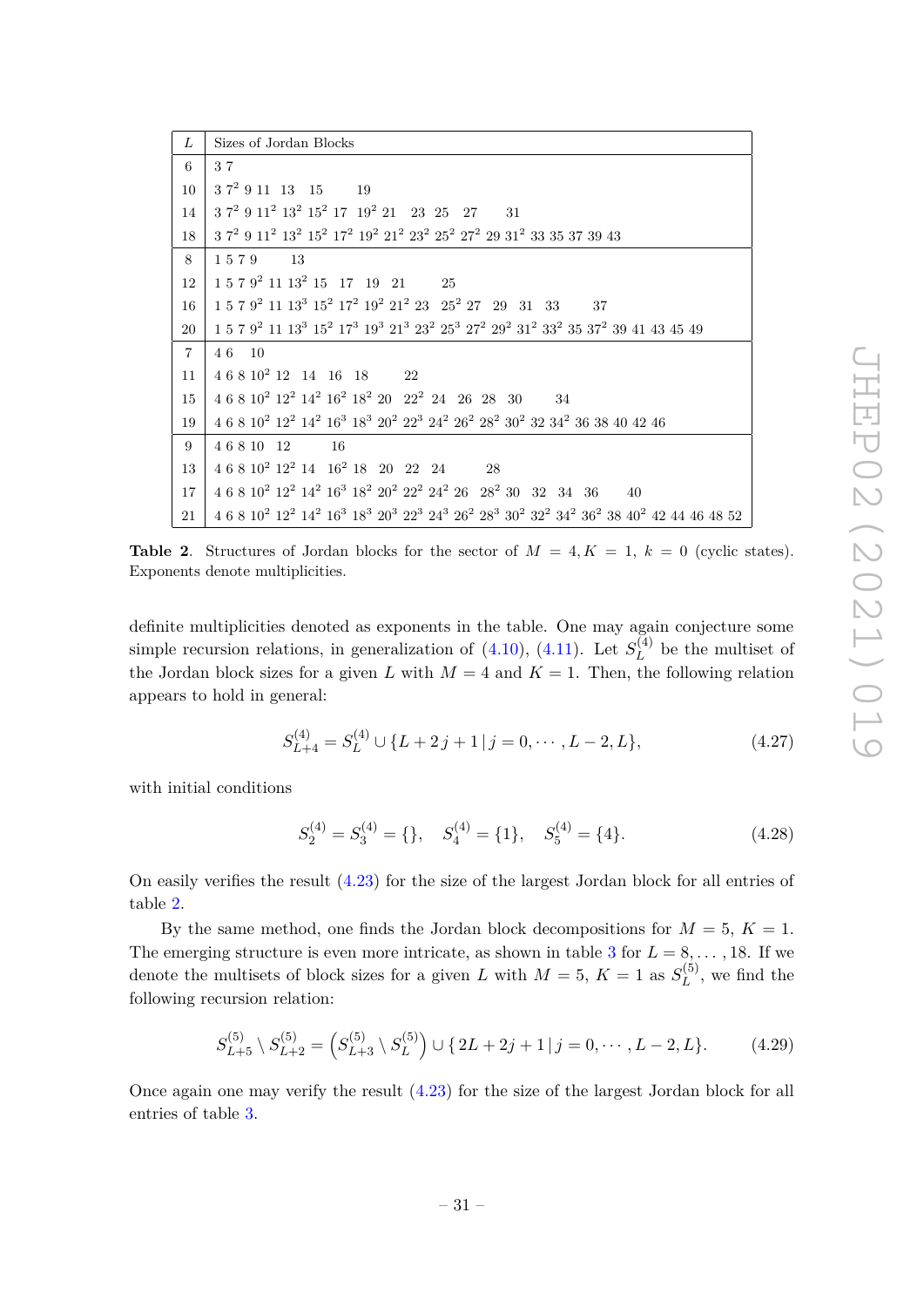| L  | Sizes of Jordan Blocks                                                                                                                                             |
|----|--------------------------------------------------------------------------------------------------------------------------------------------------------------------|
| 8  | 1 5 7 9<br>13                                                                                                                                                      |
| 9  | $1 \t5^2 \t9^2 \t11 \t13$<br>17                                                                                                                                    |
| 10 | $1\quad 5^2$ 7 $9^2$ 11 $13^2$ 15 17<br>21                                                                                                                         |
| 11 | $1^2$ $5^2$ 7 $9^3$ 11 $13^3$ 15 $17^2$ 19 21<br>25                                                                                                                |
| 12 | $1\quad 5^3\quad 7\quad 9^3\quad 11^2\quad 13^3\quad 15^2\quad 17^3\quad 19\quad 21^2\quad 23\quad 25$<br>29                                                       |
| 13 | $1^2\ 5^3\ 7\ 9^4\ 11^2\ 13^4\ 15^2\ 17^4\ 19^2\ 21^3\ 23\ 25^2\ 27\ 29$<br>33                                                                                     |
| 14 | $1^2$ $5^3$ $7^2$ $9^4$ $11^2$ $13^5$ $15^3$ $17^4$ $19^3$ $21^4$ $23^2$ $25^3$ $27$ $29^2$ $31$ $33$<br>37                                                        |
| 15 | $1^2$ $5^4$ $7$ $9^5$ $11^3$ $13^5$ $15^3$ $17^6$ $19^3$ $21^5$ $23^3$ $25^4$ $27^2$ $29^3$ $31$ $33^2$ $35$ $37$<br>41                                            |
| 16 | $1^2\ 5^4\ 7^2\ 9^5\ 11^3\ 13^6\ 15^4\ 17^6\ 19^4\ 21^6\ 23^4\ 25^5\ 27^3\ 29^4\ 31^2\ 33^3\ 35\  \ 37^2\ 39\  \ 41$<br>45                                         |
| 17 | $1^3$ $5^4$ $7^2$ $9^6$ $11^3$ $13^7$ $15^4$ $17^7$ $19^5$ $21^7$ $23^4$ $25^7$ $27^4$ $29^5$ $31^3$ $33^4$ $35^2$ $37^3$ $39$ $41^2$ $43$ $45$<br>49              |
| 18 | $1^2 \ 5^5 \ 7^2 \ 9^6 \ 11^4 \ 13^7 \ 15^5 \ 17^8 \ 19^5 \ 21^8 \ 23^6 \ 25^7 \ 27^5 \ 29^7 \ 31^4 \ 33^5 \ 35^3 \ 37^4 \ 39^2 \ 41^3 \ 43 \ 45^2 \ 47 \ 49 \ 53$ |

<span id="page-32-1"></span>**Table 3.** Structures of Jordan blocks for the sector of  $M = 5, K = 1, k = 0$  (cyclic states). Exponents denote multiplicities.

#### <span id="page-32-0"></span>**5 Conclusions and open questions**

We have begun the systematic study of a class of non-diagonalizable, integrable, chiral spin chains which were christened *eclectic spin chains* in [\[1\]](#page-34-0). They still contain three free, complex twist parameters  $(\xi_1, \xi_2, \xi_3)$ , and were originally inspired by parts of the oneloop dilatation operator of a strongly twisted, double-scaled deformation of  $\mathcal{N}=4$  Super Yang-Mills Theory [\[3–](#page-34-2)[11\]](#page-35-0). However, here we systematically study these models on their own right, without further exploring their relation to gauge theory. We also introduced a seemingly even simpler version of these models, which we called *hypereclectic spin chain*.

Being non-diagonalizable, the goal is to bring Hamiltonian and transfer matrix of these models into JNF. We found ample evidence for a highly intricate yet subtly structured "spectrum" of Jordan blocks, in dire need of a systematic understanding. Interestingly, the spectrum of the hypereclectic chain is richer than the one of the eclectic model at generic twist parameters  $(\xi_1, \xi_2, \xi_3)$ , even though the first model possesses a simpler Hamiltonian.

A puzzling aspect is that, despite the easily demonstrated integrability of these models, the traditional means of the quantum inverse scattering method appear to fail to describe these models' Jordan decompositions. We demonstrated this in some detail for the ABA method. Particularly vexing is the fact that the BAE remain sensible in the limit, and exhibit a mathematically rich set of solutions that even lead to the correct counting of states. However, the associated Bethe states collapse to a small set of locked states that are, apparently, essentially useless for finding the spectrum of Jordan blocks.

To summarize, the ultimate goal for the future is then to solve the eclectic models, i.e. to find their intricate spectrum of Jordan blocks, by using integrability. Here we would like to draw attention to [\[17\]](#page-35-6), where this was understood for a different non-diagonalizable spin chain model. However, the model is quite different; in particular, it only contains blocks of size one or two.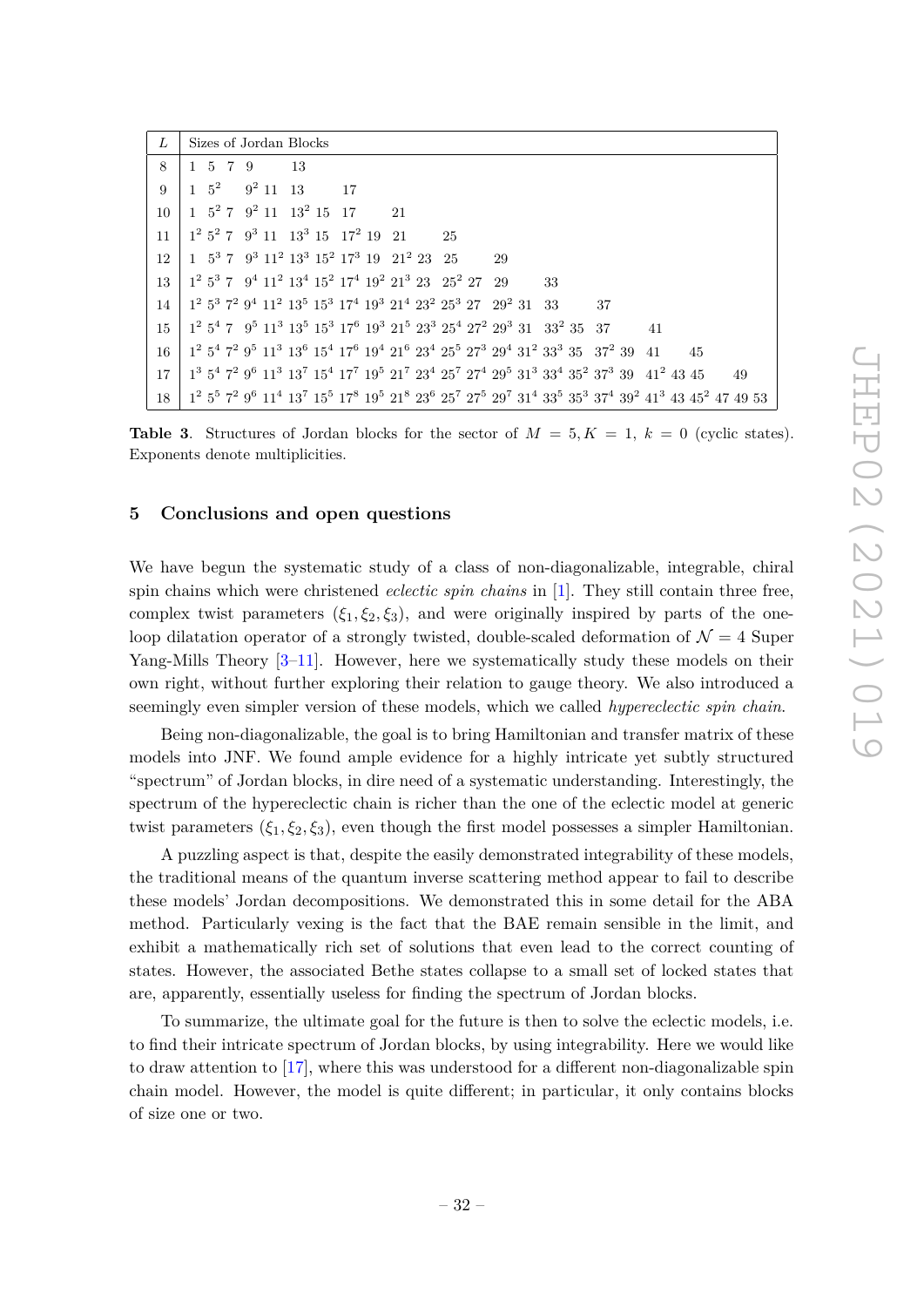In our case, it is not clear which model will be "easier" to treat: the eclectic or hypereclectic one? It is also not obvious whether it is best to concentrate on their scaled R-matrix, or to better proceed from the finitely twisted R-matrix in conjunction with a suitable limiting procedure. Furthermore, is it better to concentrate on the models' Hamiltonians, or else on their commuting transfer matrices? Finally, could it be that these models may be solved by some suitable combinatorial methods, thereby bypassing the power of integrability?

## **Acknowledgments**

We are very thankful to Luke Corcoran and Leo Zippelius for many helpful discussions, and to Luke for useful comments on the draft. We would like to express our sincere gratitude to the *Brain Pool Program* of the *Korean National Research Foundation* (NRF) under grant 2-2019-1283-001-1 for generous support of this research. MS thanks Ewha Womans University for hospitality, and CA thanks Humboldt-Universität zu Berlin. This work is supported in part by NRF grant (NRF- 2016R1D1A1B02007258) (CA).

## <span id="page-33-0"></span>**A Pólya counting of cyclic states**

As a consistency check of our rather non-trivial solutions of the scaled BAE for generic  $(L, M, K)$  sectors with  $L > 3(M - K)$ , see section [3.1.4,](#page-17-0) we would like to verify that the counting of cyclic states is combinatorially consistent. The correct combinatorics is encoded in the famous Pólya enumeration theorem. The latter allows to count the number of inequivalent "necklaces" of length *L* made of "beads" of *n* distinct "colors". For our case we have *n* = 3, with *L*−*M* beads of color 1, *M*−*K* beads of color 2, and *K* beads of color 3. The number of distinct, cyclically symmetric configurations  $d(L, M, K)$  is then found from the generating function

$$
Z(x, y, z) = -\sum_{n=1}^{\infty} \frac{\phi(n)}{n} \log \left[1 - x^{n} - y^{n} - z^{n}\right] = \sum_{\substack{L, M, K \\ L \ge M \ge K}} d(L, M, K) \cdot x^{L-M} y^{M-K} z^{K},
$$

defined with the help of Euler's totient function.<sup>[27](#page-33-1)</sup> The consistency check then involves testing whether the multiplicities  $d(L, M, K)$  match with the degeneracies of the eigenvalues  $\omega_L^k = 1$  in [\(3.47\)](#page-19-2), which were obtained from the Bethe ansatz. This is done by counting the number of configurations  $\{i_j\}$ ,  $\{n_l\}$  in [\(3.47\)](#page-19-2). For the cyclic states, it is the number of cases that give  $k = 0 \mod L$ . While we did not bother to analyze this analytically, we made an extensive numerical comparison, see table [4,](#page-34-4) finding a perfect match in all cases considered. We also found it interesting to compare to a "naive", only approximately true counting of cyclic states, obtained by dividing the total configuration number [\(3.45\)](#page-18-5) by *L*.

<span id="page-33-1"></span><sup>&</sup>lt;sup>27</sup>Also known as Euler's phi function.  $\phi(n)$  counts the positive integers up to a given integer *n* that are relatively prime to n.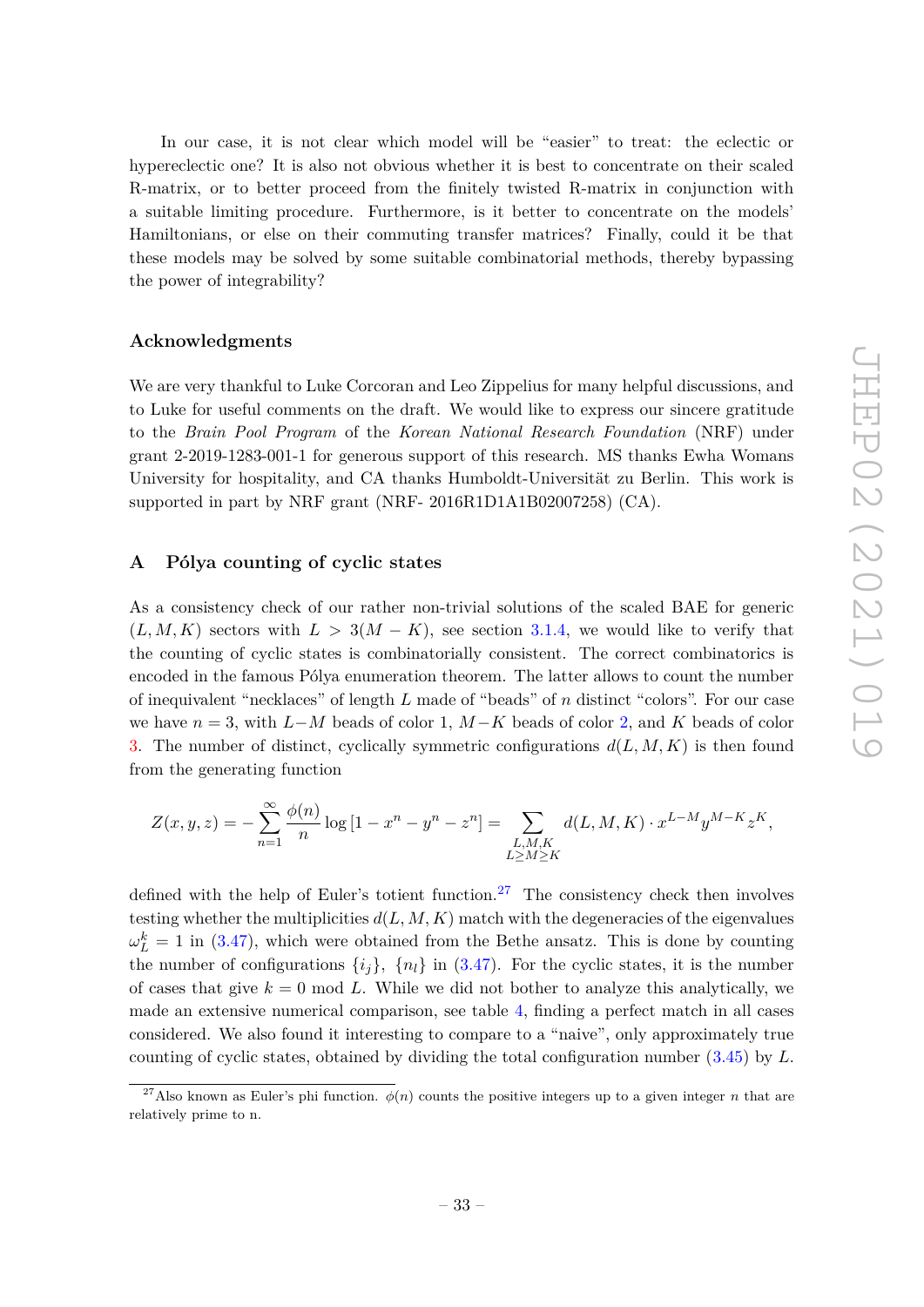| L  | $\boldsymbol{M}$ | Κ                           | naive counting | Pólya counting | Bethe ansatz |
|----|------------------|-----------------------------|----------------|----------------|--------------|
| 14 | 6                | $\overline{2}$              | 6435/2         | 3225           | 3225         |
| 16 | 6                | $\overline{2}$              | 15015/2        | 7518           | 7518         |
| 18 | 6                | $\overline{2}$              | 15470          | 15484          | 15484        |
| 20 | 6                | $\overline{2}$              | 29070          | 29088          | 29088        |
| 20 | 8                | $\overline{2}$              | 176358         | 176400         | 176400       |
| 20 | 10               | $\overline{4}$              | 1939938        | 1940064        | 1940064      |
| 21 | 9                | 3                           | 1175720        | 1175730        | 1175730      |
| 22 | 6                | $\overline{2}$              | 101745/2       | 50895          | 50895        |
| 22 | 8                | $\overline{2}$              | 406980         | 407040         | 407040       |
| 22 | 10               | $\overline{4}$              | 6172530        | 6172740        | 6172740      |
| 24 | 6                | $\overline{2}$              | 168245/2       | 84150          | 84150        |
| 24 | 8                | $\mathcal{D}_{\mathcal{L}}$ | 1716099/2      | 858132         | 858132       |
| 24 | 9                | 3                           | 4576264        | 4576278        | 4576278      |
| 24 | 10               | 4                           | 17160990       | 17161320       | 17161320     |

<span id="page-34-4"></span>**Table 4**. Agreement of the Bethe ansatz solutions of section [3.1.4](#page-17-0) with Pólya counting.

**Open Access.** This article is distributed under the terms of the Creative Commons Attribution License [\(CC-BY 4.0\)](https://creativecommons.org/licenses/by/4.0/), which permits any use, distribution and reproduction in any medium, provided the original author(s) and source are credited.

## **References**

- <span id="page-34-0"></span>[1] A.C. Ipsen, M. Staudacher and L. Zippelius, *The one-loop spectral problem of strongly twisted*  $N = 4$  *super Yang-Mills theory*, *JHEP* 04 [\(2019\) 044](https://doi.org/10.1007/JHEP04(2019)044)  $\left[$ [arXiv:1812.08794](https://arxiv.org/abs/1812.08794) $\right]$  [IN[SPIRE](https://inspirehep.net/search?p=find+EPRINT%2BarXiv%3A1812.08794)].
- <span id="page-34-1"></span>[2] H. Bethe, *On the theory of metals.* 1*. Eigenvalues and eigenfunctions for the linear atomic chain*, *Z. Phys.* **71** [\(1931\) 205](https://doi.org/10.1007/BF01341708) [IN[SPIRE](https://inspirehep.net/search?p=find+J%20%22Z.Phys.%2C71%2C205%22)].
- <span id="page-34-2"></span>[3] Ö. Gürdoğan and V. Kazakov, *New integrable* 4*D quantum field theories from strongly deformed planar N* = 4 *supersymmetric Yang-Mills theory*, *[Phys. Rev. Lett.](https://doi.org/10.1103/PhysRevLett.117.201602)* **117** (2016) [201602](https://doi.org/10.1103/PhysRevLett.117.201602) [*Addendum ibid.* **117** (2016) 259903] [[arXiv:1512.06704](https://arxiv.org/abs/1512.06704)] [IN[SPIRE](https://inspirehep.net/search?p=find+EPRINT%2BarXiv%3A1512.06704)].
- [4] C. Sieg and M. Wilhelm, *On a CFT limit of planar γi-deformed N* = 4 *SYM theory*, *[Phys.](https://doi.org/10.1016/j.physletb.2016.03.004) Lett. B* **756** [\(2016\) 118](https://doi.org/10.1016/j.physletb.2016.03.004) [[arXiv:1602.05817](https://arxiv.org/abs/1602.05817)] [IN[SPIRE](https://inspirehep.net/search?p=find+EPRINT%2BarXiv%3A1602.05817)].
- <span id="page-34-3"></span>[5] J. Caetano, Ö. Gürdoğan and V. Kazakov, *Chiral limit of N* = 4 *SYM and ABJM and integrable Feynman graphs*, *JHEP* **03** [\(2018\) 077](https://doi.org/10.1007/JHEP03(2018)077) [[arXiv:1612.05895](https://arxiv.org/abs/1612.05895)] [IN[SPIRE](https://inspirehep.net/search?p=find+EPRINT%2BarXiv%3A1612.05895)].
- [6] D. Chicherin, V. Kazakov, F. Loebbert, D. Müller and D.-L. Zhong, *Yangian symmetry for bi-scalar loop amplitudes*, *JHEP* **05** [\(2018\) 003](https://doi.org/10.1007/JHEP05(2018)003) [[arXiv:1704.01967](https://arxiv.org/abs/1704.01967)] [IN[SPIRE](https://inspirehep.net/search?p=find+EPRINT%2BarXiv%3A1704.01967)].
- [7] N. Gromov, V. Kazakov, G. Korchemsky, S. Negro and G. Sizov, *Integrability of conformal fishnet theory*, *JHEP* **01** [\(2018\) 095](https://doi.org/10.1007/JHEP01(2018)095) [[arXiv:1706.04167](https://arxiv.org/abs/1706.04167)] [IN[SPIRE](https://inspirehep.net/search?p=find+EPRINT%2BarXiv%3A1706.04167)].
- [8] D. Chicherin, V. Kazakov, F. Loebbert, D. Müller and D.-L. Zhong, *Yangian symmetry for fishnet Feynman graphs*, *Phys. Rev. D* **96** [\(2017\) 121901](https://doi.org/10.1103/PhysRevD.96.121901) [[arXiv:1708.00007](https://arxiv.org/abs/1708.00007)] [IN[SPIRE](https://inspirehep.net/search?p=find+EPRINT%2BarXiv%3A1708.00007)].